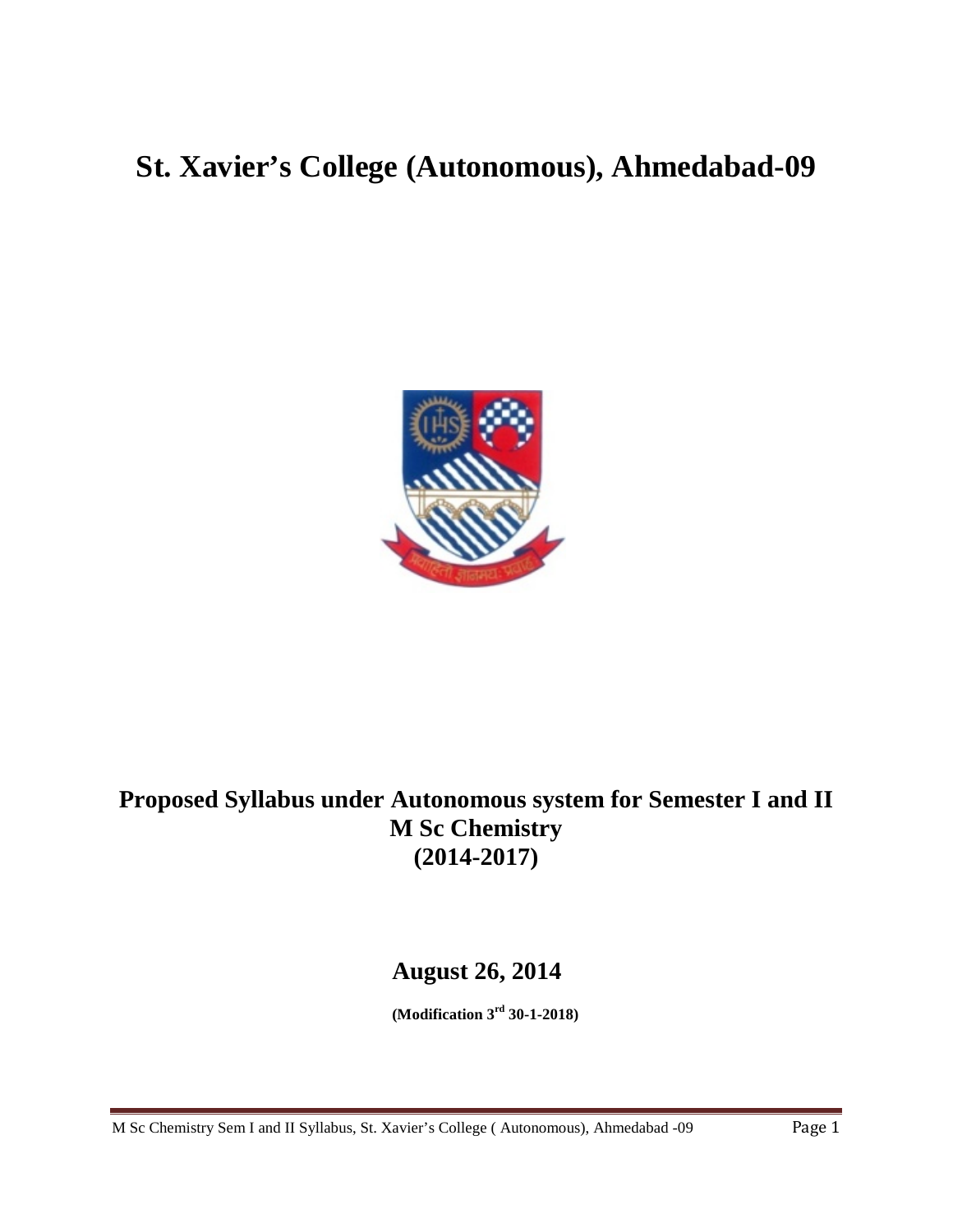

| Sub. code         | <b>Course</b>                | <b>Instruction</b><br>Hrs/week | <b>Internal</b><br><b>Assessment</b><br><b>Marks</b> | <b>Max</b><br><b>Marks</b><br><b>Semester</b><br><b>Exams</b> | <b>Duration</b><br><b>of</b><br><b>Semester</b><br><b>Exam</b><br>(Hrs) | <b>Credit</b>            |
|-------------------|------------------------------|--------------------------------|------------------------------------------------------|---------------------------------------------------------------|-------------------------------------------------------------------------|--------------------------|
| <b>THEORY</b>     |                              |                                |                                                      |                                                               |                                                                         |                          |
| <b>PCH 1801</b>   | Inorganic Chemistry          | $\overline{4}$                 | 40                                                   | 60                                                            | 3                                                                       | $\overline{4}$           |
| <b>PCH 1802</b>   | Organic Chemistry            | $\overline{4}$                 | 40                                                   | 60                                                            | 3                                                                       | $\overline{4}$           |
| <b>PCH 1803</b>   | Physical Chemistry           | $\overline{4}$                 | 40                                                   | 60                                                            | 3                                                                       | $\overline{4}$           |
| <b>PCH 1804</b>   | Analytical techniques        | $\overline{4}$                 | 40                                                   | 60                                                            | 3                                                                       | $\overline{4}$           |
| <b>PRACTICALS</b> |                              |                                |                                                      |                                                               |                                                                         |                          |
| <b>PCH 1805L</b>  | Inorganic Chemistry<br>Lab-I | $\mathfrak{Z}$                 |                                                      | 60                                                            | 3                                                                       |                          |
|                   | Organic Chemistry<br>Lab-I   | 3                              | 40                                                   |                                                               | 3                                                                       | $\overline{\mathcal{L}}$ |
| <b>PCH 1806L</b>  | Physical Chemistry<br>Lab-I  | $\mathfrak{Z}$                 | 40                                                   | 60                                                            | 3                                                                       | 4                        |
|                   | Analytical Chemistry Lab-I   | $\mathfrak{Z}$                 |                                                      |                                                               | 3                                                                       |                          |
|                   | <b>Total</b>                 | 28                             | 240                                                  | 360                                                           |                                                                         | 24                       |

# **M ScChemistry Sem I Overview**

Note:- Semester -I and Semester-II syllabus is common for all specializations to be selected by the students for final year i.e. Inorganic, Organic, Physical and Analytical. At present St. Xavier's College offers Organic Chemistry and Analytical Chemistry (Self Finance) as specializations in the final year of M Sc Chemistry.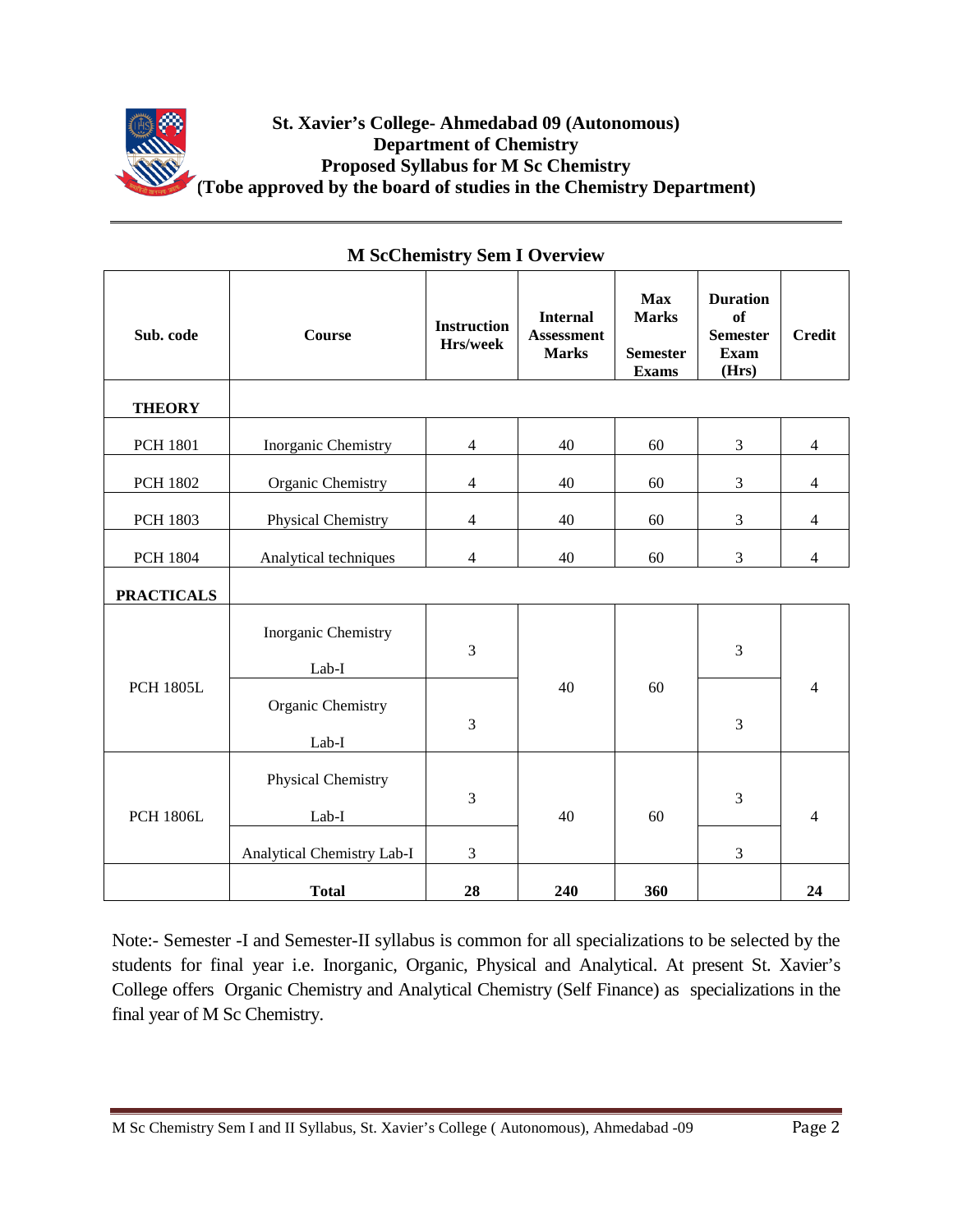

# **St. Xavier's College Ahmedbad-09 (Autonomous) Proposed Syllabus: M Sc Chemistry Semester I Effective from Dec 2014**

# **M Sc Semester I**

**CORE Paper: Inorganic Chemistry (Theory) Course Code: PCH 1801 No. of Credits: 04 Learning Hours: 60 hrs (70 Marks)**

# **I. Course Overview & Course Objectives**

Unit IC 01: Quantum theory and Atomic Structure

Unit IC 02: Symmetry and Group Theory

Unit IC 03: Magnetochemistry

Unit IC 04: Bio-inorganic Chemistry

The main objective of the course will be to enhance the understanding and knowledge of Inorganic Chemistry, for students studying, any branch of chemistry.

By the end of the paper, a student will be able to:

(a) Understand the important aspects of Quantum theory and Atomic Structure

- (b) Know and study the Symmetry and Group Theory
- (c) Understand the important aspects of Magneto chemistry
- (d) Know and study Bio-inorganic Chemistry

Thus, the knowledge from the course can help in the following:

(a) Finally, all students, of all branches whether organic or inorganic will be able to incorporate this knowledge, in their pursuit of research in their different fields.

# **II. Course Content**

# **Unit 1 -Quantum theory and Atomic Structure (15L)[14Marks]**

*[Prerequisites or topics for Self Study: Basic terms and fundamental aspects related to Quantum theory and Atomic Structure]*

Postulates of quantum mechanics, setting up of different observables, commutation relations, step-up and step-down operators. Simple harmonic oscillator. Angular momentum of inner quantum number j. Approximation methods: Variation method and application to Hatom. Perturbation theory (first order and non-degenerate), application to the Heliumatom.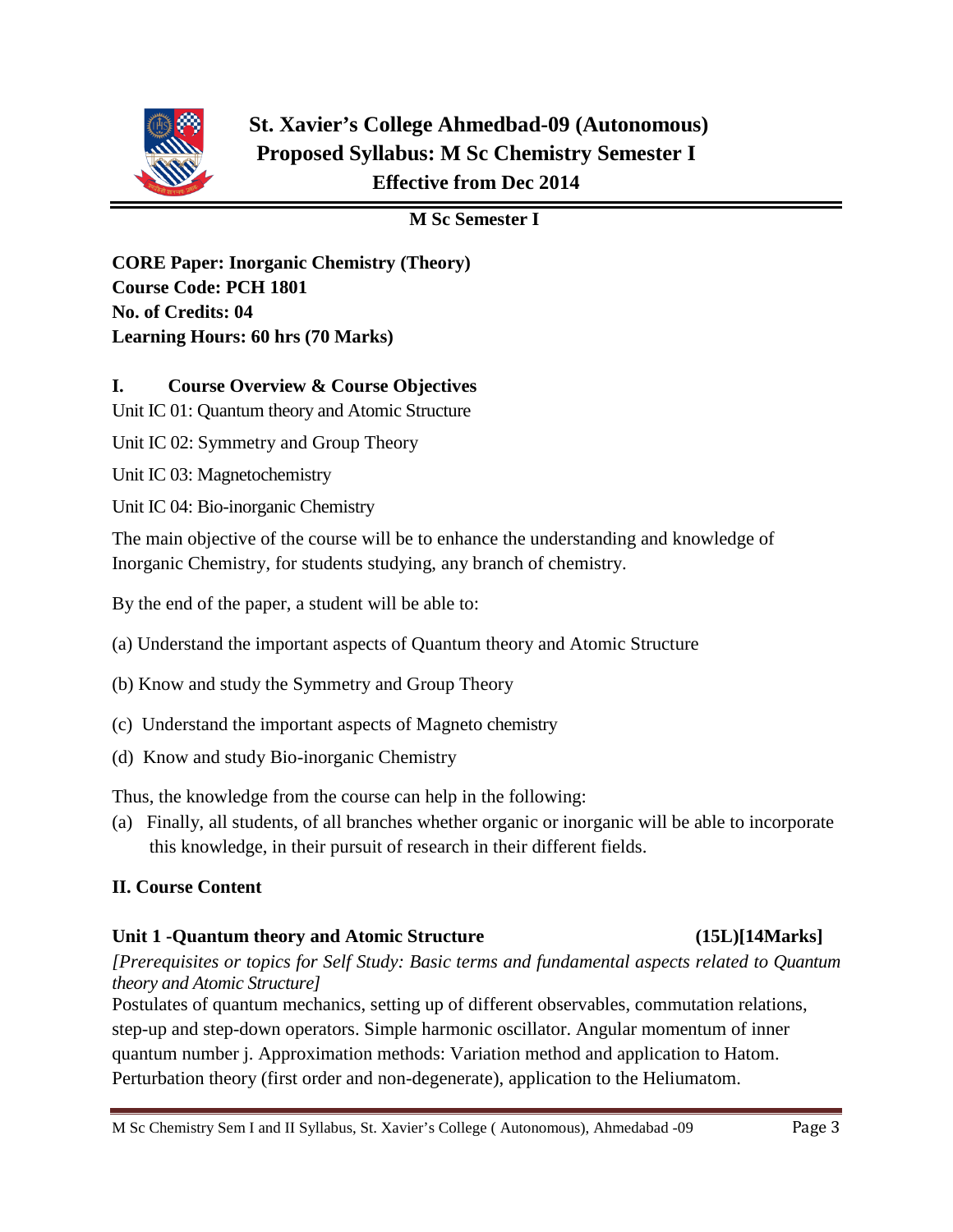#### M Sc Chemistry Sem I and II Syllabus, St. Xavier's College ( Autonomous), Ahmedabad -09 Page 4

### **Unit 2- Symmetry and Group Theory (15L)[14Marks]**

*[Prerequisites or topics for Self Study: Basic terms and fundamental aspects related to Symmetry and Group Theory]*

Representation of groups –some properties of matrices & vectors, representation of groups, the Great orthogonality theorem and its consequences, character table, wave functions as basis for irreducible representations, direct product, identifying non- zero matrix elements.

# **Unit 3- Magnetochemistry (15L)[14Marks]**

*[Prerequisites or topics for Self Study: Basic terms and fundamental aspects related to Magneto chemistry]*

Magnetic susceptibility and basic derivation of diamagnetic susceptibility, pascal constant and its utility, Curie law and Curie-Weiss law, antiferromagnetism and ferromagnetism. Types of ant ferromagnetism, antiferromagnetic exchange pathway: Direct–metal-metal interaction and Indirect-atom exchange i.e. super exchange mechanism.

# **Unit 4- Bio-inorganic Chemistry (15L)[14Marks]**

*[Prerequisites or topics for Self Study: Basic terms and fundamental aspects related to Bioinorganic Chemistry]*

Metalloporphyrins (enzymes) definition, hemoglobin and myoglobin, cytochrome, vitamin  $B_{12}$ (cyanocobalamin), zinc metallo enzymes, nitrogen fixation, essential and trace elements in biological system, biochemistry of non metals K, Na pump (action of bath ions), toxic metals and their toxicity.

Co-ordination compounds in medicine

Chelation therapy, gold compounds and rheumatoid arthritis, anticancer drugs –platinum complexes, gold complexes, metallocenesetc, antimicrobial agents, metal complexes as radio diagnostic agents, magnetic resonance imaging.

**III. Teaching methodologies:** Apart from the conventional black board teaching, other modes of teaching that will be adopted are power points, problem solving, and group discussion. Assignments will be designed such that students inculcate the habit of reading reference books and science journals. The use of smart boards for teaching will also be promoted to enable more interaction based teaching.

# **M Sc Semester I**

#### **IV. Reference Books: PCH 1801: Inorganic Chemistry (Theory) Core Reference Books:**

- (1) Introduction to Quantum Chemistry, A. K. Chandra, Tata MacGraw Hill
- (2) F. A. Cotton, Chemical Applications of Group theory, Wiley Eastern 2nd Edn.1992
- (3) Quantum Chemistry by R. K. Prasad, New Age International Publishers (1985)
- (4) Elements of Magnetochemistry, Dutta and Syamal, 1993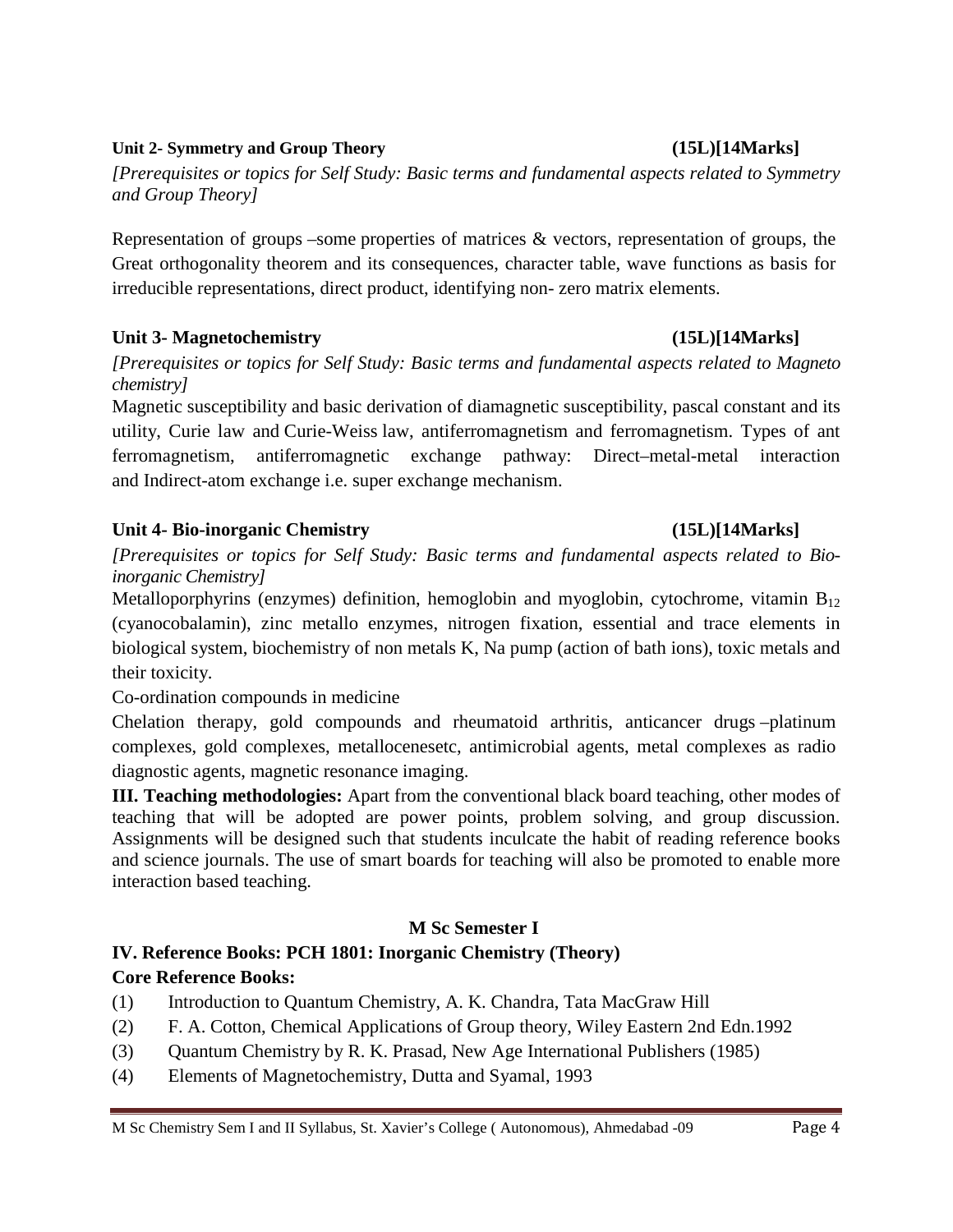(5) Bioinorganic Chemistry, I. Bertini, H. B. Gray and S. J. Lippard

# **IV. Other Reference Books: PCH 1801: Inorganic Chemistry (Theory)**

- (1) Quantum Chemistry, Ira N. Levine, Prentice Hall
- (2) Elementary Quantum Chemistry by D. L. Pilar, McGraw Hill Book Co, New York

(1968)

- (3) Quantum Mechanics in Chemistry, M. W. Hanna The Benjamin Pub.
- (4) Molecular Quantum Mechanics, Third Edition, P. W. Atkins and R.S. Friedman
- (5) Group theory and symmetry in chemistry, L. H. Hall (McGraw Hill)
- (6) Group theory in Chemistry V. Ramkrishnan & M. S. Gopinadhan Vishal Pub.1996.
- (7) Inorganic Chemistry, Alan G. Sharpe Third Edition,
- (8) Theoretical Inorganic Chemistry, M. C. Day, J. Shellin
- (9) Hermann Dugas, Bioorganic Chemistry, A Chemical Approach to Enzyme Action, Springer International Edition
- (10) Inorganic Chemistry, K. F. Purcell and J. C. Kotz.
- (11) Principles of Bioinorganic Chemistry, S. J. Lippard and J. M. Bers
- (12) Bioinorganic Chemistry, I. Bertini, H. B. Gray, S. J. Lippard and J. S. Valentine, University Science Books
- (13) Introduction to Magnetochemistry, Alan Earnshaw, 1968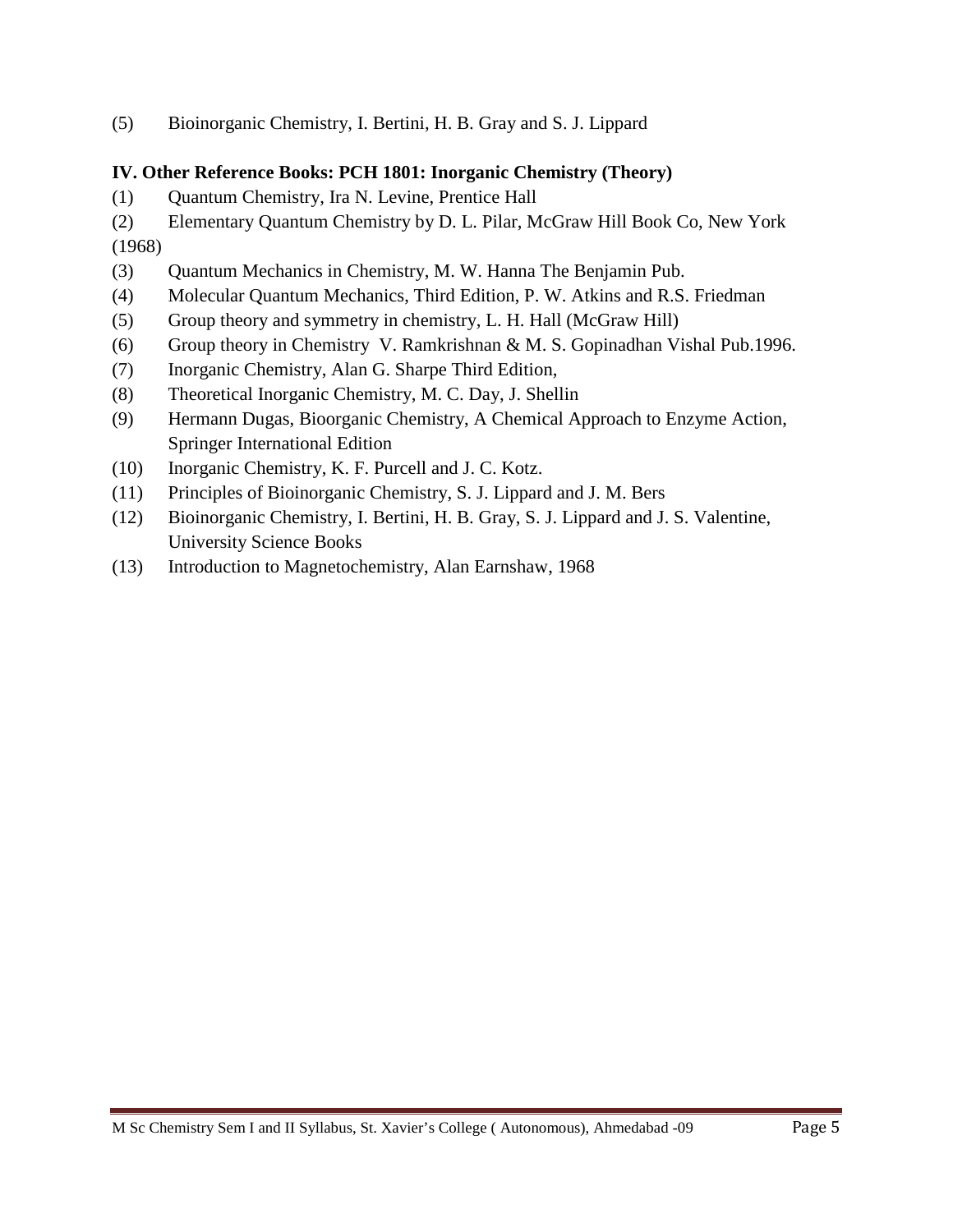# **M Sc Semester I**

# **Paper: PCH 1802: Organic Chemistry (Theory)**

**CORE Paper: Organic Chemistry (Theory) Course Code: PCH 1802 No. of Credits: 04 Learning Hours: 60 hrs (70 Marks)**

#### **I. Course Overview & Course Objectives**

- Unit OC 01: (A) Elimination Reaction
	- (B) Nucleophilic Substitution Reaction
- Unit OC 02: Molecular rearrangements:
- Unit OC 03: (A) Reactive intermediates
	- (B) Aromaticity

Unit OC 04: Stereo Chemistry

The main objective of the course will be to enhance the understanding and knowledge of organic chemistry

By the end of the paper, a student will be able to :

(a) understand the details of Elimination Reaction and Nucleophilic Substitution Reaction

(b) the chemistry of various types of Molecular rearrangement reactions.

(c) understand the important aspects of Reactive intermediates and Aromaticity

(d) understand the details of various aspects of Stereo Chemistry.

Thus, the knowledge from the course can help in the following:

This content can help students to increase their conceptual base and understanding in these topics which will be needed by students in their pursuit of research in other allied branches of chemistry.

# **II. Course Content**

# **Unit-1 (15L)[14Marks]**

*[Prerequisites or topics for Self Study: Basic terms and fundamental aspects related to Elimination Reaction and Nucleophilic Substitution Reaction]*

# **(A) Elimination Reaction**

The E1, E2 and E1CB reaction mechanism. reactivity-effects of substrate structures, attacking base, leaving group and medium. Regiochemistry of E1 and E2 elimination reactions. Stereochemistry of E2 eliminations in cycloalkane and related systems. Mechanism and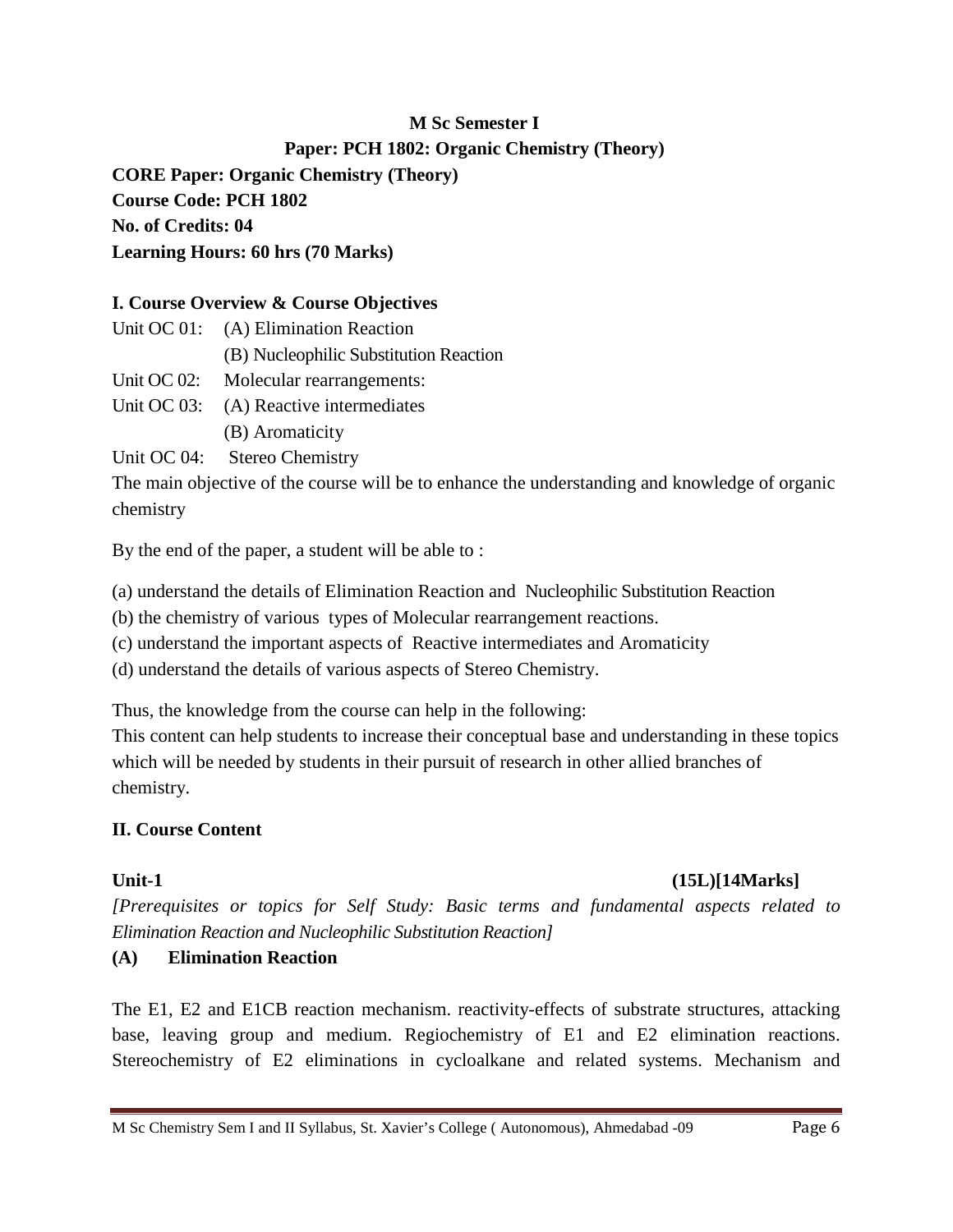orientation in Pyrolytic eliminations in (1) Acyclic systems (ii) Alicyclic systems (iii) Cope eliminations. Thermal decomposition without rearrangement. - The chugaev reaction.

# **(B) Nucleophilic Substitution Reaction**

Mixed  $S_N^1$ ,  $S_N^2$  and SET mechanism. Nucleophilic substitution at (i) Allylic carbon (Allylic rearrangements) (ii) An Aliphatic trigonal carbon (the tetrahedral mechanism) and at (iii) A Vinyl carbon. Participation of Neighboring groups in Nucleophilic substitution by (a) Carboxylate anion (b) Halogen atoms (c) Hydroxyl groups (d) Acetoxyl group (e) Phenyl group (f) RS group (g) Participation by π-bond.

# **Unit-2 Molecular rearrangements (15L)[14Marks]**

*[Prerequisites or topics for Self Study: Basic terms and fundamental aspects related to Molecular rearrangements]*

Introduction: Definition and classification.

# **(I) Rearrangements Induced by Cationic or Electron Deficient Sites**

Molecular rearrangements involving electron deficient carbon:

(i) Wagner- Meerwein (ii) Pinacol- Pinacolone rearrangement (iii) Tiffeneau-Demjanov Rearrangement Rearrangements to Electron Deficient Heteroatoms Electron deficient Nitrogen: (i) Lossen rearrangement (ii) Curtius rearrangement (iii) Schmidt rearrangement Electron deficient Oxygen: (i) Baeyer-Villager Rearrangement **(II) Rearrangements Induced by Bases or Electron Rich Sites (**i) The Favorskii Rearrangement (ii) Wittig and Stevens Rearrangement

- (iii) Benzylic acid rearrangement
- (iv) The Sommelet-Hauser rearrangement

# **Unit – 3 (15L)[14Marks]**

*[Prerequisites or topics for Self Study: Basic terms and fundamental aspects related to reactive intermediates and aromaticity]*

# **(A) Reactive intermediates**

Carbocations (classical and non classical), Carbanion, Carbines, Free radicals and Nitrenes: their stability, structure, generation and fate.

# **(B) Aromaticity**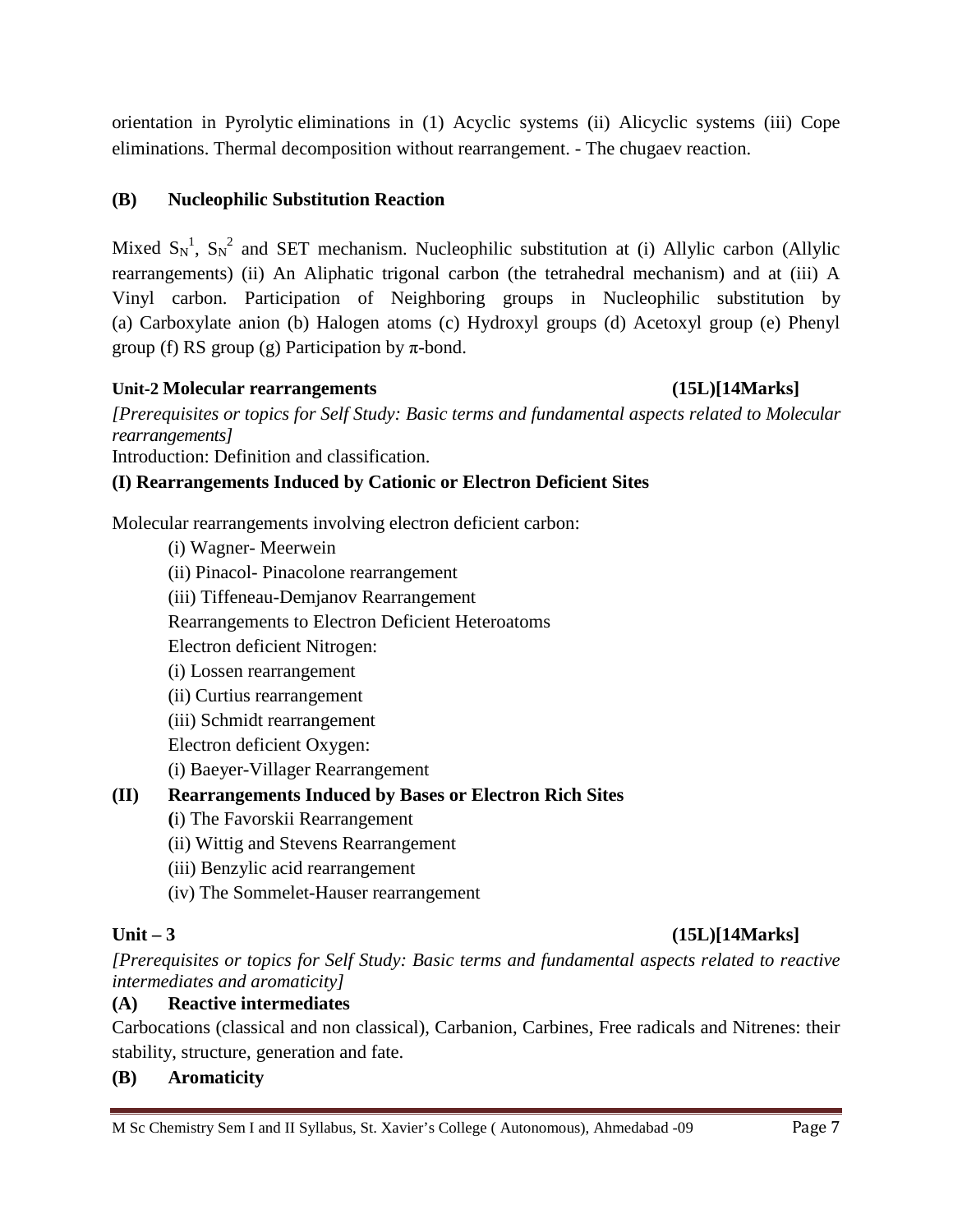Aromaticity, aromatic character, Frost circle diagram for cyclobutadiene, benzene and others. Resonance and chemical stabilization-aromatic character based on NMR criteria, Huckels molecular orbital (HMO) method, MO of simple organic systems such as ethene, allyl and butadiene. Aromaticity in benzenoid and non-benzenoid compounds and charged rings, annulenes, fulvenes, azulenes, antiaromaticity and homoaromaticity.

# **Unit –4 Stereo Chemistry (15L)[14Marks]**

*[Prerequisites or topics for Self Study: Basic terms and fundamental aspects related to Stereo Chemistry]*

Planar and helical Chirality: Configurational nomenclature: Planar chiral ANSA compounds and trans- cyclooctene. Helical chiral compounds. Enantioselective Synthesis – Epoxidation of allyl alcohols (Sharplessepoxidation), Enantioselectivity through Hydroboration-Oxidation, Enantioselectivity through use of Phase transfer catalysts, Reduction of ketones with chiral hydride donors. Asymmetric resolution: Dynamic resolution, Dynamic kinetic resolution and Dynamic Thermodynamic resolution.

**III. Teaching methodologies:** Apart from the conventional black board teaching, other modes of teaching that will be adopted are power points, problem solving, and group discussion. Assignments will be designed such that students inculcate the habit of reading reference books and science journals. The use of smart boards for teaching will also be promoted to enable more interaction based teaching.

# **M Sc Semester I**

# **IV. Reference Books: PCH 1802: Organic Chemistry: (Theory)**

# **Core Reference Books**

- (1) Advanced Organic Chemistry, Reactions Mechanisms and Structure, J. March, 6<sup>th</sup>Edition, John Wiley.
- (2) Advanced Organic Chemistry Part A: Structure and Mechanism and Part B:Reaction and synthesis ,Francis A. Carey, Richard J. Sundberg, 5th Edition, Springer .
- (3) Advanced Organic Chemistry Part B: Structure and Mechanism and Part B:Reaction and synthesis ,Francis A. Carey, Richard J. Sundberg, 5th Edition, Springer
- (4) Stereo Chemistry, P.S. Kalsi , New Age Publications.
- (5) Organic Reaction mechanism, Third edition, V. K. Ahluwalia, RakeshkumarParashar, Narosa Publishing house New Delhi.

# **IV. Other Reference Books: PCH 1802: Organic Chemistry:(Theory)**

(1) Carbenes, nitrenes and arynes, T.L. Gilchrist and C.W. Rees.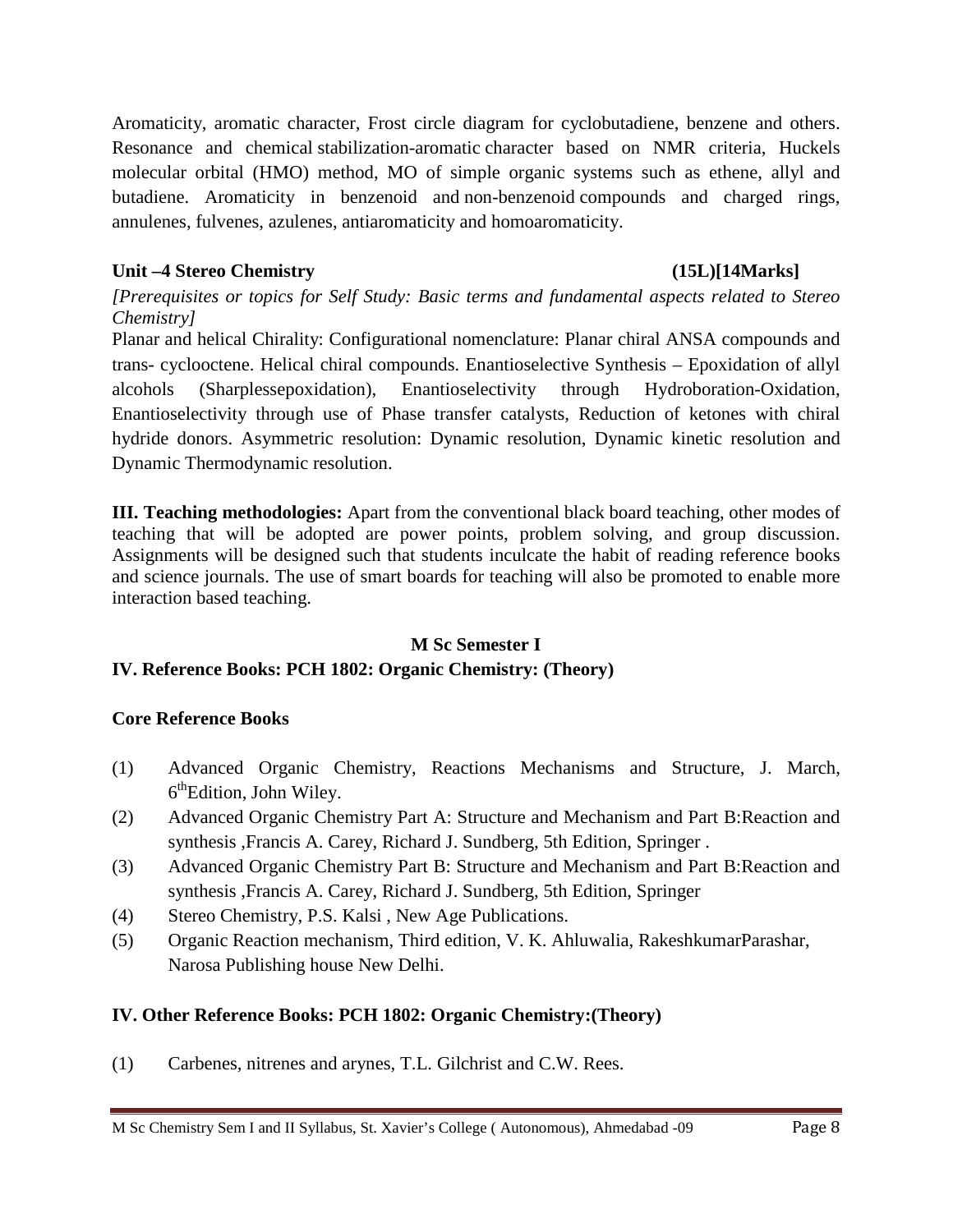- (2) Guidebook to Mechanism in Organic Chemistry by Peter Sykes, 6th Edition, Prentice Hall
- (3) Organic Chemistry, Jonathan Clayden, Nick Geeves, Stuart Warren, 1st Edition, Oxford University Press.
- (4) Principles of Organic Synthesis, R.O.C. Norman and J.M. Coxon, 3rd Edition, Blackie Academic and Professional.
- (5) Reagents in Organic Synthesis- Fieser and Fieser, John Wiley.
- (6) Stereochemistry of Organic Compounds, Ernest L. Eliel, Samuel H. Wilen, Wiley-Blackwell.
- (7) Organic Chemistry, T.W. Graham Solomons and Graig B. Frymes, John Wiley and Sons.
- (8) Dynamic Stereochemistry of Chiral Compounds: Principles and Applications, Christian Wolf, RSC publishing.
- (9) Organic Chemistry Vol 1-2 I.L.Finar  $5<sup>th</sup>$  edition, ELBS.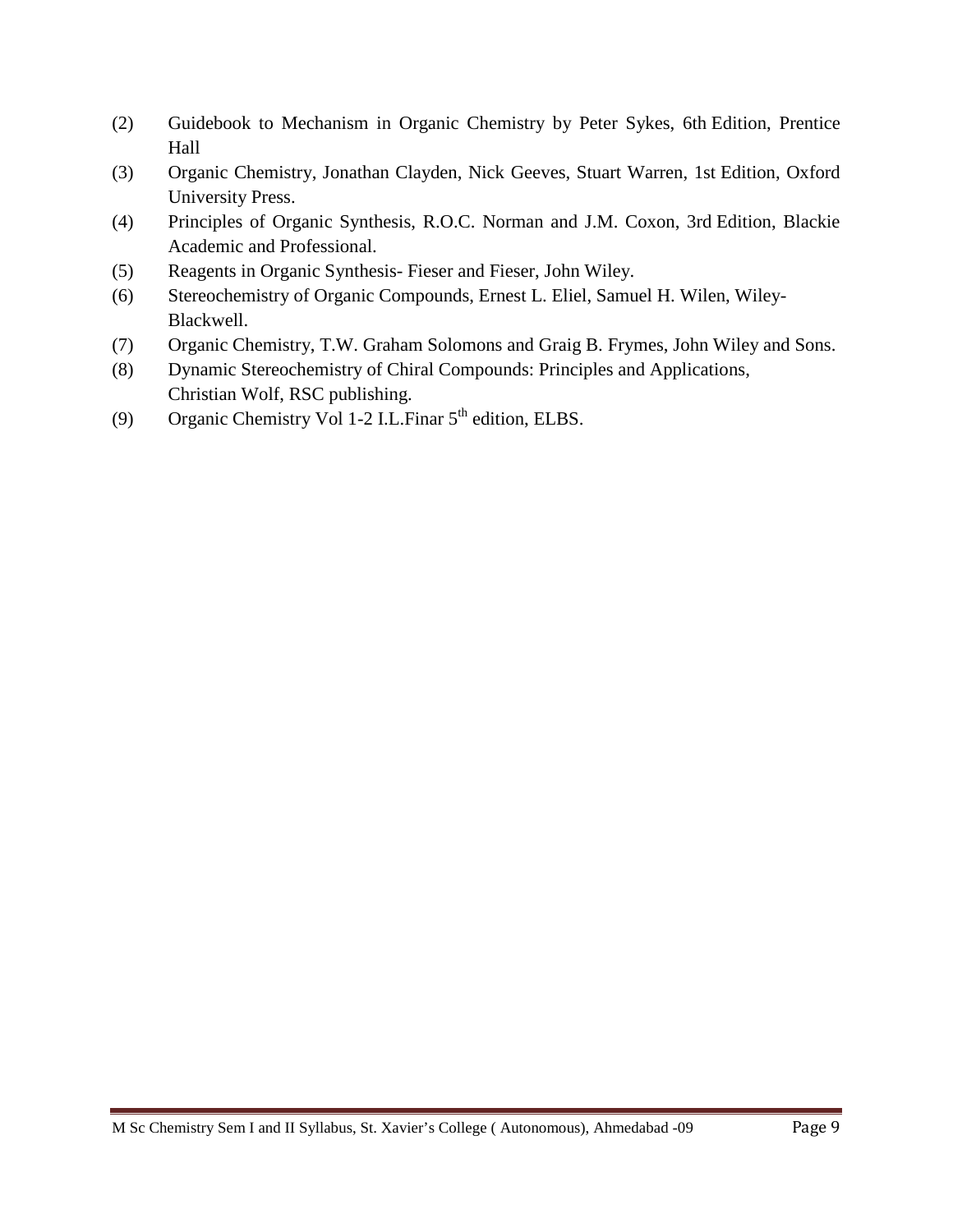#### **M Sc Semester I**

**CORE Paper: Physical Chemistry (Theory) Course Code: PCH 1803 No. of Credits: 04 Learning Hours: 60 hrs (70 Marks)**

#### **I. Course Overview & Course Objectives**

Unit PC 01- Chemical thermodynamics Unit PC 02- Chemical Kinetics Unit PC 03-Solid state chemistry Unit PC 04- Surface chemistry

The main objective of the course will be to enhance the understanding and knowledge of Physical Chemistry without an obscuring mathematical screen.

By the end of the paper, a student will be able to:

(a) understand the details and utility of the entire topics in physical chemistry, separately as well as in context to one another.

(b) the long major areas of study such as thermodynamics and kinetics are so taught, such that students are able to move on to more advanced studies.

Thus, the knowledge from the course can help in the following:

The other topics, like Solid State and Surface Chemistry are so decided upon so that students can increase their conceptual base in this subject which will be needed by students in their pursuit of research in other allied branches of chemistry.

#### **II. Course Content**

#### **Unit -1 Chemical thermodynamics (15L)[14Marks]**

*[Prerequisites or topics for Self Study: Basic terms and fundamental aspects related to Chemical thermodynamics]*

Experimental verification of third law of thermodynamics, entropy correction for real gases, partial molar quantities and their determination, Gibbs-Duhem equation, chemical potential, chemical potential of idea gases and solutions, Raoult's law, real solutions, free energy and solutions, activity and activity coefficients, fugacity of gases and liquids and methods of its determination. Non equilibrium thermodynamics-basic concepts.

#### **Unit -2 Chemical Kinetics (15L)[14Marks]**

*[Prerequisites or topics for Self Study: Basic terms and fundamental aspects related to Chemical Kinetics]*

Unimolecular reactions, chain reactions and branched chain reactions, explosion limits, chain reaction between hydrogen and bromine, theory of absolute reaction rates, Kinetics of fast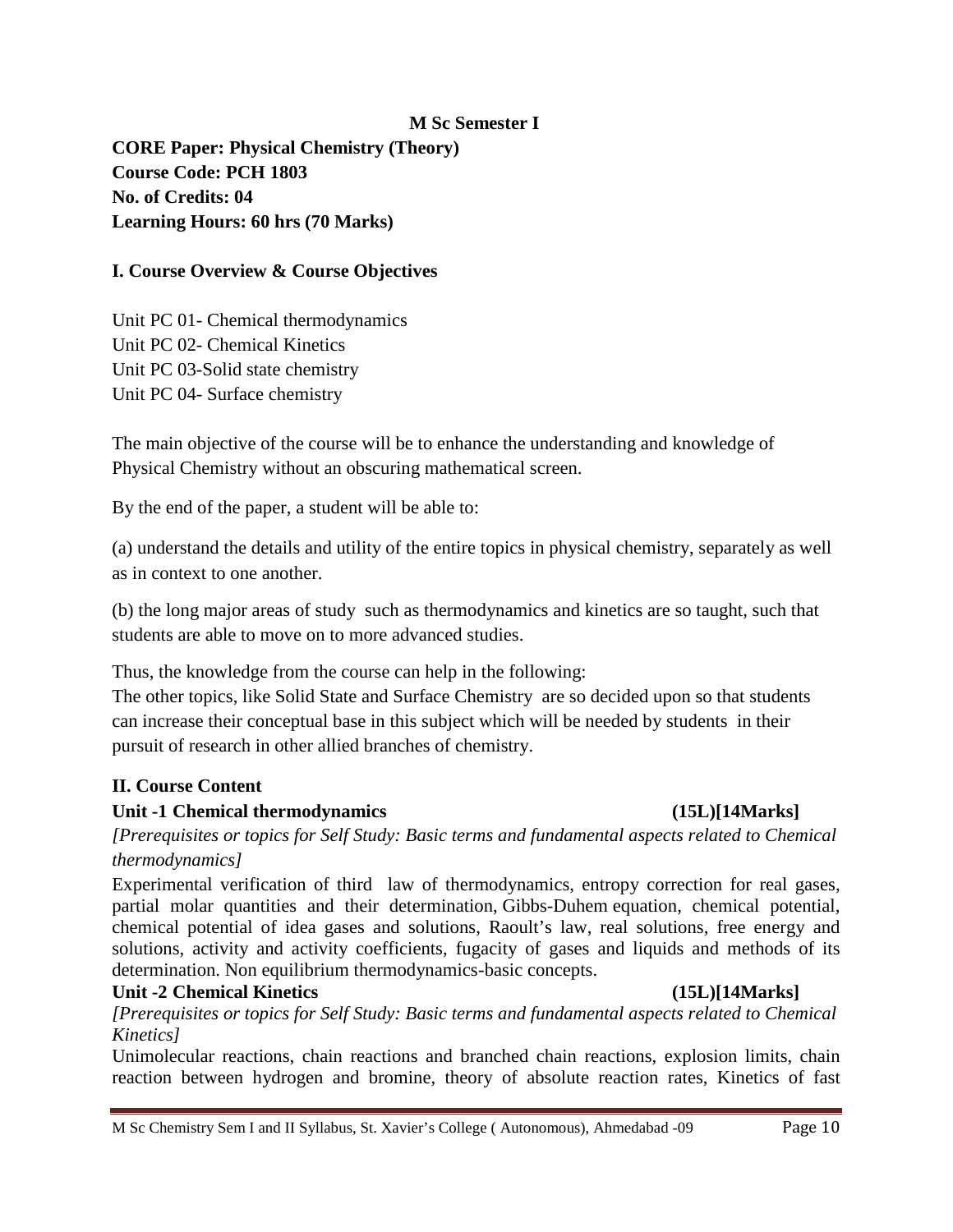reaction and some experimental techniques for studying fast reactions like NMR, Mass Spectoscopy, Gas chromatography, Flow method and Flash photolysis method.

# **Unit -3 Solid state chemistry (15L)[14Marks]**

*[Prerequisites or topics for Self Study: Basic terms and fundamental aspects related to Solid state chemistry]*

Bondingin solids and electronic structure in solids, bond theory-metals, semiconductors and insulators, defects in crystals, calculation of schottly and Frenkel defects using statistical method, non-stoichiometry –FeO (wustite), solid electrolytes, diffusion in solids- Fick's laws, mechanism of diffusion, electrical conductivity in solids, super conductivity, perovskites.

# **Unit -4 Surface chemistry (15L)[14Marks]**

*[Prerequisites or topics for Self Study: Basic terms and fundamental aspects related to Surface chemistry]*

Physical and chemical adsorption, BET equation, heat of adsorptionand its measurement by Calorimetric and Clausius Clapeyron equation methods, determination of surface area of adsorbents by BET method , surface tension and adsorption from solutions, Gibb's adsorption equation, micellisation and critical micellar concentration (cmc).

**III. Teaching methodologies:** Apart from the conventional black board teaching, other modes of teaching that will be adopted are power points, problem solving, and group discussion. Assignments will be designed such that students inculcate the habit of reading reference books and science journals. The use of smart boards for teaching will also be promoted to enable more interaction based teaching.

# **M.Sc. Semester I**

# **IV. Reference books: PCH1803: Physical Chemistry(Theory)**

# **Core Reference books:**

- (1) Advanced physical chemistry by Gurdeep Raj  $35<sup>th</sup>$  revised edition, Goel publishing house.
- (2) Thermodynamics for chemists by S.Glasstone, Read Books, 2007.
- (3) Solid state chemistry ,An introduction :  $4<sup>th</sup>$  edition CRC press by Smart and Moore

# **IV. Reference books: PCH 1803: Physical Chemistry (Theory)**

- (1) Physical chemistry by W.J.Moore,  $5<sup>th</sup>$  edition, orient longman private ltd.
- (2) Textbook of physical chemistry by S. Glasstone, D. Van Nostrand company, inc., 1946.
- (3) Textbook of physical chemistry by [Peter AtkinsJulio de and Paula,](http://www.amazon.com/s/ref=dp_byline_sr_book_1?ie=UTF8&field-author=Peter+Atkins&search-alias=books&text=Peter+Atkins&sort=relevancerank)  $9<sup>th</sup>$  edition, oxford press.
- (4) Advanced physical chemistry by J.N.Gurtu, A.Gurtu,  $11<sup>th</sup>$  edition, Pragati prakashan.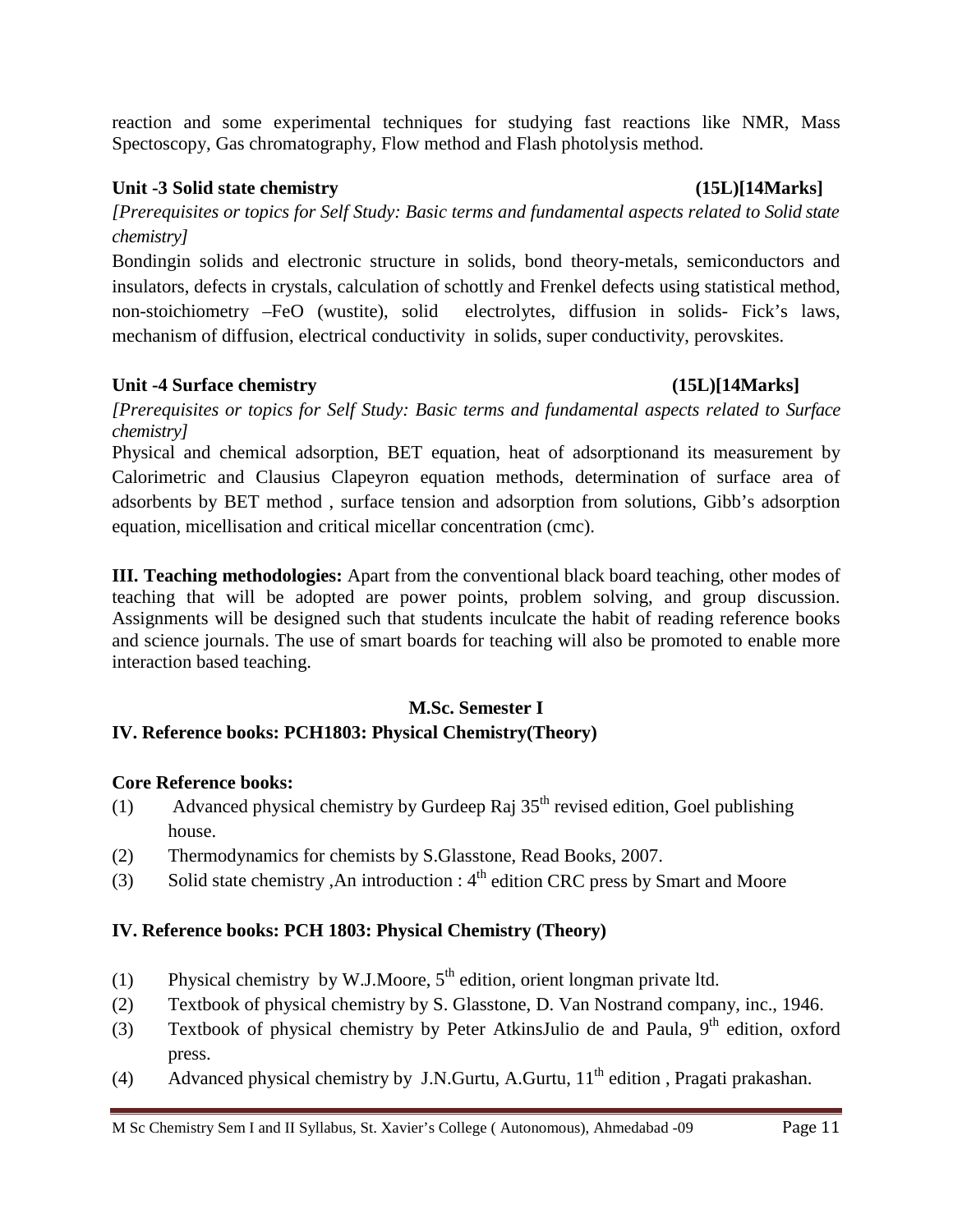- (5) Physical chemistry by S. Castellan,  $3<sup>rd</sup>$  edition, Pearson Custom Publishing.
- (6) Thermodynamics of non equilibrium processes- Karapitianeh
- (7) Chemical Kinetics by Laidler,  $3<sup>rd</sup>$  edition, Pearson Education India
- (8) Chemical Kinetics Frost and Pearson
- (9) Principles of the Solid State by H.V.Keer, 2<sup>nd</sup> edition ,New Age Internation (P) Ltd.
- (10) Introduction to Solids by L.Azaroff,  $1<sup>st</sup>$  edition, McGraw Hill Education India Pvt Ltd.
- (11) Physical Chemistry of Surfaces by A.W.Adamson, $6<sup>th</sup>$  edtition, Wiley-Interscience.
- (12) Surface chemistry Osipov
- (13) Solid State Chemistry and its Applications by Anthony R West,  $2^{nd}$  edtiton 2014, Wiley.
- (14) Chemical Thermodynamics: Classical, Statistical and Irreversible by S Chand, 2nd edition. [Rajaram & Kuriakose,](http://www.abebooks.com/servlet/SearchResults?an=Rajaram+%26+Kuriakose&cm_sp=det-_-bdp-_-author)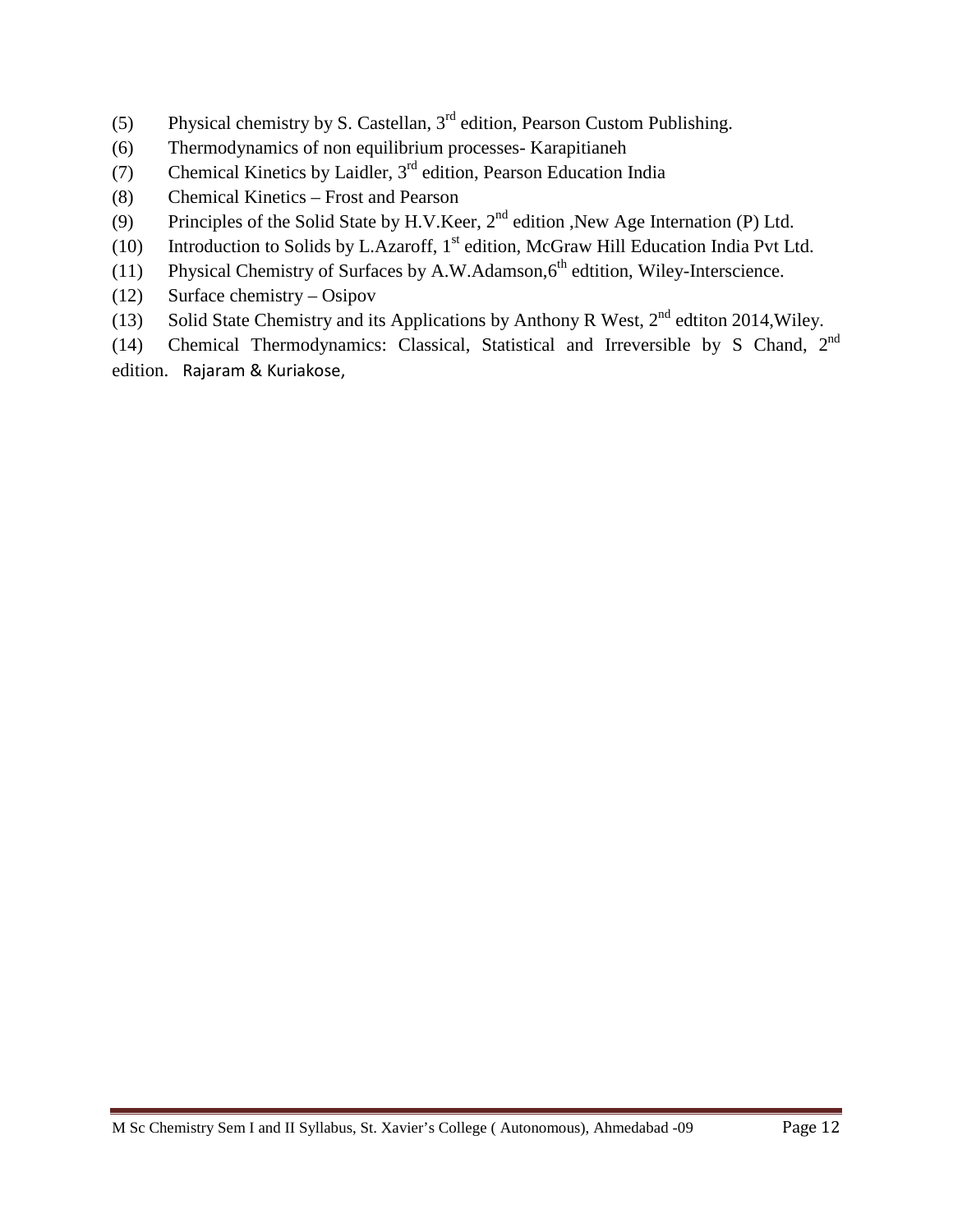# **M Sc Semester I**

**CORE Paper: Analytical Chemistry (Theory) Course Code: PCH 1804 No. of Credits: 04 Learning Hours: 60 hrs (70 Marks)**

# **I. Course Overview & Course Objectives**

Unit -AC 01 Analytical objectives, sampling and calibration methods Unit-AC 02 Fundamentals of spectrophotometry Unit-AC 03 Applications of spectrophotometry Unit-AC 04 Thermal methods of analysis

The main objective of the course will be to enhance the understanding and knowledge of Analytical Chemistry, for students studying , any branch of chemistry .

By the end of the paper, a student will be able to:

(a) Understand the very important role of an analytical chemist in all branches of chemistry.

(b) Know and study the work-up required by all samples before they can be subjected to analysis and also learn about the various types of analysis.

(c) will study about the most widely employed technique i.e. spectrophotometry and its application. in analytical chemistry and other branches of chemistry.

(d) will study about thermal methods of analysis which is able to provide valuable analytical data. Thus, the knowledge from the course can help in the following:

All students, of all branches whether organic or inorganic will be able to incorporate this knowledge, in their pursuit of research in their different fields.

# **II. Course Content**

**Unit -1Analytical objectives, sampling and calibration methods (15L)[14 Marks]** *[Prerequisites or topics for Self Study: Basic terms and fundamental aspects related to Analytical objectives, sampling and calibration methods]*

Scope of analytical science and its literature, sampling and sample preparation, general steps in chemical analysis, calibration and classification of glassware, validation of analytical methods, finding the best straight line-least square regression ,correlation coefficient, calibration curves, standard addition technique internal standard method. Numericals based on chemical concentrations.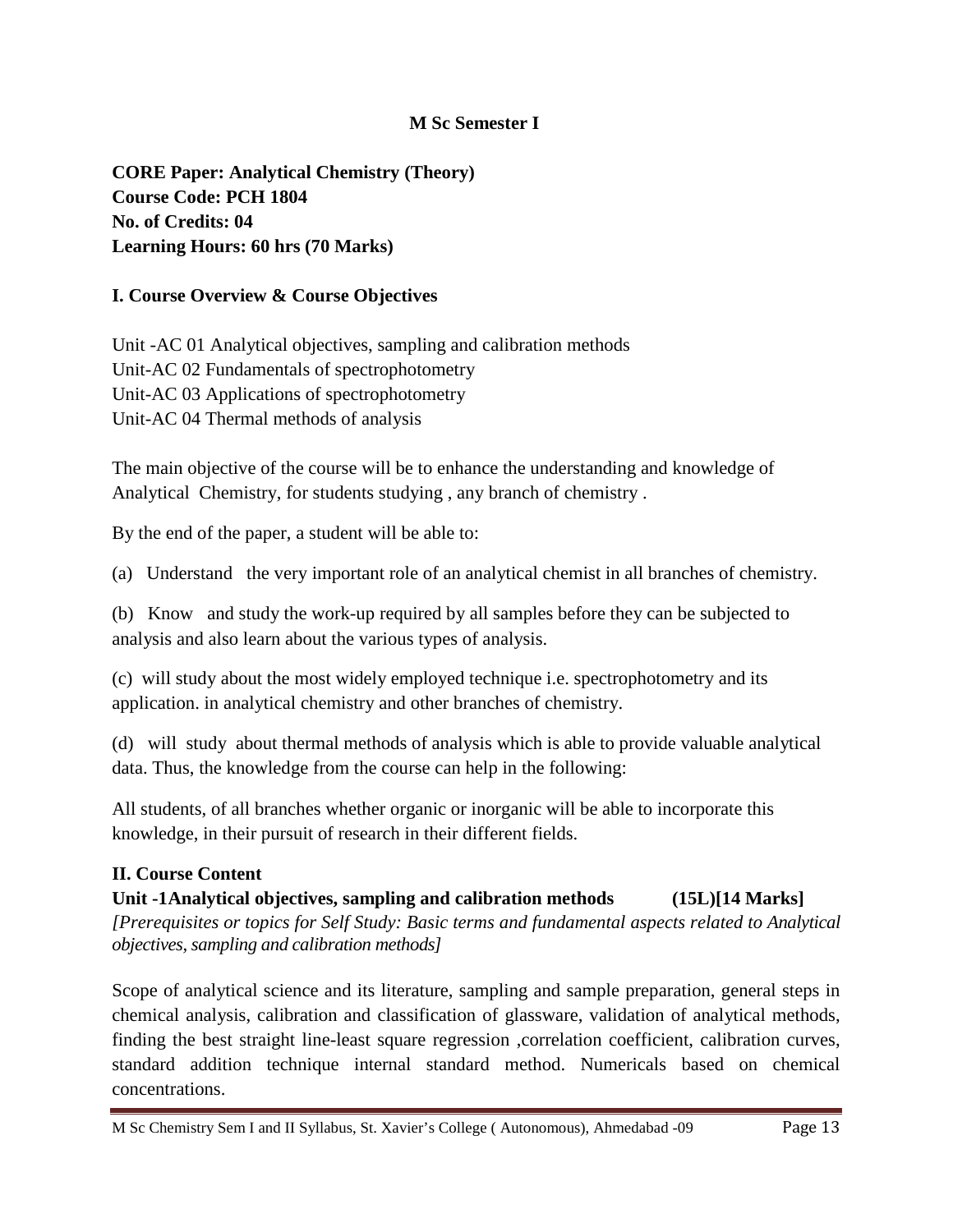#### M Sc Chemistry Sem I and II Syllabus, St. Xavier's College ( Autonomous), Ahmedabad -09 Page 14

#### **Unit-2 Fundamentals of spectrophotometry (15L)[14 Marks]**

*[Prerequisites or topics for Self Study: Basic terms and fundamental aspects related to Fundamentals of spectrophotometry]*

Properties of light, absorption of light, interaction of light with matter and origin of spectra, spectrophotometer-instrumentation of single and double beam, Beers Law-its use, limitation and numericals, photometric accuracy.

# **Unit-3 Applications of spectrophotometry (15L)[14 Marks]**

*[Prerequisites or topics for Self Study: Basic terms and fundamental aspects related to Applications of spectrophotometry]*

Analysis of mixture, measurement of equilibrium constant, Scatchard Plot, Stoichiometry determination-method of continuous variation-Jobbs Plot , Photometric titrations.

# **Unit-4 Thermal methods of analysis (15L)[14 Marks]**

*[Prerequisites or topics for Self Study: Basic terms and fundamental aspects related to Thermal methods of analysis]*

Principle, instrumentation and applications of Thermo Gravimetric Analysis (TGA), Differential thermal analysis (DTA) and Differential Scanning Calorimetry (DSC).

**III. Teaching methodologies:** Apart from the conventional black board teaching, other modes of teaching that will be adopted are power points, problem solving, and group discussion. Assignments will be designed such that students inculcate the habit of reading reference books and science journals. The use of smart boards for teaching will also be promoted to enable more interaction based teaching.

# **M ScSemester I**

# **IV.Reference books: PCH1804: Analytical Chemistry (Theory)**

# **Core Reference books:**

- (1) Principles of Instrumental Analysis, by Douglas A. Skoog,  $3<sup>rd</sup>$  Edition, Holt- Saunders International Edition.
- (2) Ouantitative Chemical Analysis, by Daniel C. Harris,  $5<sup>th</sup>$  Edition, W.H. Freeman and Company, New York.
- (3) Fundamentals of Analytical Chemistry by Crouch, West and Skoog,  $9<sup>th</sup>$  edition, Brooks/Cole (2013)

# **IV. Other Reference books: PCH1804: Analytical Chemistry (Theory)**

- (1) Analytical Chemistry, by Gary D. Christian,  $6<sup>th</sup>$  Edition, John Wiley and Sons Inc. New Jersey.
- (2) Instrumental Methods of Chemical Analysis, by Galen W. Ewing,  $4^{\text{th}}$ Edition, International Student Edition.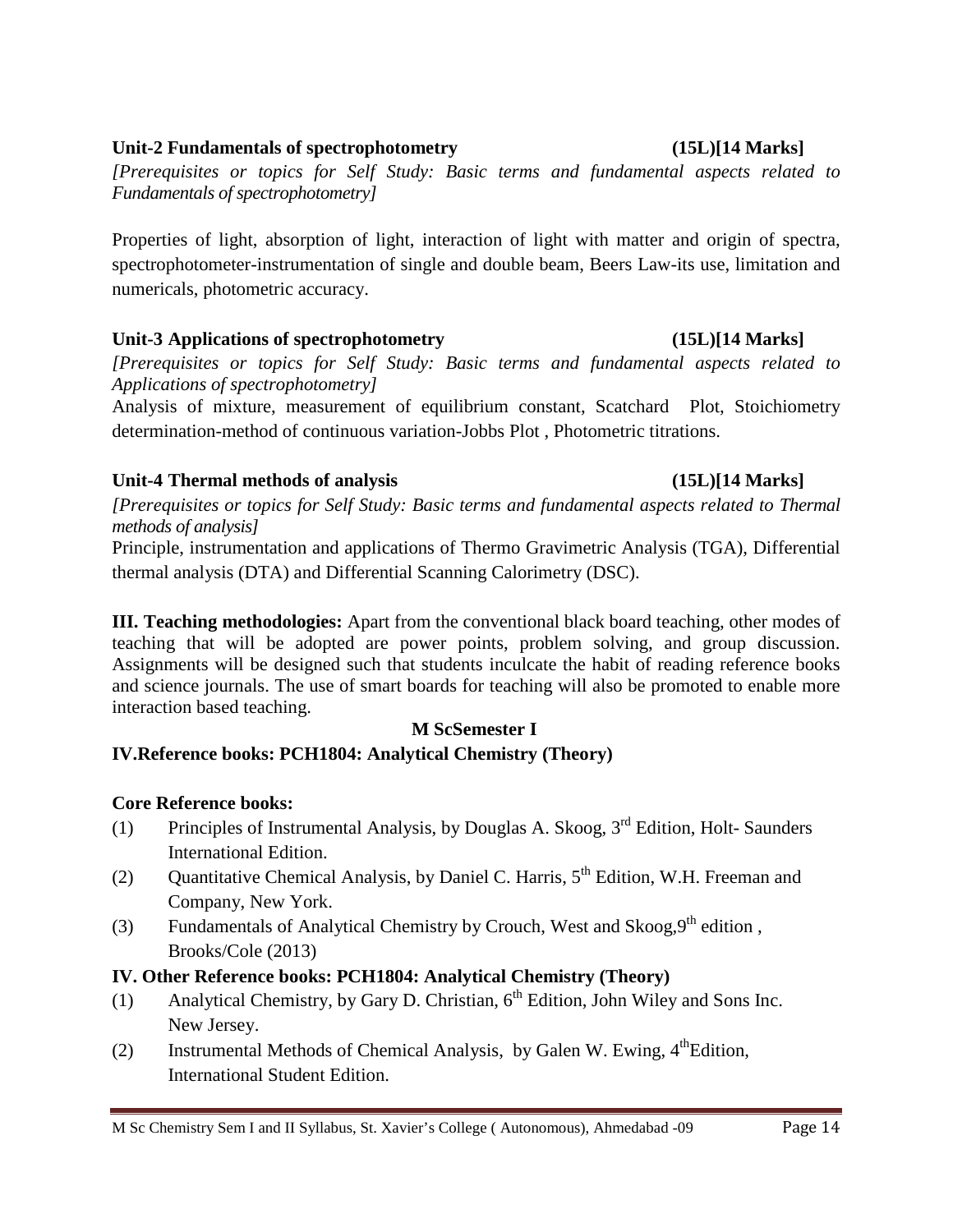# **M Sc Semester I**

**Paper: Inorganic Chemistry and Organic Chemistry (Practicals) Course Code: PCH 1805L No. of Credits: 04 Learning Hours: 60 hrs (70 Marks)**

# **I. Course: PCH 1805L (A) Advanced Inorganic Chemistry (Practicals)**

#### **II. Course Content**

- (1) Solid phase synthesis of trans-bis glycinato copper (II)
- (2) Non-metal complex: Synthesis and characterization of bispyridine iodide nitrate.
- (3) Nano-chemistry: Preparation of manganese dioxide nanoparticles.
- (4) Synthesis of hexaammine cobalt (III) chloride.
- (5) Determine the presence of F, As, Zn, Cd, Pb, Cu in drinking water and heavy metal in food samples.
- (6) Determination of the half wave-potential for Cd (II) or Cu (II) or Zn (II) ion in 0.1 M KCl solution.
- (7) Study the kinetics of dissociation of tris-O-phenanthroline Fe (II), Ni (II) complex by spectrophotometric method.
- (8) Catalytic reduction activity of silver nano particle for p-nitrophenol and other derivatives.

#### **Projects:**

- (1) Just like heavy metal detection in waste water, in chocolate and toys with the help of nano-particles.
- (2) Bio chemical sensing with nano-particles.

#### **III. Teaching methodologies:** Practical work, problem solving, and group discussion etc.

#### **M. Sc. Semester I**

#### **IV. References books: PCH1805L (A): Advanced Inorganic Chemistry (Practicals)**

- (1) Vogel's Qualitative Inorganic Analysis, Revised by G Svehla, Sixth Edition, Longman, 1987.
- (2) Monograph on Green Chemistry Laboratory Experiments, Green Chemistry Task Force Committee, DST.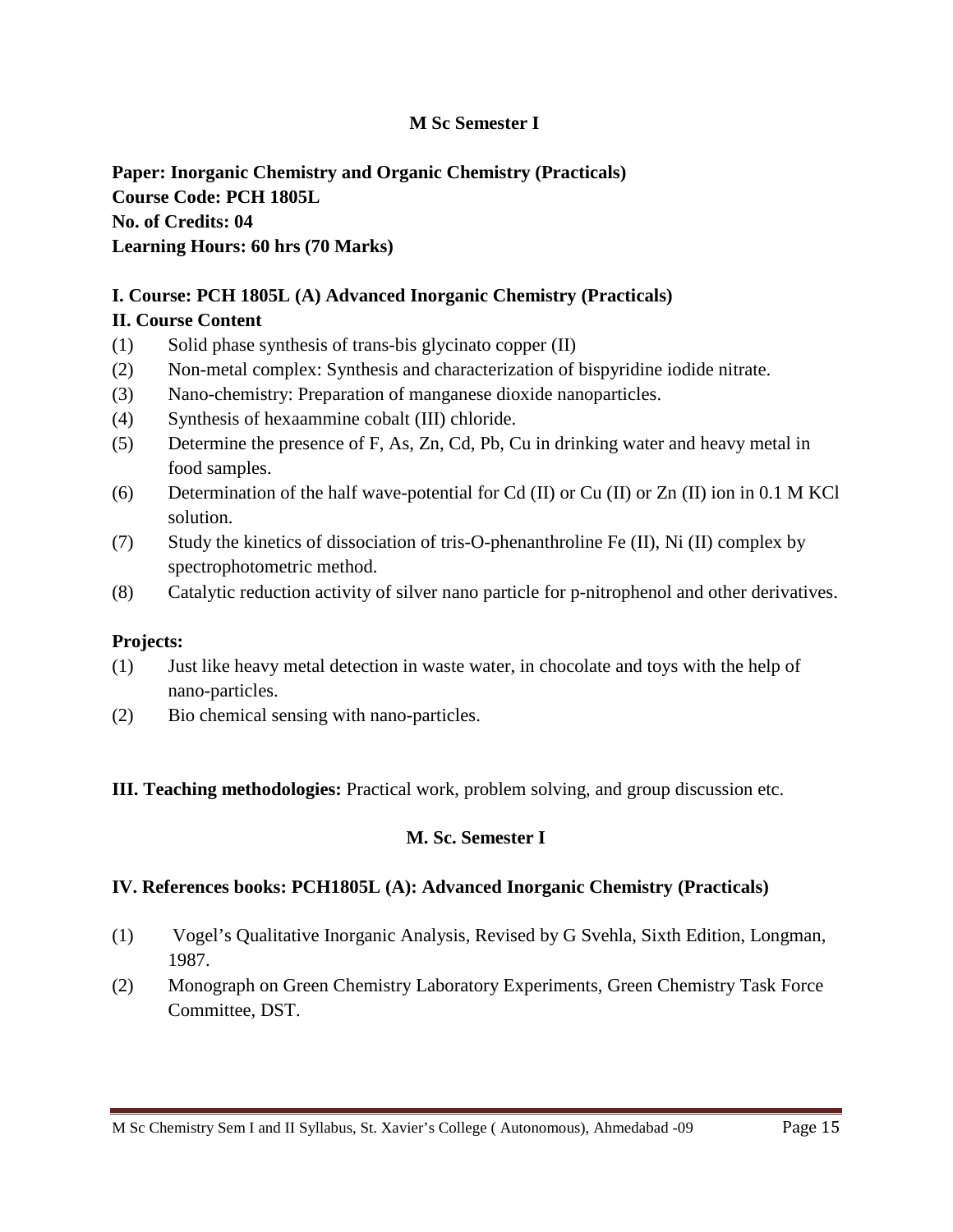# **I. Course: PCH 1805L (B) Organic Chemistry (Practicals)**

# **II. Course Content**

# **(a)Preparation of organic compounds: Single Stage Preparations:**

- (1) Preparation of 1-Phenyl-3-methyl-5 pyrazolone from acetoacetic ester.
- (2) Preparation of Dibenzylidene acetone from Benzaldehyde.
- (3) Preparation of o-Chlorobenzoic acid from o-amino benzoic acid.
- (4) Preparation of 2,4-Dinitroanisole from Anisole
- (5) Preparation of Phthalimide from phthalic acid.
- (6) Preparation of Para Red
- (7) Preparation of methyl Orange.
- (8) Preparation of Benzo triazole from o-Phenylene diamine
- (9) Preparation of 1,2,3,4 tetrahydrocarbazole from phenyl hydrazine. (Fisher Indole synthesis)
- (10) Preparation of p-Bromo acetanilide from acetanilide (Green route)

# **(b) Quantitative Estimations:**

- (1) Estimation of ester + acid
- (2) Estimation of Formaldehyde
- (3) Estimation of glycine
- (4) Estimation of amide + acid

**III. Teaching methodologies:** Practical work, problem solving, and group discussion etc.

# **M. Sc. Semester I**

# **IV. References books: PCH1805L (B): Organic Chemistry (Practicals)**

- (1) A text book of practical organic chemistry A. I. Vogel
- (2) Practical organic Chemistry Mann and Saunders
- (3) A handbook of quantitative and qualitative analysis H. T. Clarke
- (4) Comprehensive Practical Organic Chemistry : Qualitative Analysis V K Ahluwalia& S. Dhingra.
- (5) Comprehensive Practical Organic Chemistry : Preparations and Quantitative Analysis V K Ahluwalia& R. Aggarwal Universities Press.
- (6) An Advance Course in practical Chemistry, A K. Nad, B. Mahapatra and A. Ghoshal.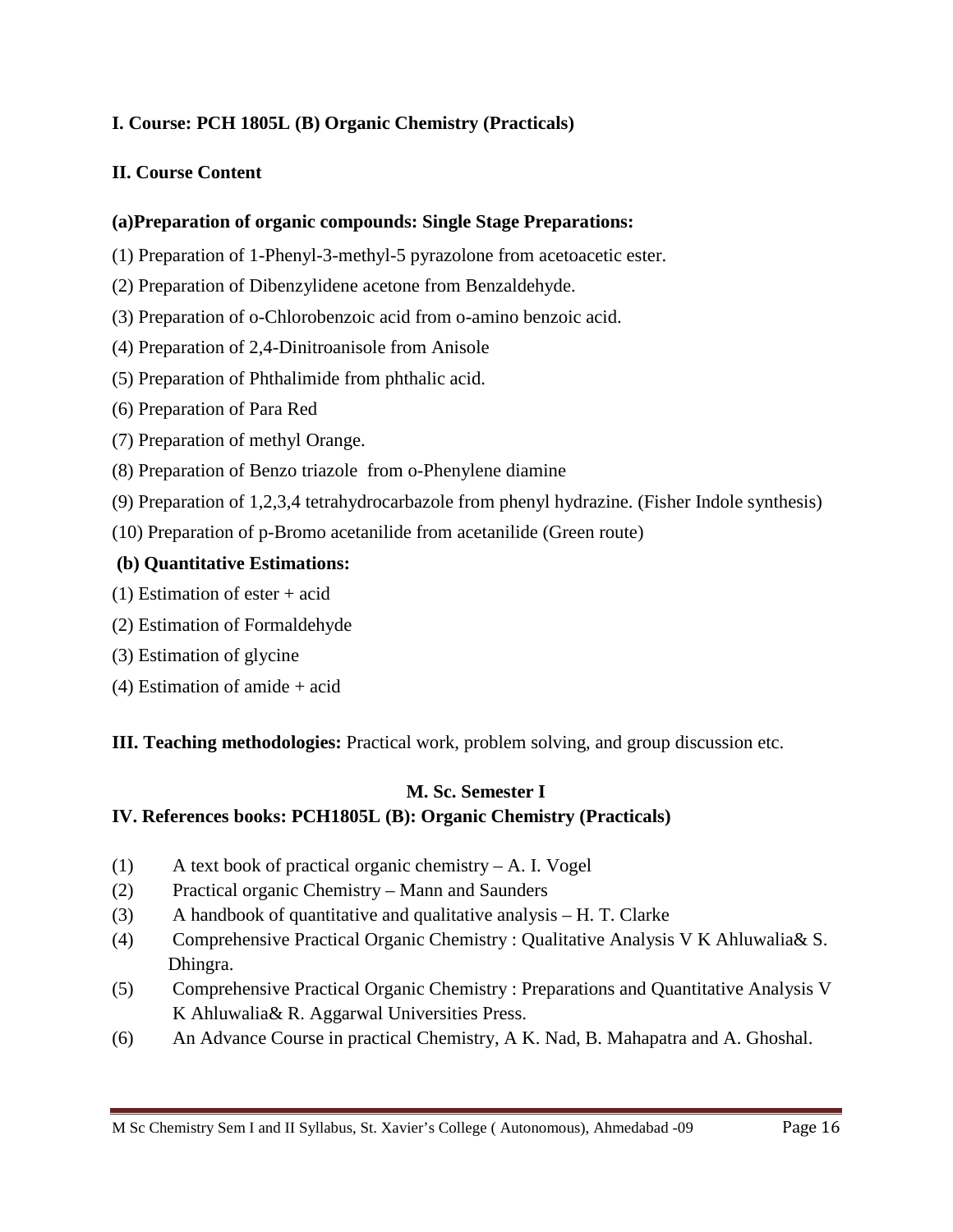# **M. Sc. Semester I**

**Paper: Physical Chemistry and Analytical Chemistry (Practicals) Course Code: PCH 1806L No. of Credits: 04 Learning Hours: 60 hrs (70 Marks)**

# **I. Course: PCH 1806L (A) Physical Chemistry (Practicals)**

# **II. Course Content**

# **(1). Conductometry**

- (a) To determine on centration of HCl and  $NH<sub>4</sub>Cl$  in a given solution conductometrically (requirements: 0.05N HCl, 0.5 N NH4Cl, 0.5 N NaOH)
- (b) Estimate the concentration of  $H_2SO_4$ ,  $CH_3COOH$  and  $C_1SO_4$  5  $H_2O$  in a given solution conductometrically. (0.005M all against 0.05N NaOH)

# **(2) Potentiometry**

- (a) To construct the calibration curve for quinhydrone electrode and hence the standard oxidation potential of quinhydrone electrode. (0.2N CH<sub>3</sub>COONa, 0.2NCH<sub>3</sub>COOH)
- (b) Solubility product of silver halides.
- **(3) pH metry**
- (a) To determine the amount of Aspirin in a given solution.(aspirin,0.1N alcoholic KOH, glass and calomel electrodes)
- (b) Titration of mixture of bases ( $\text{Na}_2\text{CO}_3\&$  NaHCO<sub>3</sub>) with standard HCl and find the concentration of bases.
- **(4) Adsorption and kinetics**
- (a) To study the rate of acid catalysed ionization of acetone in presence of excess acid and acetone at room temp. (requirement: acetone, iodine, sulfuric acid sodium acetate, 0.01sodium thiosulphate, starch)
- (b) To determine the autocatalytic reaction between  $KMnO_4$  and oxalic acid. (Requirements:0.1M  $H_2C_2O_4$ , 10%KI, 0.01M Na<sub>2</sub>S<sub>2</sub>O<sub>3</sub>, 0.02M KMnO<sub>4</sub>, 0.2M MnSO<sub>4</sub>, 1% starch,  $1.0 M H_2SO_4$ )

# **(5)Distribution method**

- (a) Distribution of HAC between H2O and CHCl3 / CCl4.
- (b) Distribution of I2 between H2O and CCl4.

**III. Teaching methodologies:** Practical work, problem solving, and group discussion etc.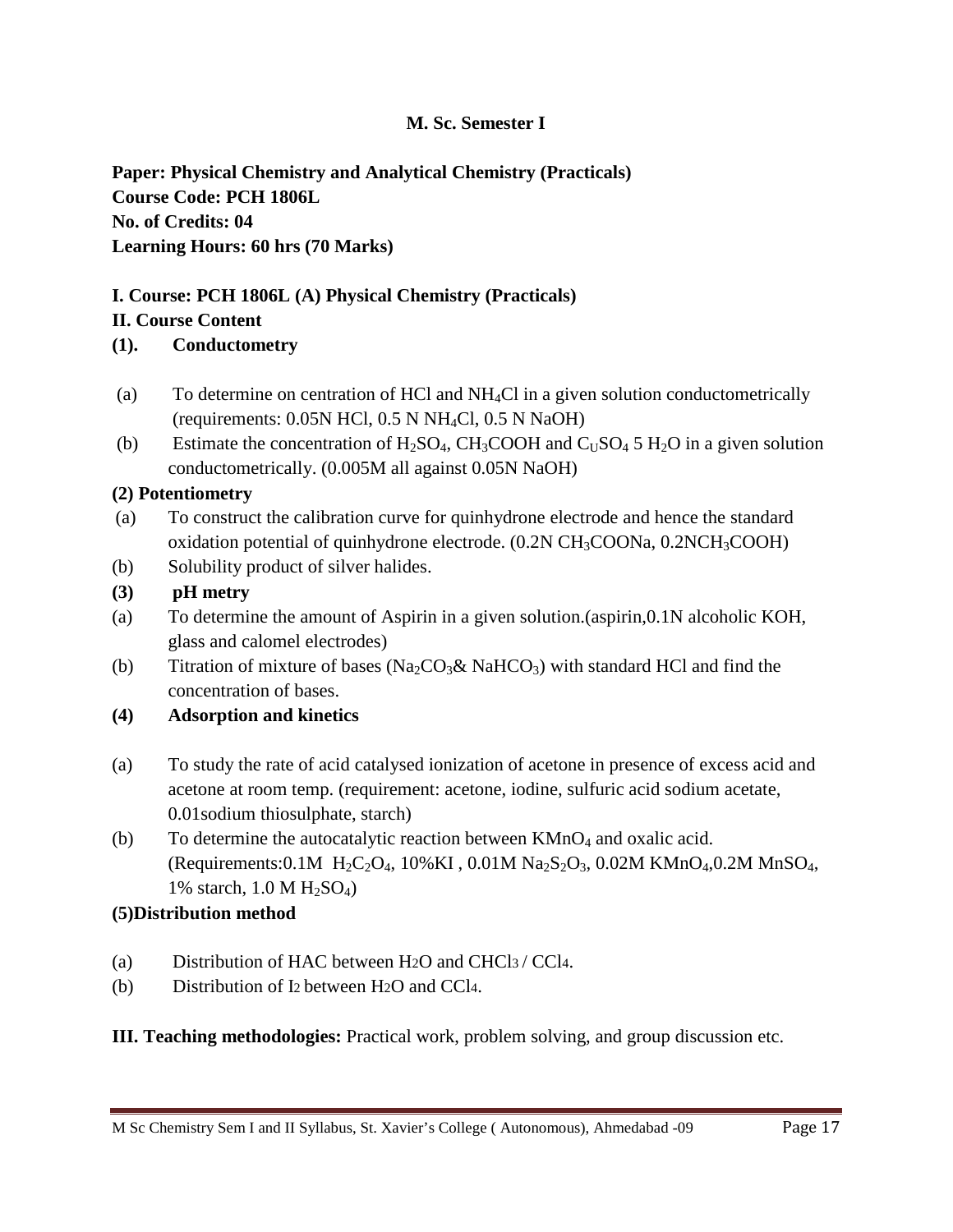# **M. Sc. Semester I**

# **IV. References books:PCH1806L (A): Physical Chemistry (Practicals)**

- **(**1) Advanced Practical Physical ChemistyBy J.B.Yadav, 32nd edtion Krishna publication**.**
- (2) Practicals in physical chemistry by P.S.Sindhu, Macmillan 2005.
- (3) Experimental physical chemistry by R.C.Das, B.BeheraTata McGraw-Hill, 1983.
- (4) Experimental Physical Chemistry by Athwale, Mathur and Parul,  $1<sup>st</sup>$  edition reprint 2011,New Age International (P) Ltd.

# **M. Sc. Semester I**

# **I. Course: PCH 1806L (B)Analytical Chemistry (Practicals)**

# **II. Course Content**

- (1) Calibration of glass wares and balance.
- (2) Determination of %age purity of given sample of Isoniacid.
- (3) Determination of %age of Asprin in the given tablet.
- (4) Determination of available chlorine in bleaching powder.
- (5) Determination of vitamin C in orange juice/amla.
- (6) Determination of acetic acid in vinegar.
- (7) Determination of sodium carbonate and sodium bicarbonate in washing soda.
- (8) Determination of ascorbic acid in vitamin C tablets.
- (9) Determination of %age purity of given sample of Analgin tablet.
- (10) Determination of calcium and magnesium in water sample.
- (11) Determination of sulphate in water sample.
- (12) Determination of chloride in water sample.
- **III. Teaching methodologies:** Practical work, problem solving, and group discussion etc.

# **M. Sc. Semester I**

# **IV. References books:PCH1806L (B):Analytical Chemistry (Practicals)**

- (1) Analytical Chemistry Practice, John H. Kennedy, Saunders College Publishing, Second Edition 1990.
- (2) Vogels Textbook of Quantitative Chemical Analysis, 6th Edition, 2002.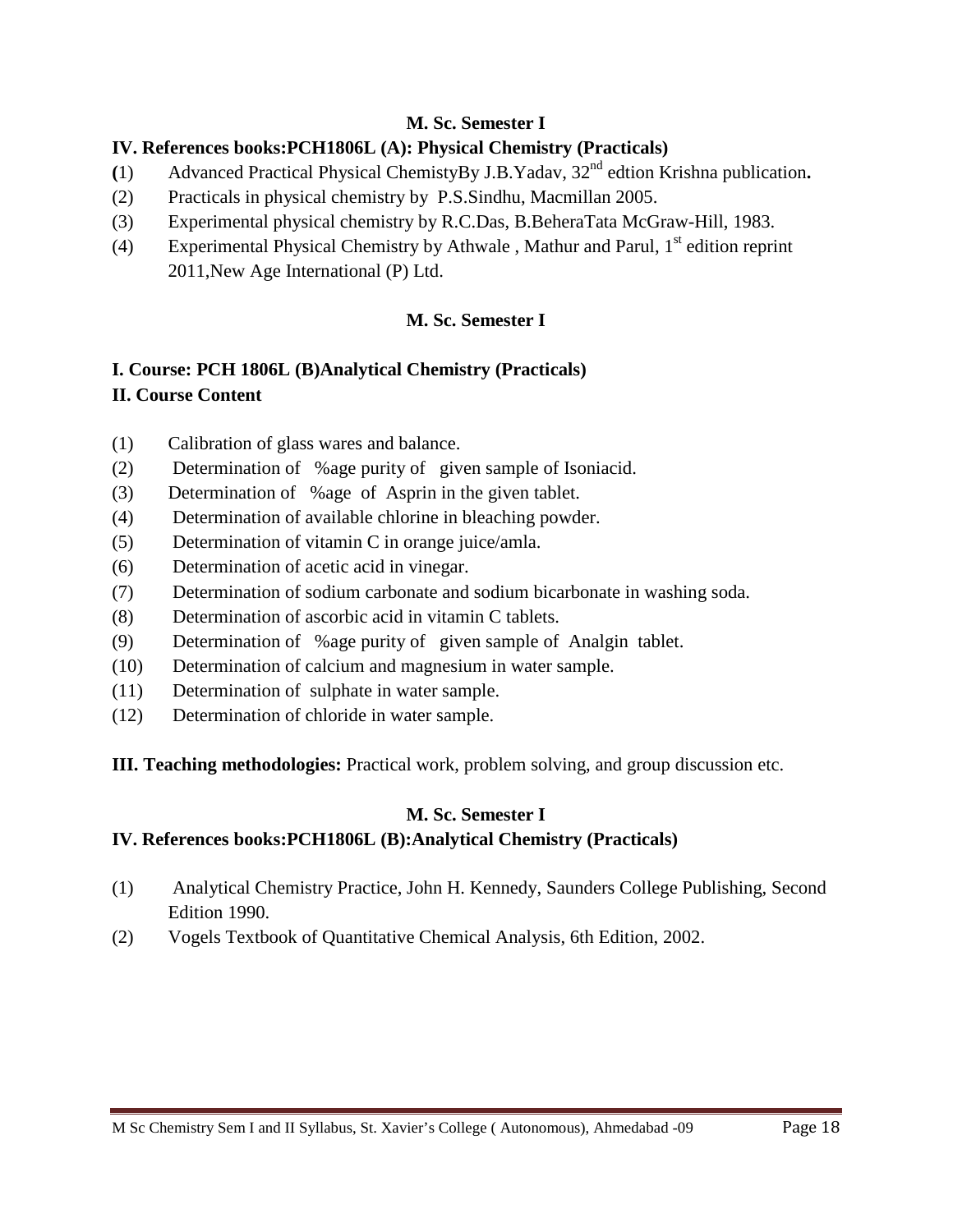

| Sub. code         | Course                       | <b>Instruction</b><br>Hrs/week | <b>Internal</b><br><b>Assessment</b><br><b>Marks</b> | <b>Max</b><br><b>Marks</b><br><b>Semester</b><br><b>Exams</b> | <b>Duration</b><br>of<br><b>Semester</b><br><b>Exam</b><br>(Hrs) | <b>Credit</b>  |
|-------------------|------------------------------|--------------------------------|------------------------------------------------------|---------------------------------------------------------------|------------------------------------------------------------------|----------------|
| <b>THEORY</b>     |                              |                                |                                                      |                                                               |                                                                  |                |
| <b>PCH 2801</b>   | Inorganic Chemistry          | $\overline{4}$                 | 40                                                   | 60                                                            | 3                                                                | $\overline{4}$ |
| <b>PCH 2802</b>   | Organic Chemistry            | $\overline{4}$                 | 40                                                   | 60                                                            | 3                                                                | $\overline{4}$ |
| <b>PCH 2803</b>   | Physical Chemistry           | $\overline{4}$                 | 40                                                   | 60                                                            | 3                                                                | $\overline{4}$ |
| <b>PCH 2804</b>   | Analytical techniques        | $\overline{4}$                 | 40                                                   | 60                                                            | 3                                                                | $\overline{4}$ |
| <b>PRACTICALS</b> |                              |                                |                                                      |                                                               |                                                                  |                |
| <b>PCH 2805L</b>  | Inorganic Chemistry<br>Lab-I | $\overline{3}$                 |                                                      | 60                                                            | 3                                                                |                |
|                   | Organic Chemistry<br>Lab-I   | 3                              | 40                                                   |                                                               | 3                                                                | 4              |
| <b>PCH 2806L</b>  | Physical Chemistry<br>Lab-I  | $\mathfrak{Z}$                 | 40                                                   | 60                                                            | 3                                                                | $\overline{4}$ |
|                   | Analytical Chemistry Lab-I   | 3                              |                                                      |                                                               | 3                                                                |                |
|                   | <b>Total</b>                 | 28                             | 240                                                  | 360                                                           |                                                                  | 24             |

# **M Sc Chemistry Sem II Overview**

Note:- Semester -I and Semester-II syllabus is common for all specializations to be selected by the students for final year i.e. Inorganic, Organic, Physical and Analytical. At present St. Xavier's College offers Organic Chemistry and Analytical Chemistry (Self Finance) as specializations in the final year of M Sc Chemistry.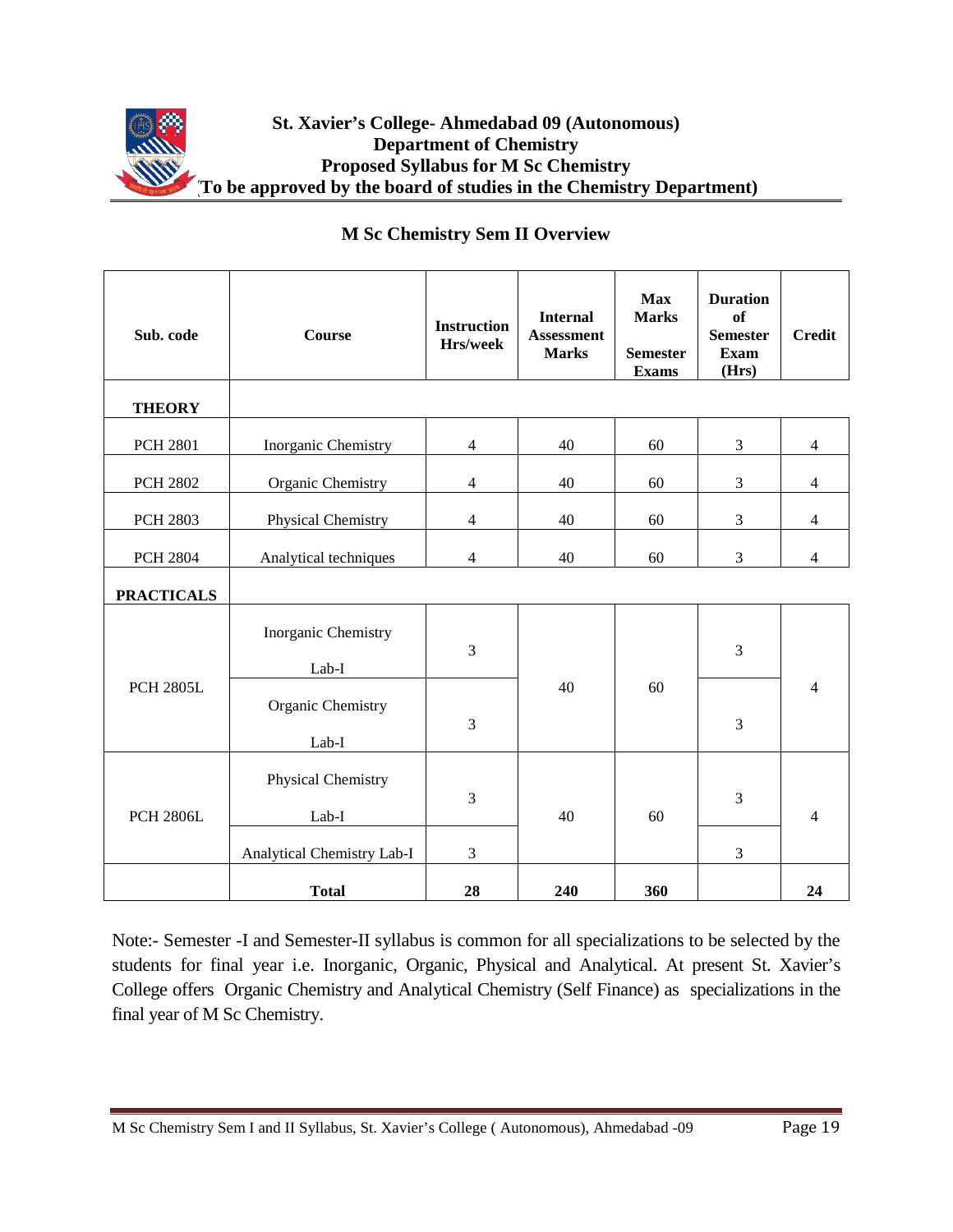

**St. Xavier's College (Autonomous), Ahmedbad-09** 

**Proposed Syllabus: M ScChemistry Semester II Effective from Dec 2014**

# **M. Sc. Semester II**

**CORE Paper: Inorganic Chemistry (Theory) Course Code: PCH 2801 No. of Credits: 04 Learning Hours: 60 hrs (70 Marks)**

# **I. Course Overview & Course Objectives**

Unit IC 01- Chemical Bonding

Unit IC 02- Application of symmetry

Unit IC 03-Organometallic Compounds

Unit IC 04 – Reaction Mechanis

The main objective of the course will be to enhance the understanding and knowledge of Inorganic Chemistry, for students studying, any branch of chemistry. By the end of the paper, a student will be able to:

- (a) understand the important aspects of Chemical Bonding and Atomic Structure
- (b) know and study the applications Symmetry and Group Theory
- (c) understand the important aspects of Organometallic Compounds
- (d) know and study Reaction Mechanism in inorganic chemistry

Thus, the knowledge from the course can help in the following:

(a) Finally, all students, of all branches whether organic or inorganic will be able to incorporate this knowledge, in their pursuit of research in their different fields.

# **II. Course Content**

# **Unit 1- Chemical Bonding (15L)[14Marks]**

*[Prerequisites or topics for Self Study: Basic terms and fundamental aspects related to VSEPR theory and Chemical Bonding]*

VSEPR, Walsh diagrams(tri atomic molecules), Bent rule and Simple Huckel theory of linear conjugated systems, simple Huckel theory of the cyclic conjugated system and aromaticity, selfconsistent filed method, valence state ionization potentials,

Band theory of solids, Fermi level, electrical properties, insulators, semiconductors and superconductors (properties).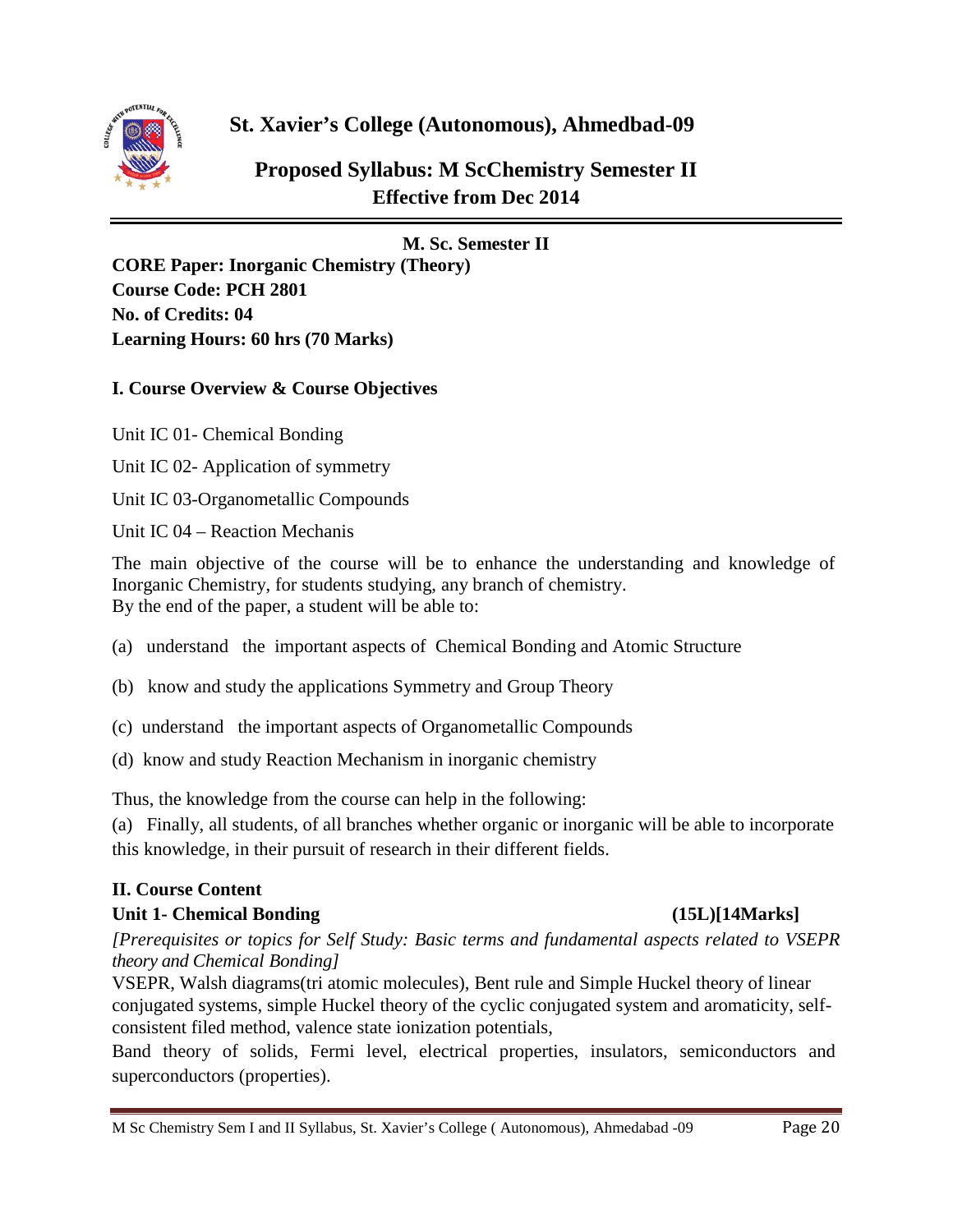#### M Sc Chemistry Sem I and II Syllabus, St. Xavier's College ( Autonomous), Ahmedabad -09 Page 21

#### **Unit 2- Application of symmetry (15L)[14Marks]**

*[Prerequisites or topics for Self Study: Basic terms and fundamental aspects related to symmetry and IR and Raman spectra]*

Application of symmetry to hybrid orbital, molecular orbitals, hybridization schemes for σorbitals,  $\pi$  bonding and molecular orbital for ABn type of molecules.

Application of symmetry to molecular vibrations, interpretation of IR and Raman spectral data.

# **Unit 3-Organometallic Compounds (15L)[14Marks]**

*[Prerequisites or topics for Self Study: Basic terms and fundamental aspects related to Organometallic Compounds]*

Organometallic compounds of transition elements, stability of metal carbon bond in complexes. Synthesis, uses and structure of organometallic compounds of  $\pi$  bonding organic ligands, 2electron ligands, olifinic and acetylinic complexes, compound with 3 electron ligand – allylic complexes, compounds. With 4- electron ligands butadiene complexes, n4 complexes of cyclopentadiene, compounds with 5 electron ligands – cyclopantadionyl, compounds with 6 electron ligands, n6 complexes of benzene and its derivatives. Role of organometallic compounds in catalytic reaction.

# **Unit 4 – Reaction Mechanism (15L)[14Marks]**

*[Prerequisites or topics for Self Study: Basic terms and fundamental aspects related to Inorganic Reaction Mechanism]*

Mechanism of substitution reaction in square planar complexes. Kinetics of substitution reaction of platinum (II) complexes.

Effect of leaving group, effect of charge, steric effect, solvent effect, effect of nucleophile, effect of temperature and other effects.

Oxidation-Reduction reaction, electron transfer, tunnelling effect, Marcus –Hush theory, one and two electron transfer inner sphere and outer sphere, effect of ions on rate, electron transfer through extended bridges, unstable oxidation states, hydrated electron.

**III. Teaching methodologies:** Apart from the conventional black board teaching, other modes of teaching that will be adopted are power points, problem solving, and group discussion. Assignments will be designed such that students inculcate the habit of reading reference books and science journals. The use of smart boards for teaching will also be promoted to enable more interaction based teaching.

# **M. Sc. Semester –II**

# **IV. References books: PCH2801: Inorganic Chemistry(Theory)**

# **Core Reference books:**

- (1) Mechanism of Inorganic Reactions, F. Basolo and R. G. Persons, Wiley Pub
- (2) Electrons and Chemical Bonding by H B Gray
- (3) Symmetry and group theory by B S Garg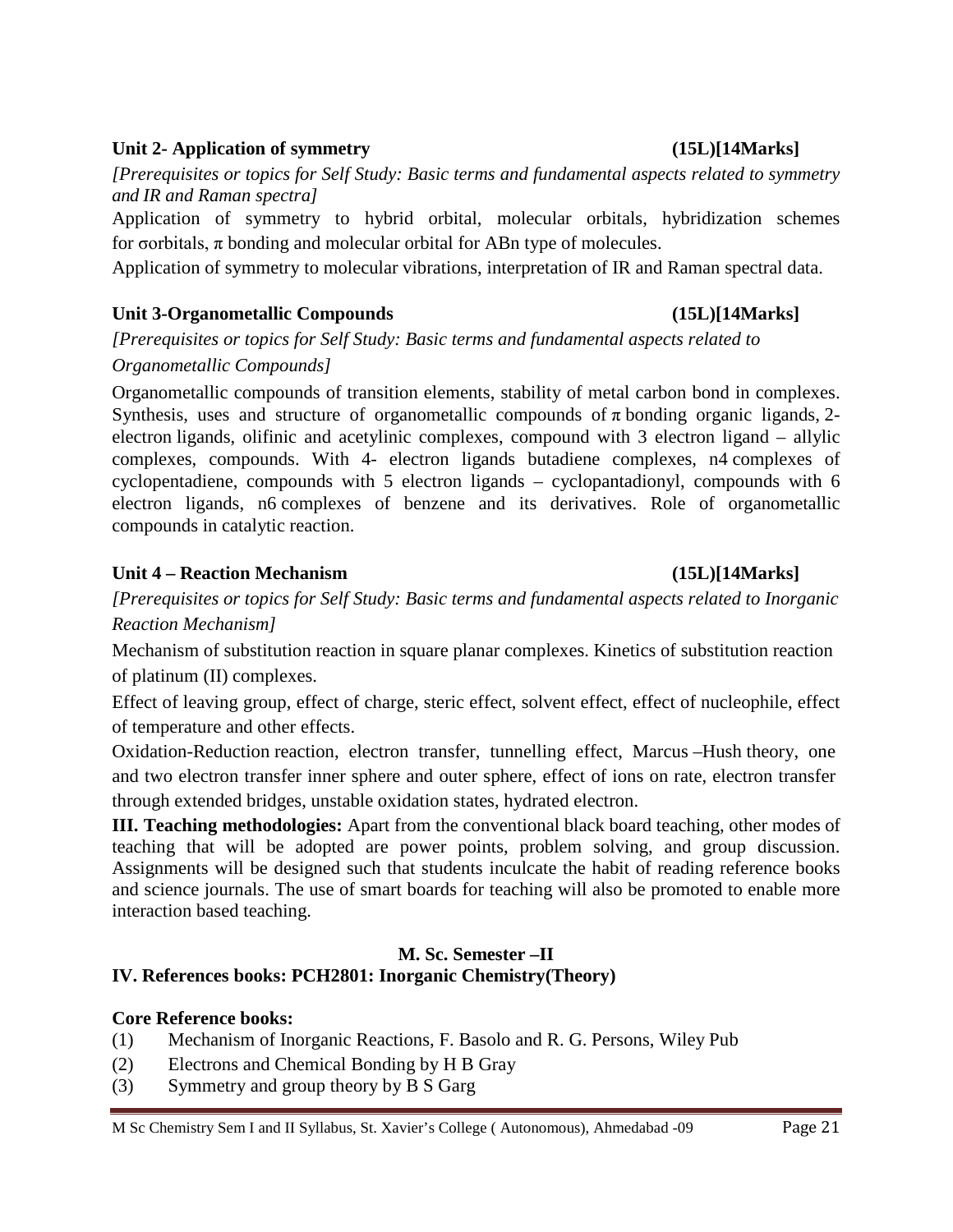# **IV. Other References books: PCH2801: Inorganic Chemistry (Theory)**

- (1) Lectures on Chemical Bonding and Quantum Chemistry, S. N. Datta, A Prism Book
- (2) Group theory and symmetry in chemistry, L. H. Hall(McGraw Hill) Coulson's Valence, R. McWeeny, ELBS
- (3) F. A. Cotton, Chemical Applications of Group theory, Wiley Eastern 2nd Edn.1992
- (4) V. Ramkrishnan& M. S. Gopinadhan, Group theory in Chemistry Vishal Pub.1996
- (5) Inorganic Chemistry, Third Edition, Alan G. Sharpe
- (6) Theoretical Inorganic Chemistry, M. C. Day, J. Shellin
- (7) Chemistry, Fifth Edition, John E. McMurry, Robert C. Fay
- (8) An Introduction to Theoretical Chemistry, Jack Simons, Cambridge
- (9) Progress in inorganic Chemistry, Vols 18 and 38 ed. J. J. Lippard, Wiley
- (10) Reaction Mechanism of Coordination Compounds, C. H. Langford and H. B. Gray
- (11) Inorganic Reaction Mechanisms, M. L. Tobe, Nelson Pub
- (12) Inorganic Chemistry, K. F. Purcell and J. C. Kotz.
- (13) Principles of Bioinorganic Chemistry, S. J. Lippard and J. M. Bers
- (14) Mehrotra R. C. and Singh A. Organo Metallic Chemistry, Willey Eastern Ltd., New Delhi
- (15) Coates G. E. Green MIH Wade, K and Aylett B. J. Organo Metallic Comounds Chapman and Hall, London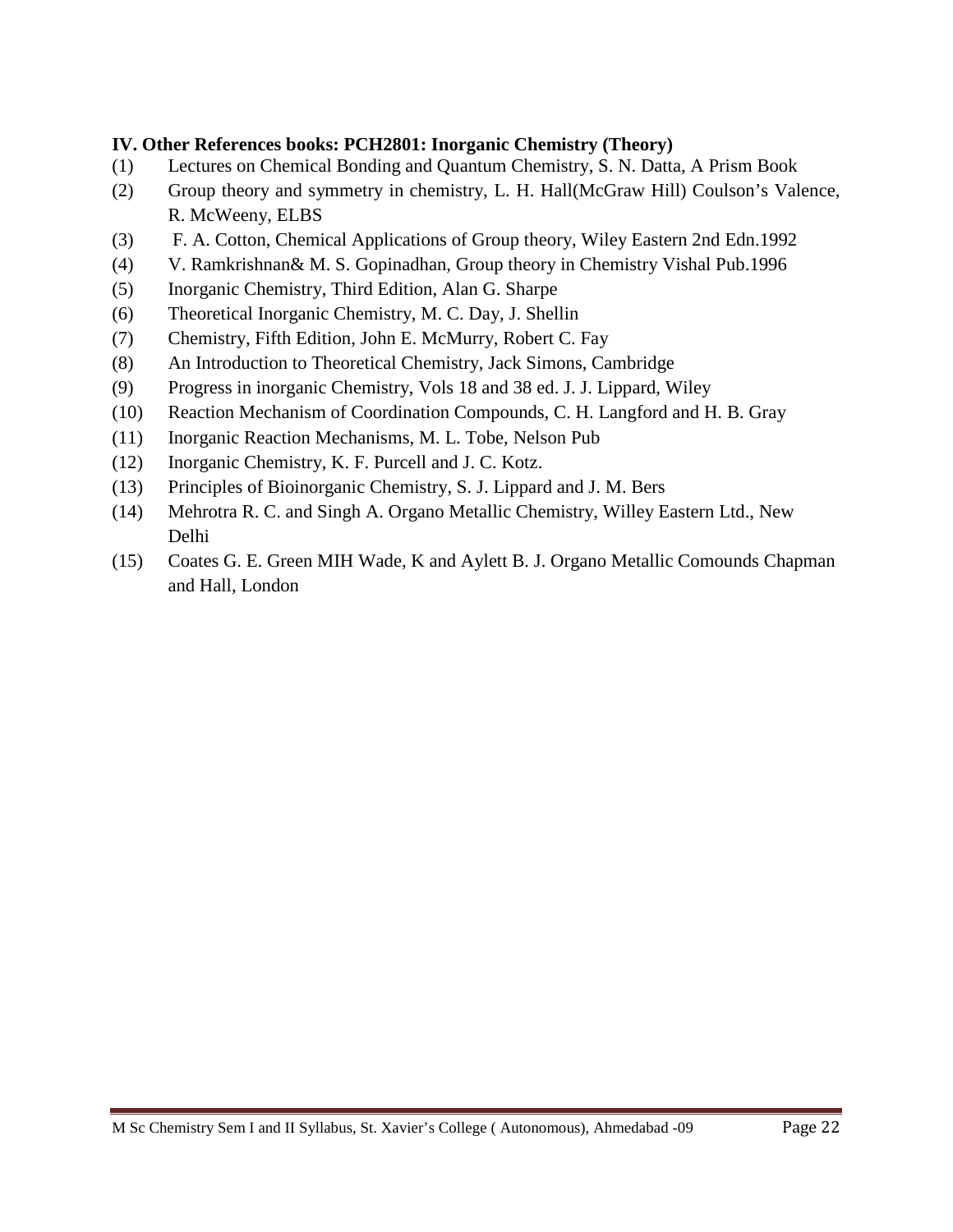# **M. Sc. Semester –II**

**CORE Paper: Organic Chemistry (Theory) Course Code: PCH 2802 No. of Credits: 04 Learning Hours: 60 hrs (70 Marks)**

#### **I. Course Overview & Course Objectives**

Unit OC 01: Application Redox and reagents in organic synthesis. Unit OC 02:(A)Photochemistry

(B)Chemistry of Heterocycles

Unit OC 03: Organic Name reactions

Unit OC 04: Reagents in organic synthesis

The main objective of the course will be to enhance the understanding and knowledge of organic chemistry

By the end of the paper, a student will be able to:

(a) understand the details of Application Redox and reagents in organic synthesis

- (b) the chemistry of Photochemistry and Heterocyclic compounds
- (c) understand the importance of Organic Name reactions
- (d) understand the details of various aspects of Reagents in organic synthesis.

Thus, the knowledge from the course can help in the following:

This content can help students to increase their conceptual base and understanding in these topics which will be needed by students in their pursuit of research in other allied branches of chemistry.

# **II. Course Content**

# **Unit - 1: Application Redox and reagents in organic synthesis. (15L)[14Marks]**

*[Prerequisites or topics for Self Study: Basic terms and fundamental aspects related to Oxidation and reduction]*

(A) Oxidizing agents, Reducing agents and Mechanistic explanation of oxidation and reduction with example.

Oxidation with Manganese, KMnO4 ,Chromium, Peracid, Peroxide, Dimethyl dioxarane SeO<sub>2</sub>, NBS, DDQ, Chloranil and Oppenauer oxidation.

(B) Reduction:

- (i) Reduction with Hydride transfer reagents like  $LiAlH<sub>4</sub>,NaBH<sub>4</sub>,Diborane.$
- (ii) Reduction by Dissolving metals Zn, Li, Na.
- (iii) Birch reduction and catalytic reduction.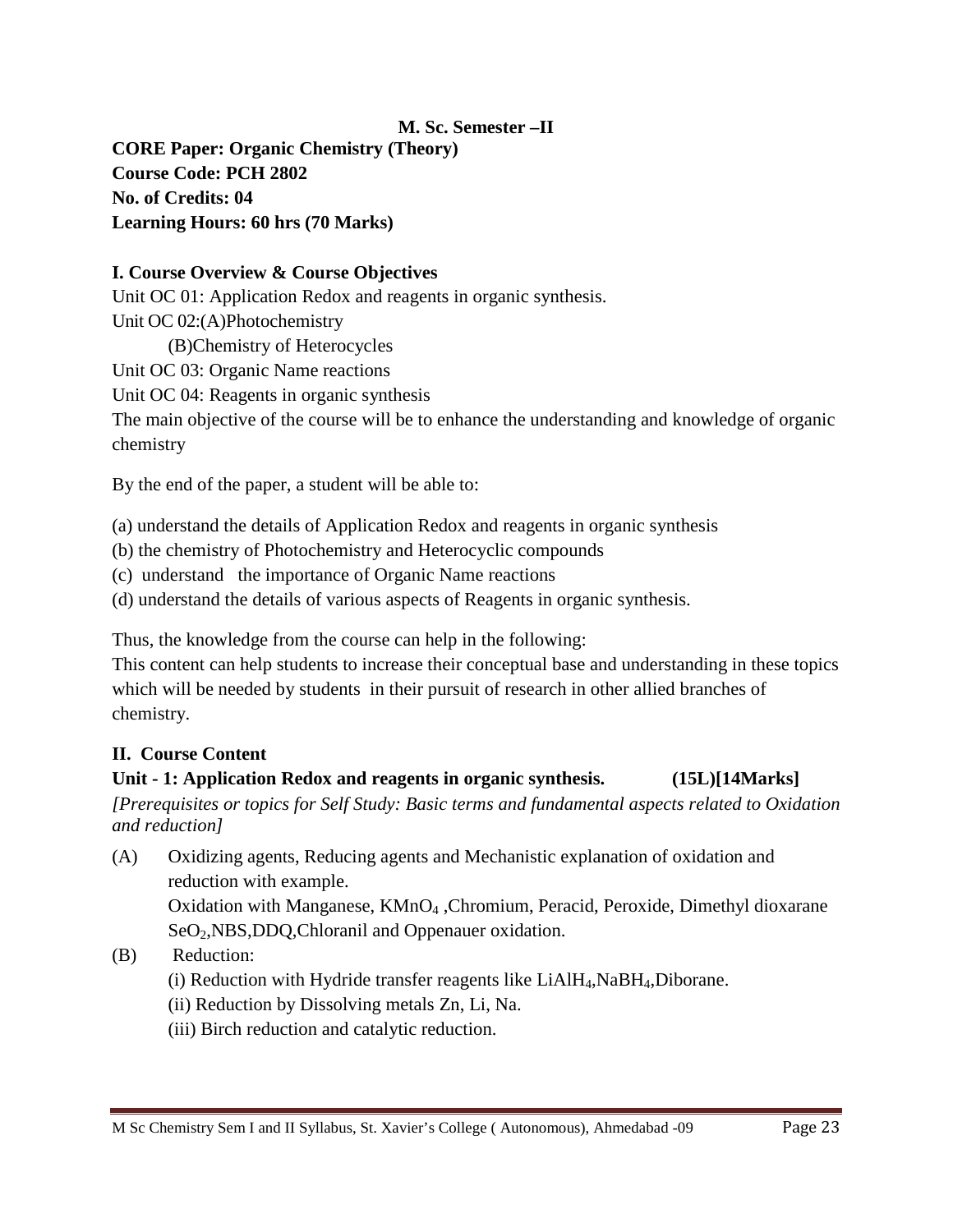### **Unit – 2 (15L)[14Marks]**

*[Prerequisites or topics for Self Study: Basic terms and fundamental aspects related to Photochemistry and Heterocyclic compounds]*

### **(A) Photochemistry:**

(1) Photochemical reactions: Principles of energy transfer, electronic excitation and molecular orbital view of excitation, excited states and excitation and molecular orbital view of excitation, excited states and fate of excited molecules (modified Jablonski diagram), Photosensitization.

(2) Photochemistry of carbonyl compounds: Representation of excited states of ketones, photo reduction Norrish type Ι & Π reactions, Reactions of cyclic Ketone, oxetane formation (Paterno-Buchi reaction)

(3) Di-π methane rearrangement, Dienone photochemistry, cis-trans isomerisation and photochemistry of conjugated olefins.

# **(B) Chemistry of Heterocycles**

(1) Nomenclature of heterocycles: Few examplesof systematic nomenclature (Hantzsch-Widman system) for monocyclic, fused and bridged heterocycles.

General chemical behavior of following aromatic heterocycles: their synthesis and important applications. (Three examples each)

(2) Five-membered and benzo fused five member heterocycles :Oxazole, Isoxazole, Thiazole, Pyrazole, Imidazole, Benzothiazole and Benzimidazole.

(3) Six membered and benzofused six membered heterocycles :Pyrazine, Pyridazine, Pyrimidine, Cinnoline, Quinazoline, Quinoxaline, Phenoxaline.

# **Unit – 3Name reactions: (15L)[14Marks]**

*[Prerequisites or topics for Self Study: Basic terms and fundamental aspects related to Name reactions]*

General nature, method, mechanism and synthetic applications of the following named organic reactions:

- (i) Suzuki reaction (ii) Buchwald Hartwing reaction (cross coupling)
	-
- (iii) Sonogarshira coupling (iv) Vilsmeier-Haack reaction
- (iv) Mitsunobu reaction (vi) Stobbe condensation
- (vii) Jones oxidation (viii) Swern oxidation reaction
- (ix) Michael addition (x) Dickmann reaction
- (xi) Knoevanagel reaction (xii) Darzen'sglycidic ester synthesis
- (xi) Mannich reaction (xiv) Witting reaction
-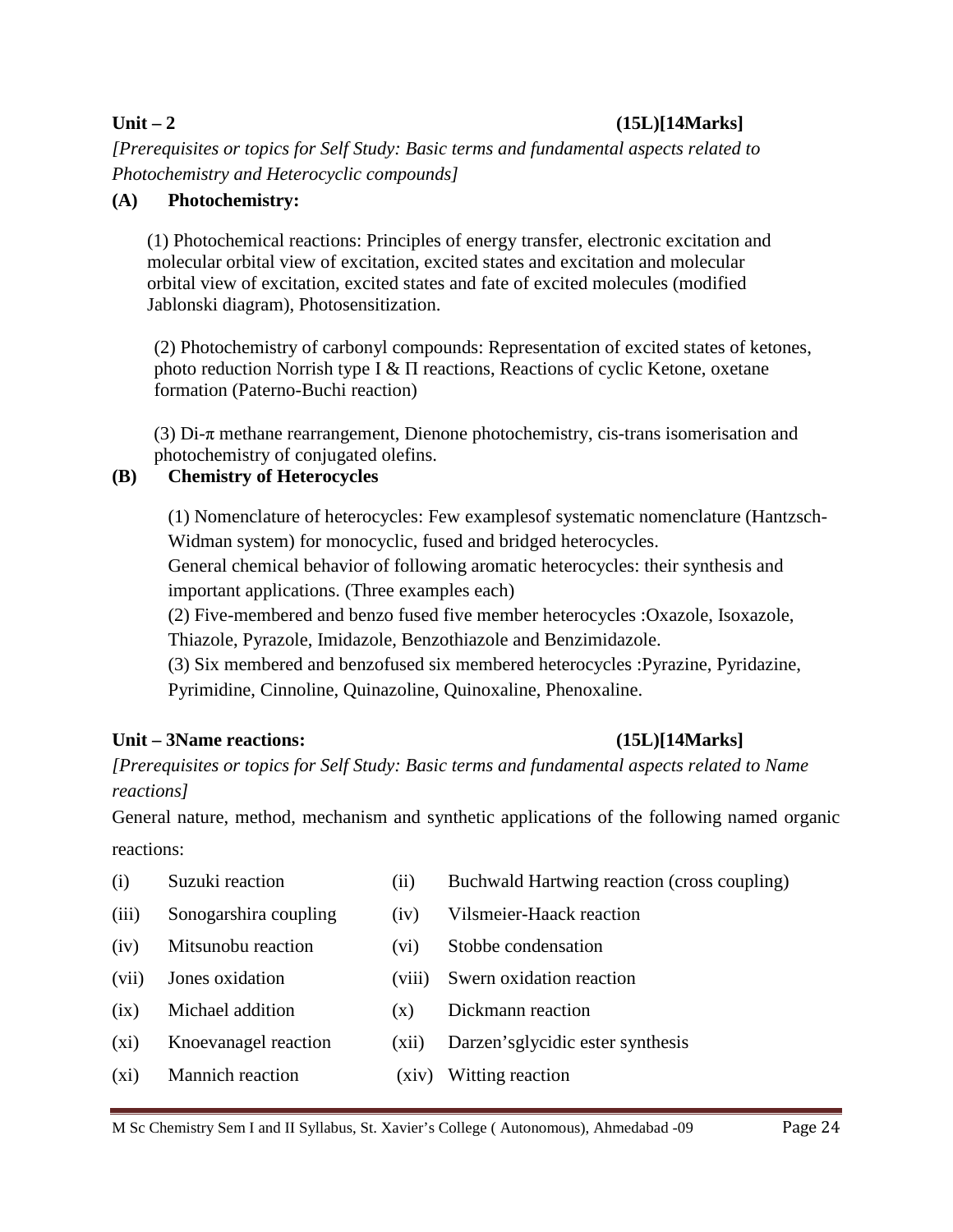#### M Sc Chemistry Sem I and II Syllabus, St. Xavier's College ( Autonomous), Ahmedabad -09 Page 25

#### **Unit-4 Reagents in organic synthesis: (15L)[14Marks]**

*[Prerequisites or topics for Self Study: Basic terms and fundamental aspects related to Reagents in organic synthesis]*

Mechanism selectivity and utility of following reagents:

| (i)    | Gilman's reagent-Lithium dimethylcuprate         | (iii)             | Lithium diisopropylamide (LDA)      |  |  |
|--------|--------------------------------------------------|-------------------|-------------------------------------|--|--|
| (iii)  | Dicyclohexylcarbodiimide (DCC)                   | (iv)              | $1,3$ – Dithiane (Umpolung reagent) |  |  |
| (v)    | Dess-Martin periodinane                          | (v <sub>i</sub> ) | Bakers yeast                        |  |  |
| (vii)  | Diisobutylauminiumhydride (DIBAL-H)              |                   |                                     |  |  |
| (viii) | Sodium cyanoborohydride (NaBH <sub>3</sub> (CN)) | (ix)              | Grignard reagents                   |  |  |
| (x)    | Sodium borohydride<br>DDO.<br>(X1)               | (xii)             | n-Butyl lithium                     |  |  |

(xiii) Phase transfer catalysis : Quaternary ammonium and phosphonium salts, crown ethers.

**III. Teaching methodologies:** Apart from the conventional black board teaching, other modes of teaching that will be adopted are power points, problem solving, and group discussion. Assignments will be designed such that students inculcate the habit of reading reference books and science journals. The use of smart boards for teaching will also be promoted to enable more interaction based teaching.

# **M. Sc. Semester –II**

# **IV. References books: PCH2802: Organic Chemistry (Theory)**

# **Core Reference books:**

- (1) Organic Chemistry, T.W. Graham Solomons and Graig B. Frymes, John Wiley and Sons
- (2) Advance organic chemistry by Jerry March
- (3) Photochemistry and Pericyclic Reactions by Jagdamba singh and Jaya singh NEW AGE;  $3<sup>rd</sup>$  edition (1 January 2012)
- (4) Organic Chemistry Vol 1-2 I.L.Finar 5th edition, ELBS.

# **IV. OtherReferences books: PCH2802: Organic Chemistry (Theory)**

- (1) Modern Synthetic Reactions, H.O.House, W.A. Benjamin.
- (2) Principles of Organic Synthesis, R.O.C. Norman and J.M. Coxon, 3rd Edition, Blackie Academic and Proffessional.
- (3) Introductory Photochemistry, A.Cox and T.Camp, McGraw Hill.
- (4) Photochemistry, R.P. Kundall and A. Gilbert, Thomson Nelson.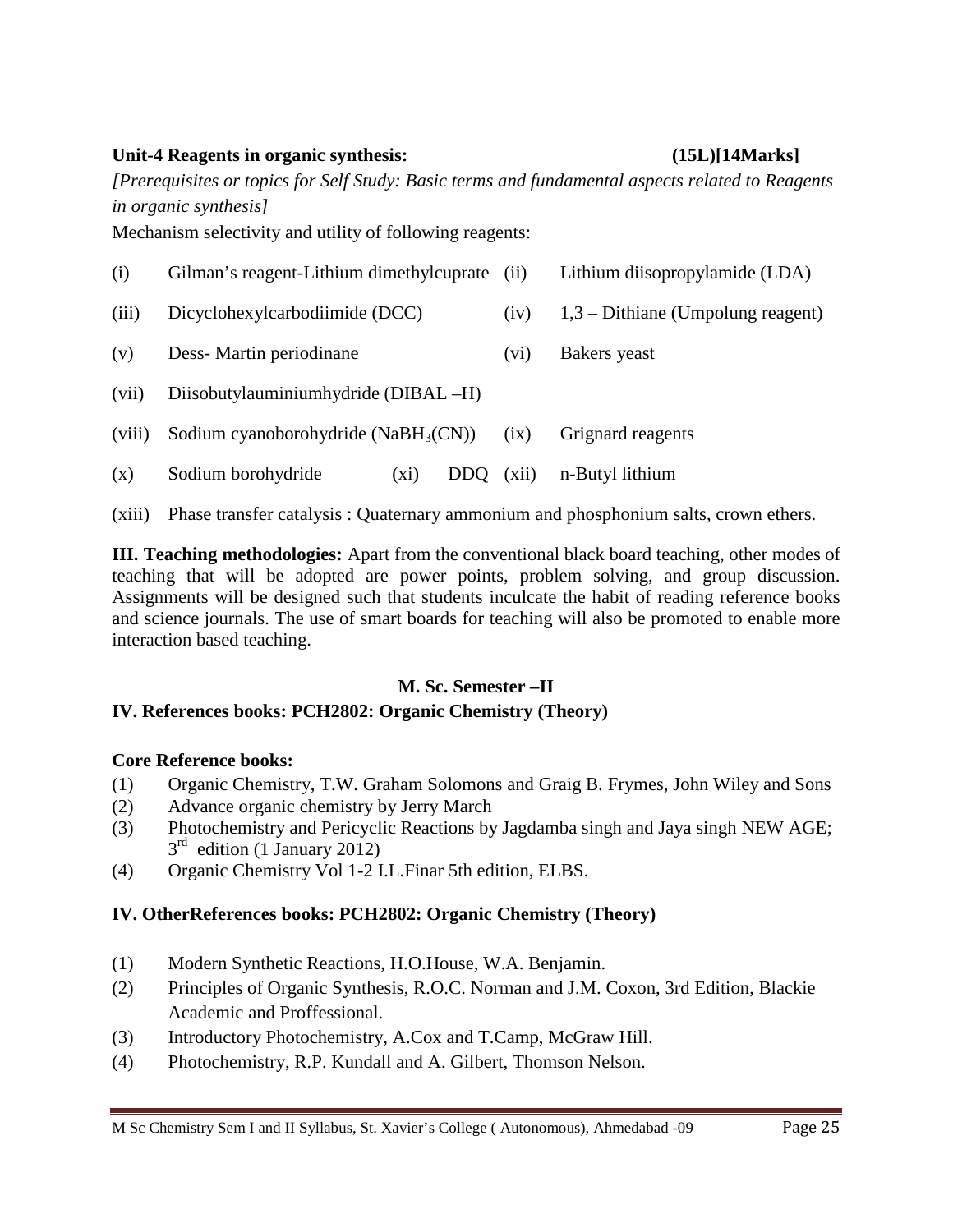- (5) Organic Photochemistry, J. Coxon and B. Halton, 2nd Edition , Cambridge University Press.
- (6) Strategic Applications of Named Reactions in Organic Synthesis, Laszlo Kurti and Barbara Czak, 1st Edition, Acedemic Press.
- (7) Name Reactions and Reagents in Organic Synthesis, Bradford P. Mundy, Michael G. Ellerd, Frank G. Favaloro, 2nd Edition, Wiley – Interscience.
- (8) Name Reactions. A Collection of Detailed Reaction Mechanisms., Jie Jack Li,  $3^{rd}$ Edition Springer.
- (9) Heterocyclic Chemistry, volume 1-3, R.R. Gupta, M. Kumar and V. Gupta, Springer-Verlag.
- (10) Heterocyclic Chemistry, J.A. Joule, K.Mills, and G.F. Smith, 3rd Edition, Chapman and Hall.
- (11) Heterocyclic Chemistry, T.L. Gilchrist, Longman Scientific Technical.
- (12) Contemporary Heterocyclic Chemistry, G.R. Nikome and W.W. Poudler, Wiley.
- (13) Comprehensive Heterocyclic Chemistry, A.R. Kartizky, and C.W. Rees.
- (14) Encyclopedia of Reagents for Organic Synthesis, Leo A. Paquette, David Crich and Phillip L. Fuchs, John Wiley and Sons Inc. .
- (17) Guidebook to Mechanism in Organic Chemistry by Peter Sykes, 6th Edition, Prentice Hall.
- (18) Advanced Organic Chemistry Part A: Structure and Mechanism and Part B:Reaction and synthesis ,Francis A. Carey, Richard J. Sundberg, 5th Edition, Springer .
- (21) Advance organic chemistry by Carey and Sundberg,
- (22) Advance organic chemistry by Francis A. Carey.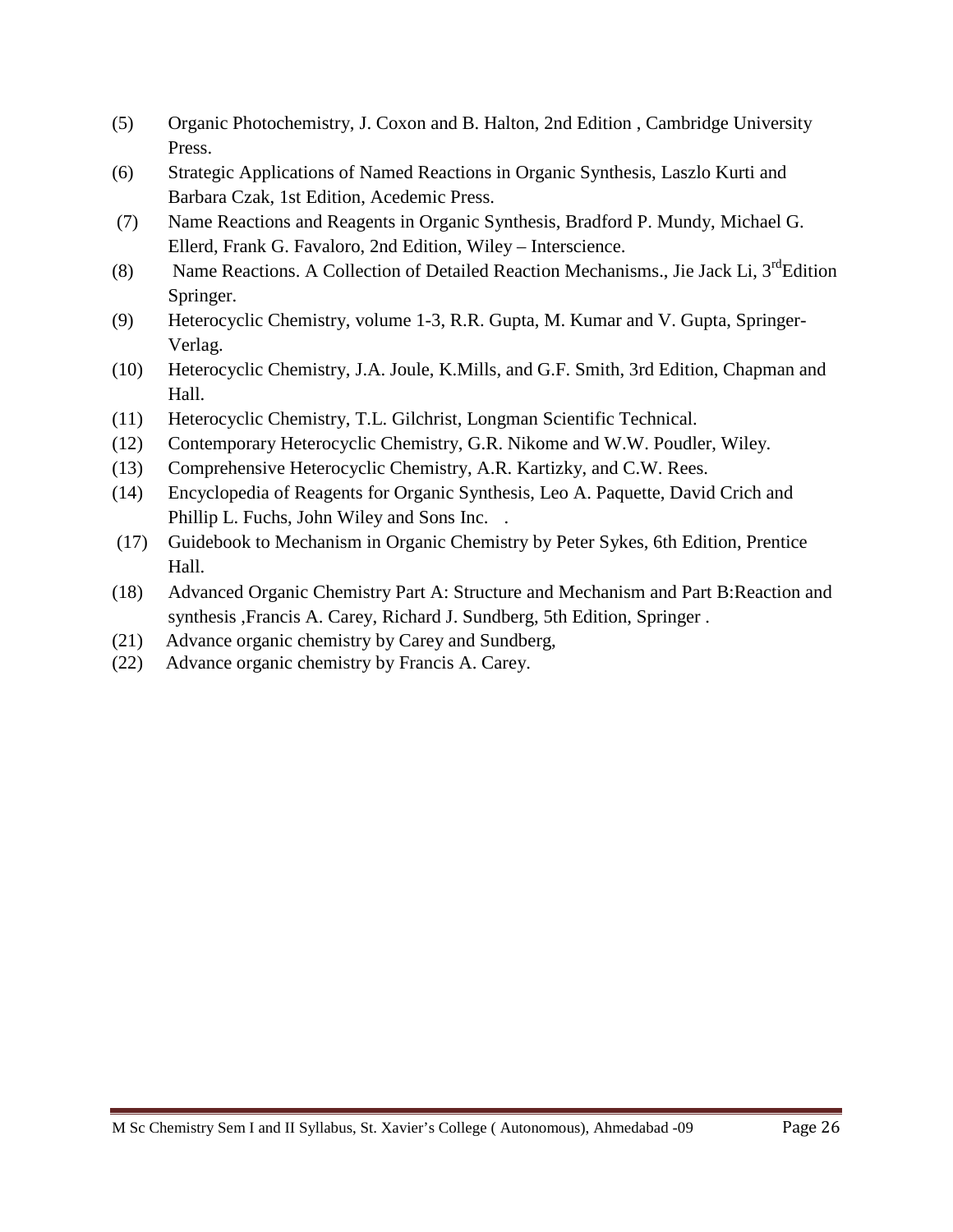# **M. Sc. Semester –II**

**CORE Paper: Physical Chemistry (Theory) Course Code: PCH 2803 No. of Credits: 04 Learning Hours: 60 hrs (70 Marks)**

### **I. Course Overview & Course Objectives**

Unit-PC 01 Statistical thermodynamics Unit-PC 02 Nuclear chemistry Unit-PC 03 Polymer chemistry Unit-PC 04 Electrochemistry

The main objective of the course will be to enhance the understanding and knowledge of Physical Chemistry without an obscuring mathematical screen.

By the end of the paper, a student will be able to :

(a) understand the details and utility of the entire topics in physical chemistry, separately as well as in context to one another.

(b) The long major areas of study such as Statistical thermodynamics and Nuclear chemistry are so taught, such that students are able to move on to more advanced studies.

Thus, the knowledge from the course can help in the following:

The other topics, like Polymer chemistry and Electrochemistry are so decided upon so that students can increase their conceptual base in this subject which will be needed by students in their pursuit of research in other allied branches of chemistry.

# **II. Course Content**

#### **Unit-1 Statistical thermodynamics (15L)[14Marks]**

*[Prerequisites or topics for Self Study: Basic terms and fundamental aspects related to Statistical thermodynamics]*

Concepts of distribution of molecules, microstate and macro state. Ensemble averaging, Canonical, grand canonical and microcanonical ensembles, Maxwell-Boltzman distribution laws (using Lagrange's method of undetermined multipliers). Fermi-Dirac statistics – distribution law and Bose-Einstein statistics – distribution law.

Partition functions – translational, rotational, vibrational and electronic partition

#### **Unit-2 Nuclear chemistry (15L)[14Marks]**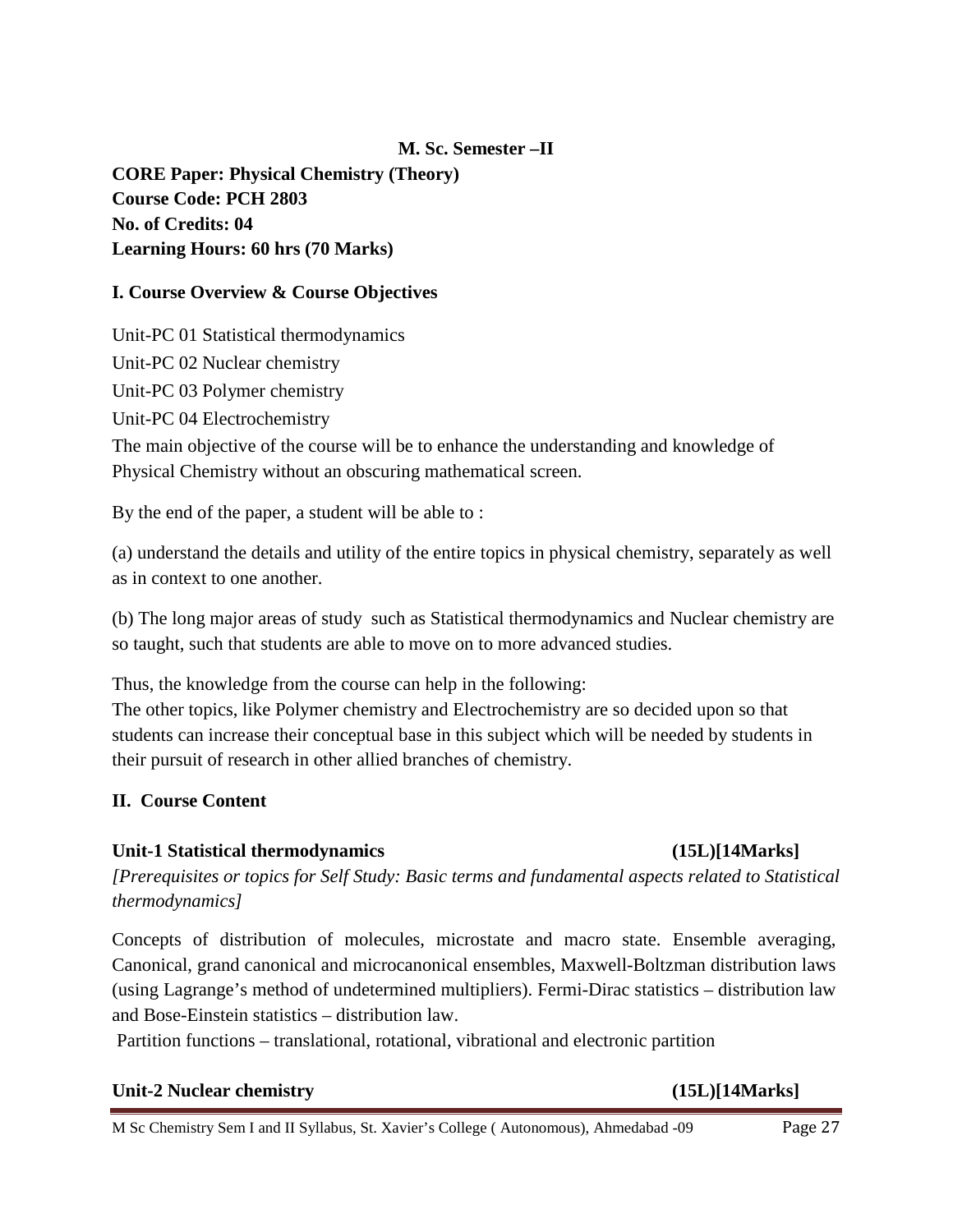*[Prerequisites or topics for Self Study: Basic terms and fundamental aspects related to Nuclear chemistry]*

Nuclear properties-nuclear radius, coulombic and nuclear potential radius, nuclear spin and angular momentum, magnetic moment, nuclear binding energy, nuclear models-shell model, liquid drop model, Fermi gas model, collective model, radioactive decay, nuclear reactions, evaporation, spallation, fragmentation, fission and fusion reactions, accelerators, reaction cross section, use of radioisotopes as tracers.

# Unit-3 Polymer chemistry (15L)[14Marks]

*[Prerequisites or topics for Self Study: Basic terms and fundamental aspects related to Polymer chemistry]*

Kinetics and mechanism of polymer processes, criteria of polymer solubility, thermodynamics of polymer solutions, polymer characterization, molecular weight of polymer (number average and weight average), methods of molecular weight determination, properties of polymers and applications.

# **Unit-4 Electrochemistry (15L)[14Marks]**

# *[Prerequisites or topics for Self Study: Basic terms and fundamental aspects related to Electrochemistry]*

Sign convention-American, European and IUPAC; Polarization ,demonstration of polarization, elimination of polarization ,Decomposition Potential-Factors ,applications and measurement of Decomposition potential and Overvoltage and factors affecting overvoltage, basic principle of polarography, origin of different types of current; Ilkovic equation. polarographic wave equation, Importance of E1/2 in polarography ,Dependence of E1/2 on pH and complexing agents(derivation),Pilot ion method and standard addition method to determine concentration.

**III. Teaching methodologies:** Apart from the conventional black board teaching, other modes of teaching that will be adopted are power points, problem solving, and group discussion. Assignments will be designed such that students inculcate the habit of reading reference books and science journals. The use of smart boards for teaching will also be promoted to enable more interaction based teaching.

# **M. Sc. Semester –II**

# **IV. Reference books: PCH2803: Physical Chemistry (Theory)**

# **Core Reference books**

- (1) Statistical thermodynamics by M.C.Gupta ,revised  $2<sup>nd</sup>$  edition, New Age International publishers
- (2) Nuclear and radioactive chemistry by B K Sharma, Krishan Prakashan (2014)
- (3) Advanced physical chemistry by Gurdeep Raj  $35<sup>th</sup>$  revised edition, Goel publishing house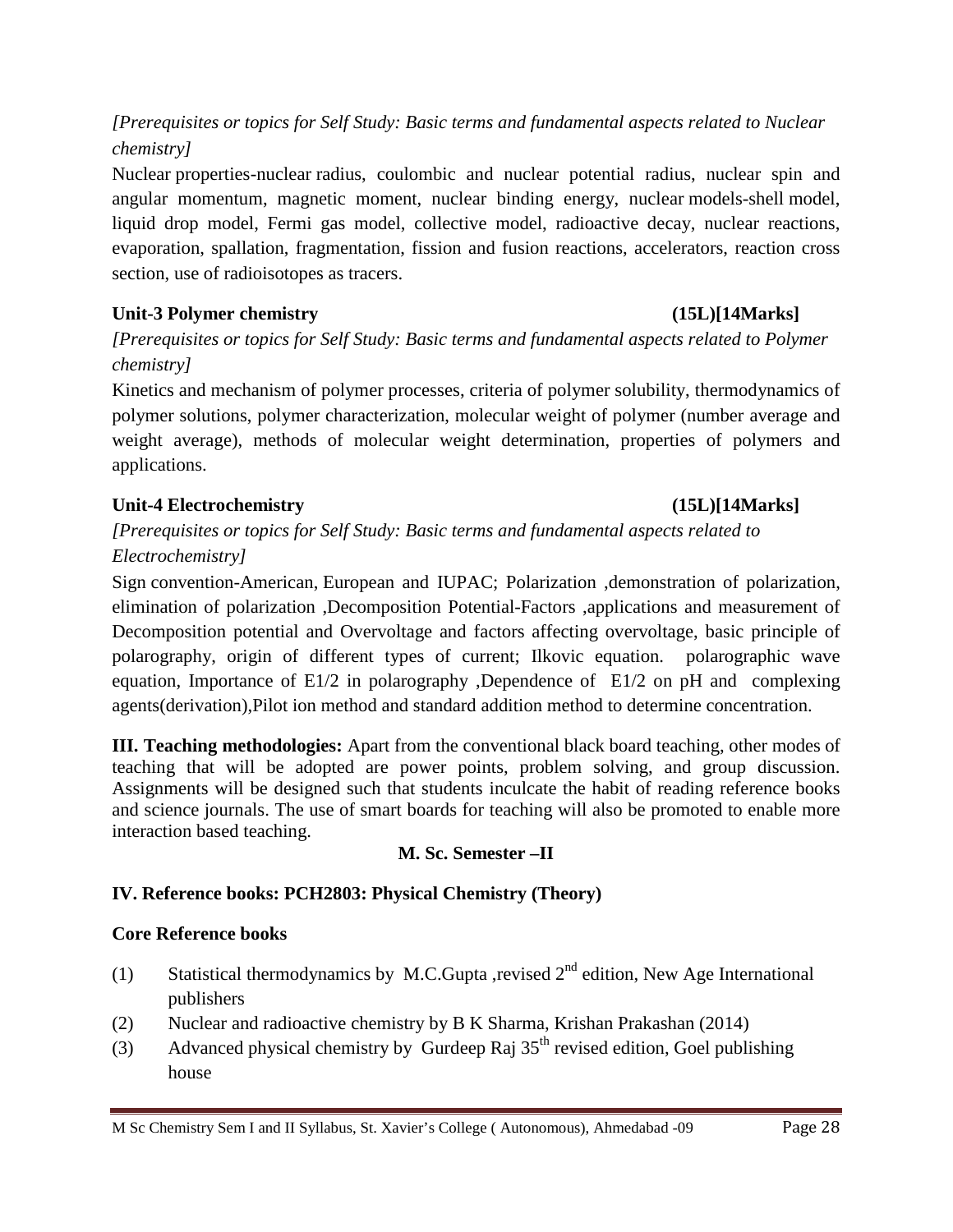(4) Polymer science by Gowariker, New Age International, reprint 1986.

# **IV. Other Reference books: PCH2803: Physical Chemistry (Theory)**

- (1) Physical chemistry by W.J.Moore,  $5<sup>th</sup>$  edition, orient longman private ltd.
- (2) Textbook of physical chemistry by S. Glasstone, D. Van Nostrand company, inc., 1946.
- (3) Textbook of physical chemistry by [Peter AtkinsJulio de and Paula,](http://www.amazon.com/s/ref=dp_byline_sr_book_1?ie=UTF8&field-author=Peter+Atkins&search-alias=books&text=Peter+Atkins&sort=relevancerank)  $9<sup>th</sup>$  edition, oxford press.
- (4) Advanced physical chemistry by J.N.Gurtu, A.Gurtu,  $11<sup>th</sup>$  edition, Pragati prakashan.
- (5) Thermodynamics,statistical thermodynamics and kinetics by T.Engle and P.Reid, Pearson India.
- (6) Statistical Thermodynamics Fundamentals and Applications by NORMAND M. LAURENDEAU , Cambridge University Press 2005
- (7) Polymer science by Gowariker, New Age International, reprint 1986.
- (8) Textbook of Polymer Science By 3rd Edition edition (2 May 1984), Wiley-Blackwell.
- (9) Principles of Polymer Science,  $2^{nd}$  edition by Bahadur&Sastry, Alpha Science.
- (10) Polymer science & technology by Fried,  $3<sup>rd</sup>$  edition, Printece-Hall.
- (11) Polymer Chemistry: An Introductionby Malcolm P. Stevens,  $3<sup>rd</sup>$  edition, Addison-Wesley Publishing Company.
- (12) Essentials of Nuclear Chemistryby Arnikar, New Age Internation
- (13) Nuclear and radio chemistry by J.W. Kannedy, G.Friedlander,  $3<sup>rd</sup>$  edition, Wiley.
- (14) Modern Electrochemistry by Bockris and Reddy

# **[Fred W. Billmeyer Jr.,](http://www.amazon.com/s/ref=dp_byline_sr_book_1?ie=UTF8&field-author=Fred+W.+Billmeyer+Jr.&search-alias=books&text=Fred+W.+Billmeyer+Jr.&sort=relevancerank)**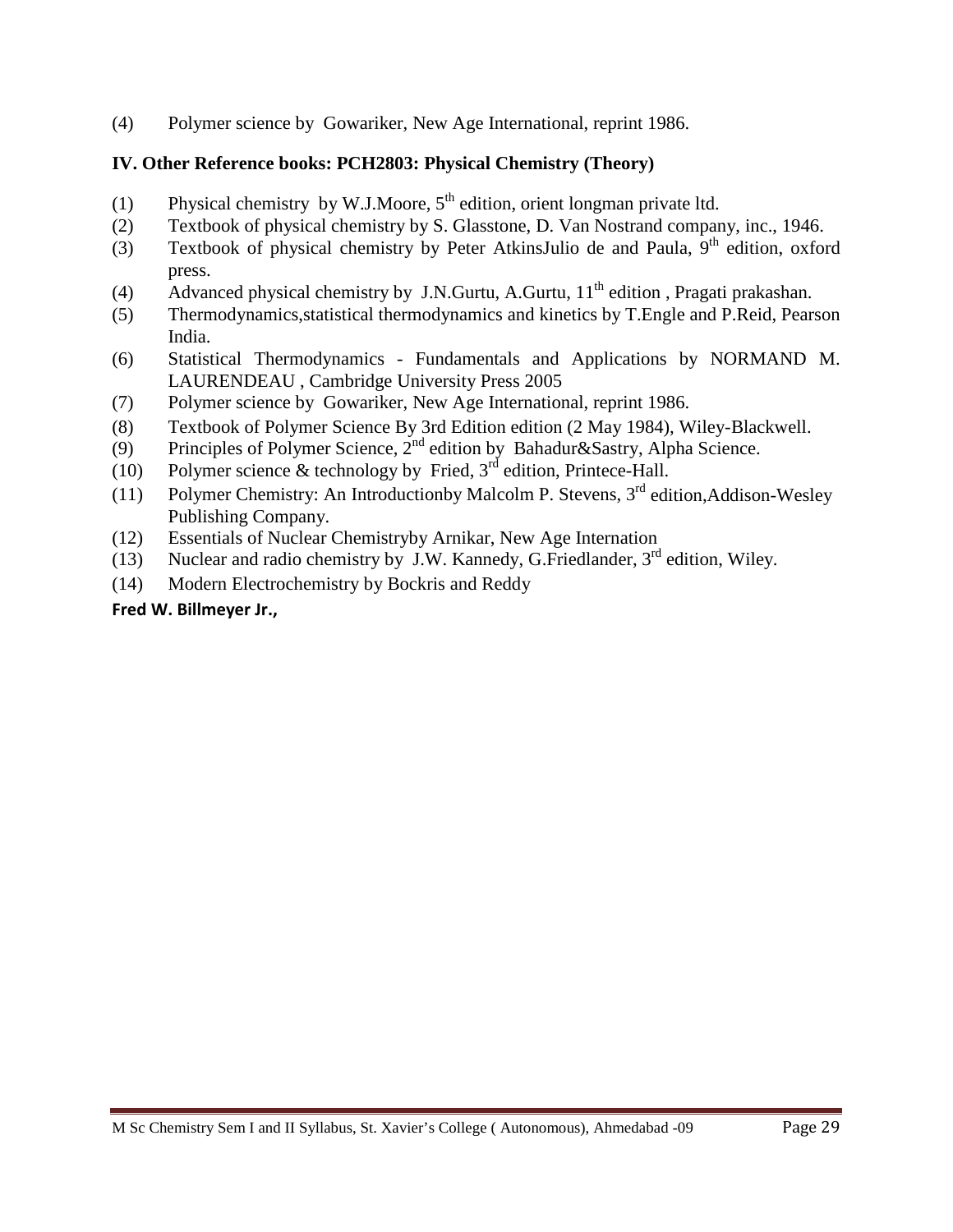# **M. Sc. Semester –II**

**CORE Paper: Analytical Chemistry (Theory) Course Code: PCH 2804 No. of Credits: 04 Learning Hours: 60 hrs (70 Marks)**

#### **I. Course Overview & Course Objectives**

Unit-AC 01 Sample Preparation Techniques

Unit-AC 02 Basic Principles of chromatography

Unit-AC 03 Specialized chromatographic techniques

Unit-AC 04 Electro-Analytical Chemistry

The main objective of the course will be to enhance the understanding and knowledge of Analytical Chemistry, for students studying, any branch of chemistry.

By the end of the paper, a student will be able to:

(a) understand the very important role of an analytical chemist in all branches of chemistry.

(b) know and study the work-up required by all samples before they can be subjected to analysis and also learn about the various types of analysis.

(c) will study about the most widely employed technique i.e. Principles of chromatography and its applicationin analytical chemistry and other branches of chemistry.

(d) will study about Electro-Analytical methods of analysis which is able to provide valuable analytical data. Thus, the knowledge from the course can help in the following:

All students, of all branches whether organic or inorganic will be able to incorporate this knowledge, in their pursuit of research in their different fields.

# **II. Course Content**

# **Unit-1 Sample Preparation Techniques (15L)[14Marks]**

*[Prerequisites or topics for Self Study: Basic terms and fundamental aspects related to Sample Preparation Techniques]*

Liquid-liquid extraction/solvent extraction-partition coefficient, distribution ratio and percent extraction.Solvent extraction of metal ions-ion association complexes and metal chelates, multiple batch extraction, Craig's counter-current distribution. Accelerated and Microwave assisted extraction, protein precipitation and solid phase extraction (SPE).

# **Unit -2 Basic Principles of chromatography (15L)[14Marks]**

*[Prerequisites or topics for Self Study: Basic terms and fundamental aspects related to Basic Principles of chromatography]*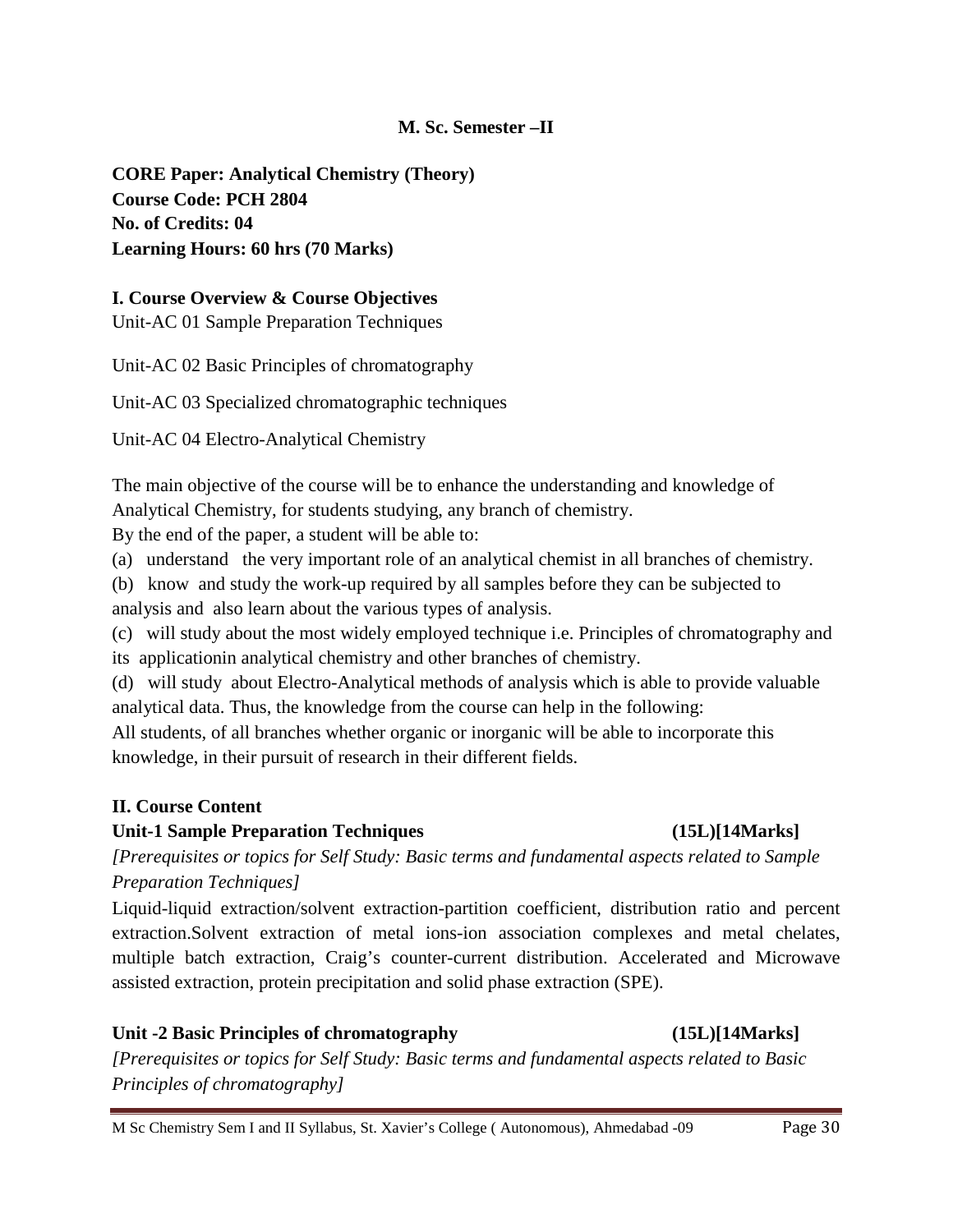Chromatographic Methods Principles of chromatography, classification of chromatographic techniques based on mechanism of retention, configuration, mobile and stationary phase. Importance and meaning of terms –Partition Ratio, Retention Time and Dead Time, Capacity Factor and Selectivity Factor, Efficiency of separation- plate theory (theoretical plate concept) and rate theory (Van Deemter equation).

# **Unit -3 Specialized chromatographic techniques (15L)[14Marks]**

*[Prerequisites or topics for Self Study: Basic terms and fundamental aspects related to Basic Principles of chromatography and Specialized chromatographic]*

Principles, instrumentation and applications of Gas Chromatography, HPLC, HPTLC and Ion

exchange chromatography .

# **Unit -4 Electro-Analytical Chemistry (15L)[14Marks]**

*[Prerequisites or topics for Self Study: Basic terms and fundamental aspects related to Electro-Analytical Chemistry]*

pH measurement with glass electrode, working of glass electrode, mechanism of pH measurement, calibration of glass electrode, errors in pH measurement. Classification, principle, properties and design of ion selective membrane electrodes- Glass electrodes for ions other than H<sup>+</sup>, Solid precipitate electrode and single crystal electrode, Liquid ion exchange electrode, ion molecular sieve electrodes. Ion, Gas-sensing probes and enzyme substrate electrodes.

**III. Teaching methodologies:** Apart from the conventional black board teaching, other modes of teaching that will be adopted are power points, problem solving, and group discussion. Assignments will be designed such that students inculcate the habit of reading reference books and science journals. The use of smart boards for teaching will also be promoted to enable more interaction based teaching.

# **M. Sc. Semester –II IV. Reference books: PCH2804: Analytical Chemistry (Theory)**

# (**Core Reference Books:**

- (1) Analytical Chemistry, by Gary D. Christian,  $6<sup>th</sup>$  Edition, John Wiley and Sons Inc. New Jersey.
- (2) Ouantitative Chemical Analysis, by Daniel C. Harris,  $5<sup>th</sup>$  Edition, W.H. Freeman and Company, New York.
- (3) Fundamentals of Analytical Chemistry by Crouch, West and  $Skoog,9<sup>th</sup>$  edition, Brooks/Cole (2013)

# **IV. Other Reference books: PCH2804: Analytical Chemistry (Theory)**

(1) A Practical handbook of preparative HPLC by Donald Wellings, Elsevier, 2006.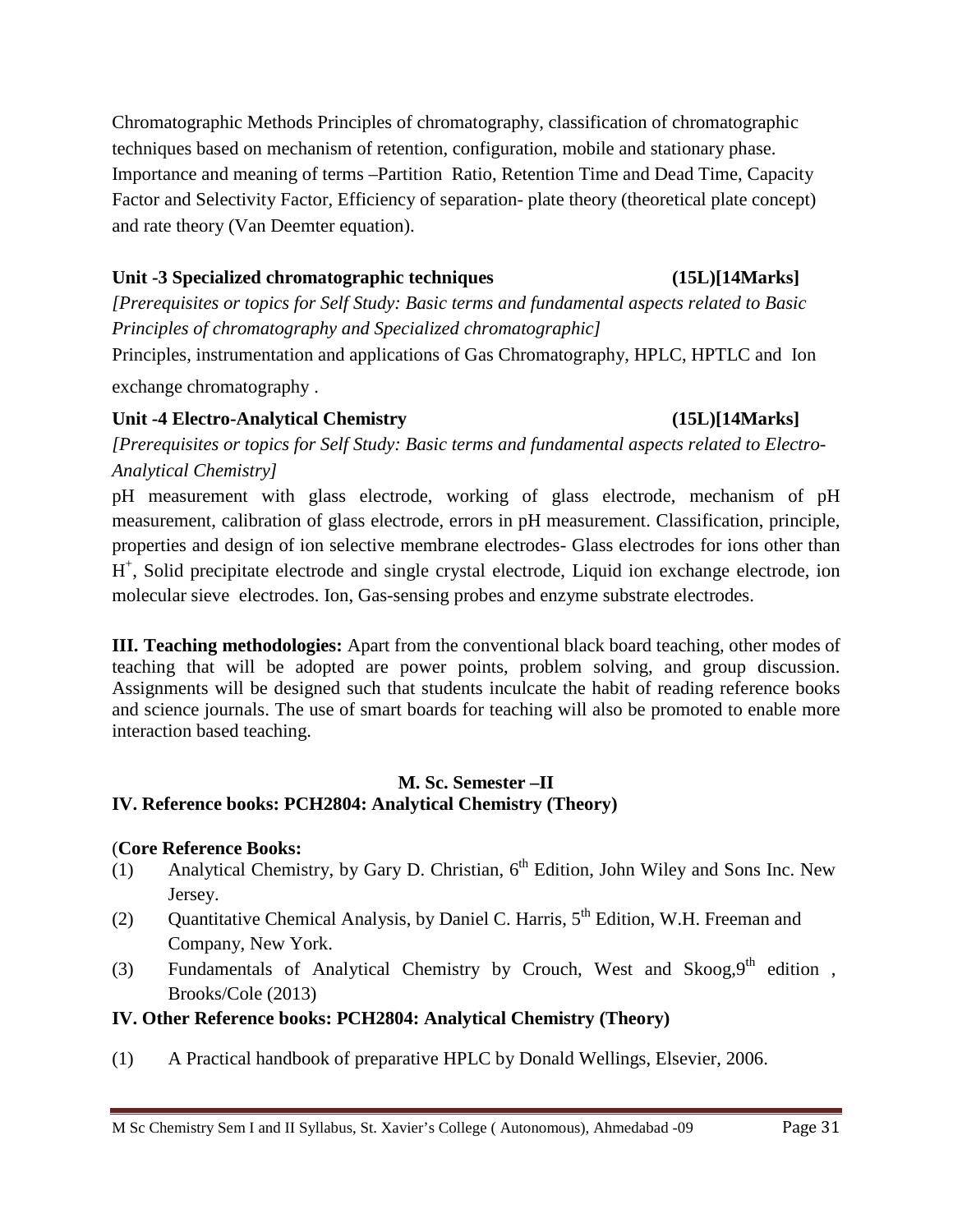- (2) Ion-pair chromatography: Theory and Biological and Pharmaceutical Applications (Chromatographic Science), Milton Hearn (editor), Marcel and Dekker Inc. (1985).
- (3) Practical Aspects of Gas Chromatography/Mass Spectroscopy by Gordon M. Message, John Wiley & Sons, 1984.
- (4) Modern Practice of Gas Chromatography by Robert L. Grob and Eugene F. Barry, 3rd edition, Wiley-Interscience, 1995.
- (5) Basic Gas Chromatography by Harold M. McNair, James M. Miller, John Wiley and Sons, 2008.
- (6) Analytical gas Chromatography by Walter Jennings, Eric Mittlefehldt and Philip Stremple, second edition, Elsevier Science, 1997.
- (7) Modern HPLC for practicing scientists by Michael W. Dong, Wiley Interscience, 2006.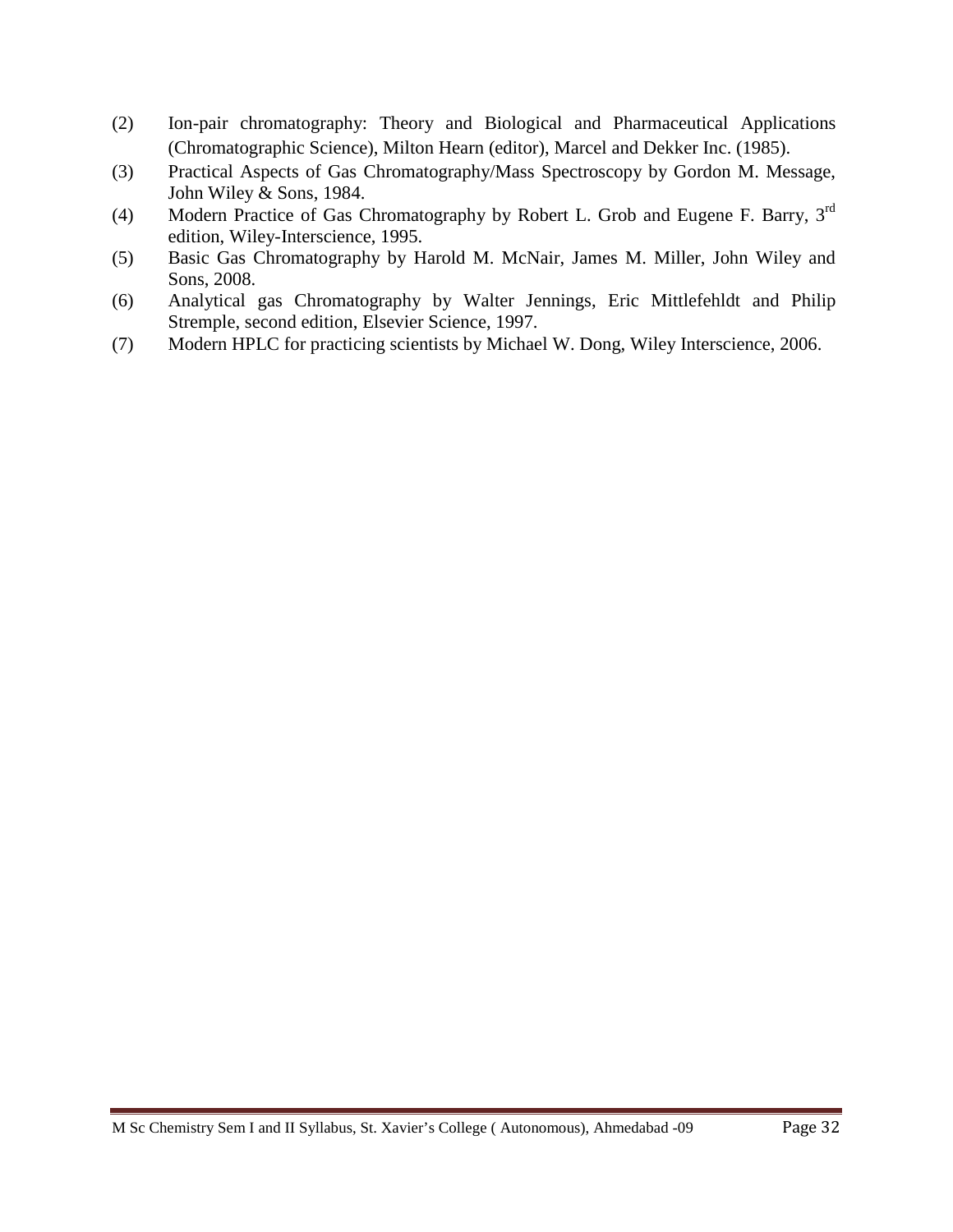# **M. Sc. Semester II**

**Paper: Inorganic Chemistryand Organic Chemistry (Practicals) Course Code: PCH 2805L No. of Credits: 04 Learning Hours: 60 (70 Marks) I. Course: PCH 2805L (A) Inorganic Chemistry (practicals) II. Course Content** (1) Preparation and determination of purity of double and complex salts. At least seven

- preparations should be done.
- (2) Colourimetric estimation of any four out of Cu, Mn,  $NO<sub>2</sub>$ , Ni, P, Fe, V, Ti, Cr, Co.
- **III. Teaching methodologies:** Practical work, problem solving and group discussion etc.

# **M. Sc. Semester II**

# **IV. References books: PCH2805L (A) : Inorganic Chemistry(Practicals)**

- (1) Vogel's Textbook of Quantitative Chemical Analysis, 6th Edition, 2002.
- (2) Advanced Practical Inorganic Chemistry, Gurdeepraj, Goel Publishing House, 2001.
- (3) An Advanced Course in Practical Chemistry, A.K. Nad, B. Mahapatra, A. Ghosal, New

Central Book Agency, 2004

# **M. Sc. Semester II**

# **I. Course: PCH 2805L (B) Organic Chemistry (practicals)**

# **II. Course Content**

Mixture analysis: ternary mixture to be given.  $(S+S+S)$  or (L+L+L). Type determination. Separation by physical and chemical methods. (both permitted in case of liquids).

**III. Teaching methodologies:** Practical work, problem solving and group discussion etc.

# **M. Sc. Semester II**

# **IV. References books: PCH2805L(B): Organic Chemistry (Practicals)**

- (1) A text book of practical organic chemistry A. I. Vogel
- (2) Practical organic Chemistry Mann and Saunders
- (3) A handbook of quantitative and qualitative analysis H. T. Clarke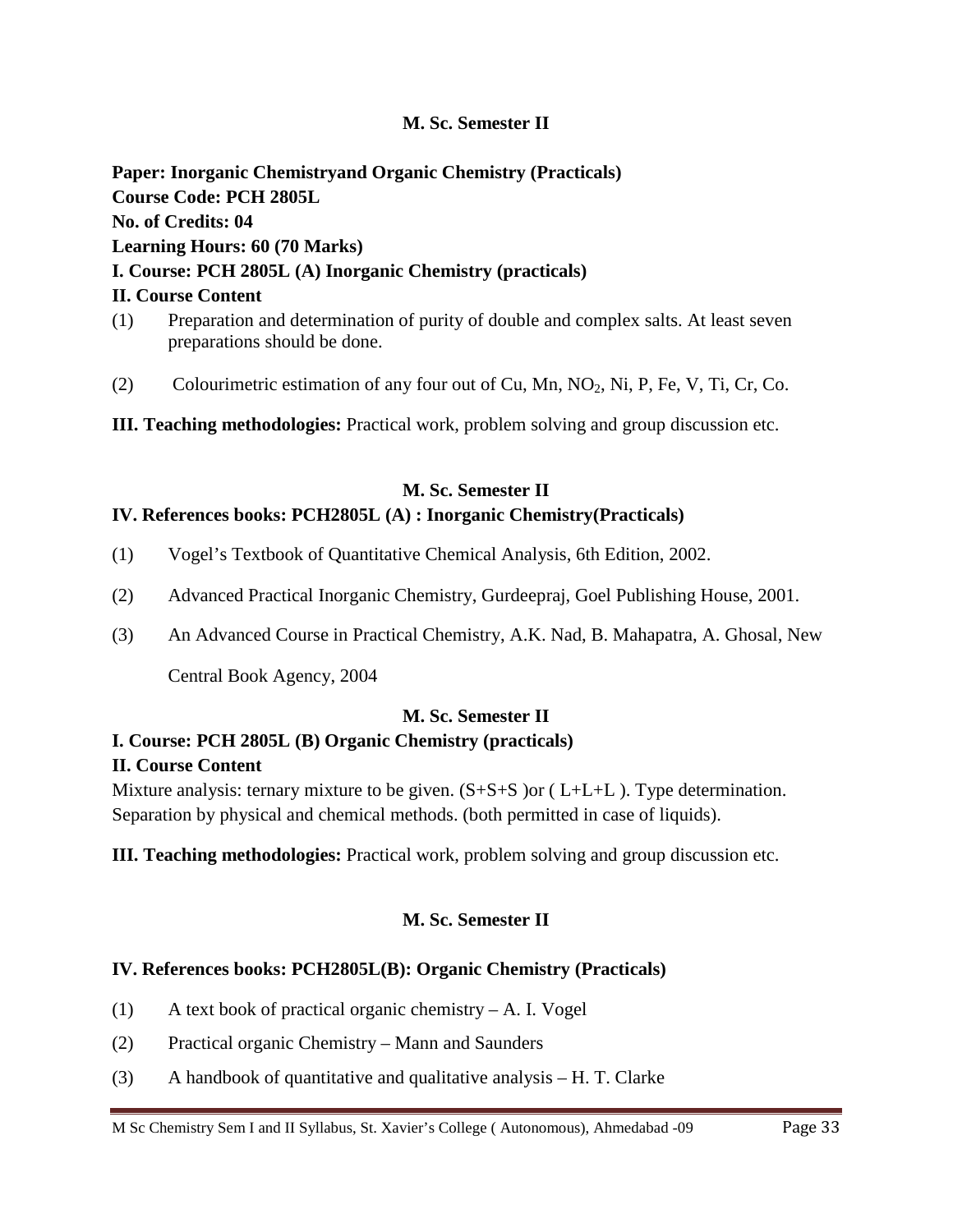- (4) Comprehensive Practical Organic Chemistry : Qualitative Analysis V K Ahluwalia& S. Dhingra.
- (5) Comprehensive Practical Organic Chemistry : Preparations and Quantitative Analysis, V KAhluwalia& R. Aggarwal Universities Press.
- (6) An Advance Course in practical Chemistry, A K. Nad, B. Mahapatra and A. Ghoshal.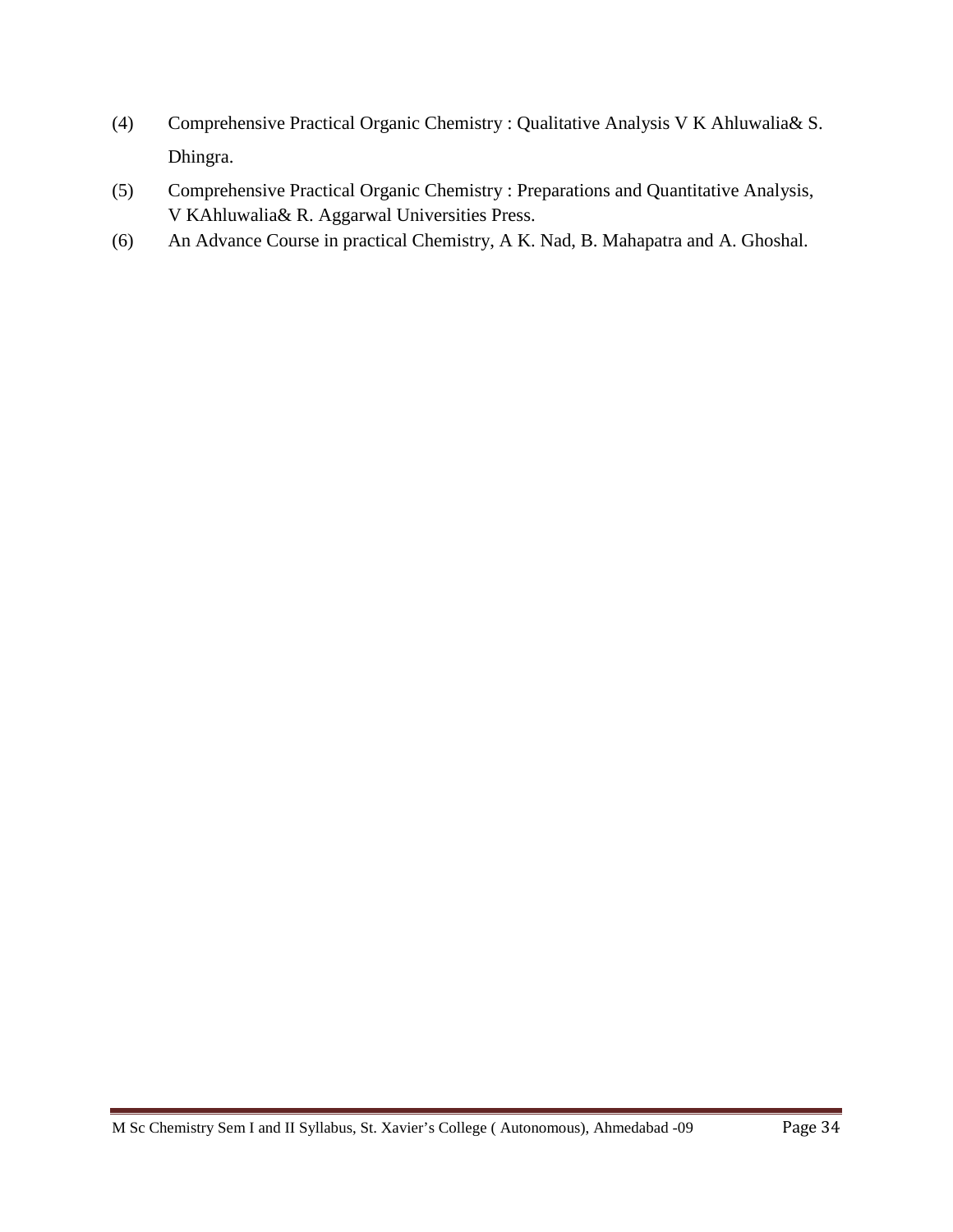**M. Sc. Semester II Paper: Physical Chemistry and Analytical Chemistry (Practicals) Course Code: PCH 2806L No. of Credits: 04 Learning Hours: 60 (70 Marks)**

#### **I. Course: PCH 2806L (A) Physical Chemistry (practicals) II. Course Content**

# (1) **Conductometry**

- (a) Test of validity of Ostwald's dilution law and determination of dissociation constant of weakelectrolyte like  $CH<sub>3</sub>COOH \& CICH<sub>2</sub>COOH$
- (b) Verification of Debye-Huckel-Onsager's equation in case of strong electrolytes like HCl, KCl, NaCl.

# **(2) Potentiometry**

- (a) Titration of dibasic acid like malonic, oxalic, succinic acid with NaOH and find the dissociation constant of acid.
- (b) Precipitation titration  $\rightarrow$  Titration of halids with AgNO<sub>3</sub>.
- (c) Redox titration Ferrous ammonium sulfate  $KMnO_4$ ,  $K_2Cr_2O_7$ .

# **(3) pHmetry**

- (a) Determination of dissociation constant of weak acid like acetic and monochloroaceticacid
- (b) To titrate phosphoric acid solution against alkali and to calculate the first, second and thirdioniozation constant of it. $(0.05M$  phosphoric acid, 10% neutral CaCl<sub>2</sub>, 0.5N NaOH)

# **(4) Kinetics**

- (a) Determination of the effect of (a) Change of temperature (b) Change ofconcentration of reactant and catalyst and (c) Ionic strength of the media on the velocity constant of an acid hydrolysis of an ester.
- (b) Determination of order of reaction between  $K_2S_2O_8$  and KI by a fractional change method

# **(5) Distribution method**

(a) Determination of the formula of the complex formed between cupric ion and ammonia by distribution method.

# **III. Teaching methodologies:** Practical work, problem solving and group discussion etc.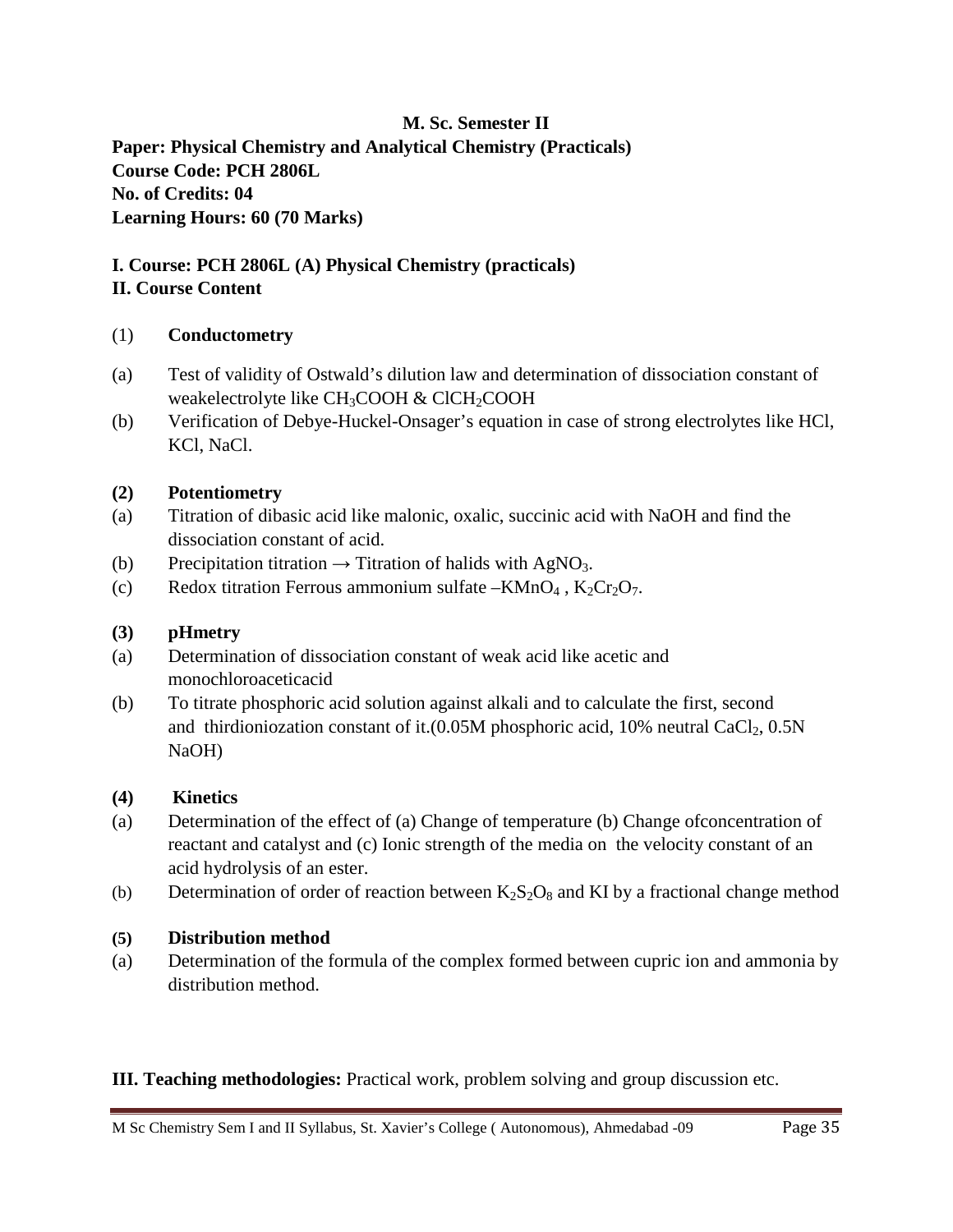# **M. Sc. Semester II**

# **IV. Referencesbooks: PCH2806L (A): Physical Chemistry (Practicals)**

- (1) Practical physical chemistry –J.B.Yadav
- (2) Practicals in physical chemistry P.S.Sindhu
- (3) Experimental physical chemistry R.C.Das, B.Behera
- (4) Experiments in physical chemistry- P.H.Parsania, F. Karia

# **M. Sc. Semester II**

# **I. Course: PCH 2806L (B): Analytical Chemistry (practicals) II. Course Content**

- (1) Determination of saponification value of oil.
- (2) Determination of iodine value of oil.
- (3) Determination of iron by chloride extraction by solvent extraction process.
- (4) Determination of dissolved oxygen.
- (5) Determination of chemical oxygen demand.
- (6) Determination of iron in iron tablets.
- (7) Simultaneous estimation of chromium (III) and iron (III) by EDTA titration.
- (8) Simultaneous estimation of calcium (II) and zinc (II) by EDTA titration.
- (9) Simultaneous estimation of lead (II) and magnesium (II) by EDTA titration.
- (10) Separation of aminoacids/ dyes/ drugs by TLC.
- (11) Determination of cation content in hard water by ion exchange chromatography.
- **III. Teaching methodologies:** Practical work, problem solving and group discussion etc.

# **M. Sc. Semester II**

# **IV. References books: PCH2806L (B): Analytical Chemistry (Practicals)**

- (1) Analytical Chemistry Practice, John H. Kennedy, Saunders College Publishing, Second Edition 1990.
- (2) Vogel's Textbook of Quantitative Chemical Analysis, 6th Edition, **2**002.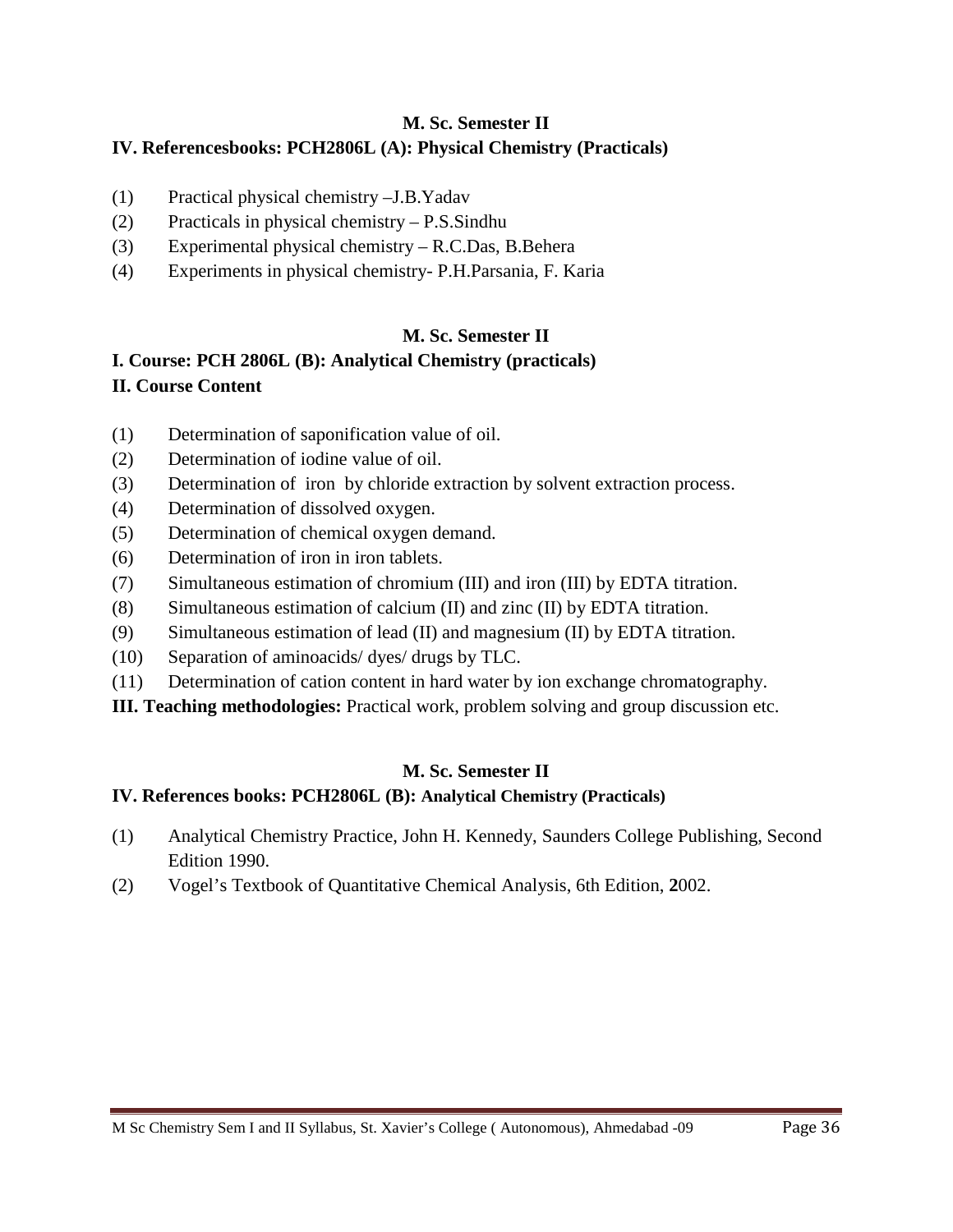# **St. Xavier's College (Autonomous), Ahmedabad-09**



# **Proposed Syllabus under Autonomous system for Semester III, IV M Sc Chemistry**

**(2015-2018)**

**February 07, 2015**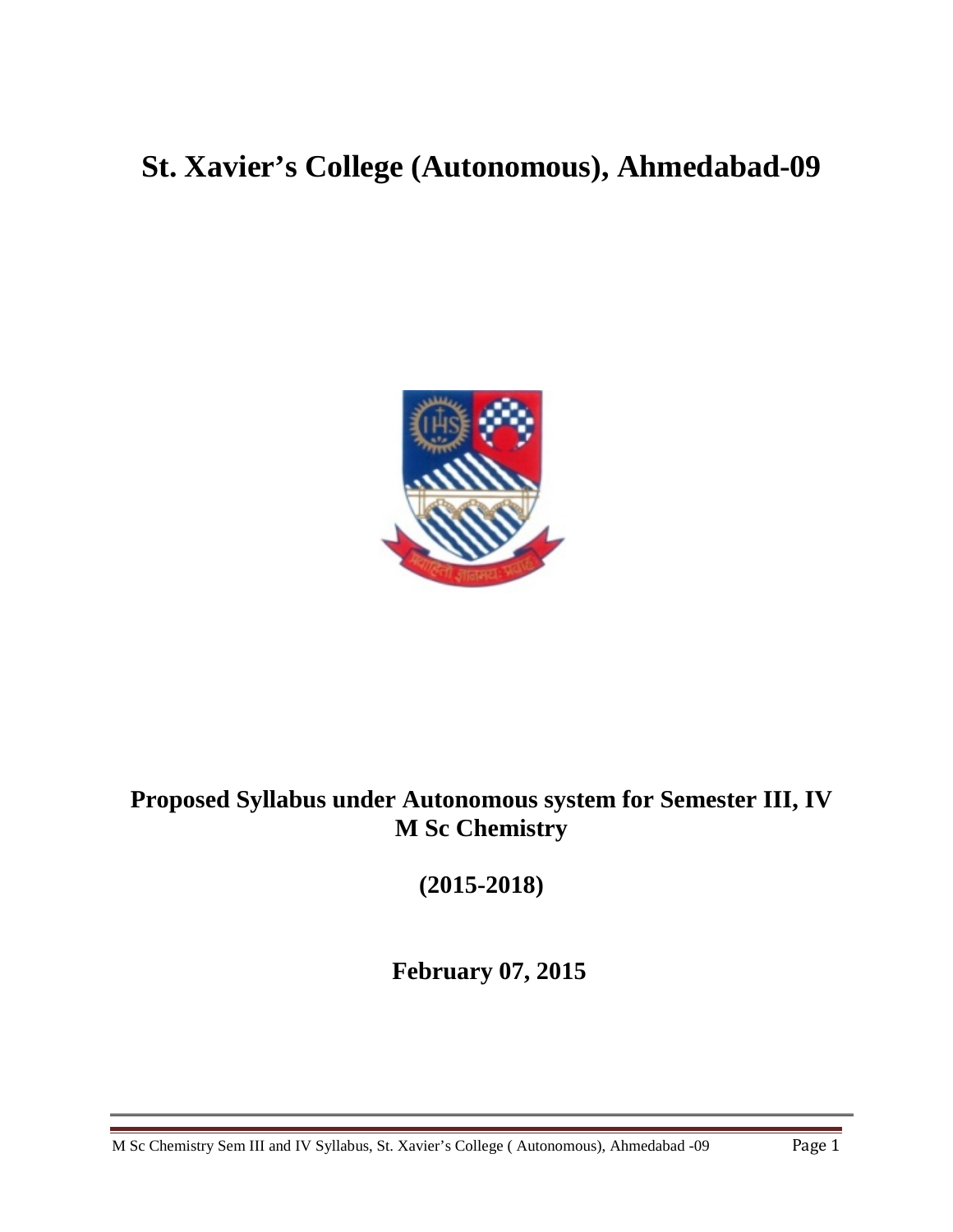

| Sub. code         | <b>Course</b>               | <b>Instruction</b><br>Hrs/week | <b>Internal</b><br><b>Assessment</b><br><b>Marks</b> | <b>Max</b><br><b>Marks</b><br><b>Semester</b><br><b>Exams</b> | <b>Duration</b><br><b>of</b><br><b>Semester</b><br><b>Exam</b><br>(Hrs) | <b>Credit</b>  |
|-------------------|-----------------------------|--------------------------------|------------------------------------------------------|---------------------------------------------------------------|-------------------------------------------------------------------------|----------------|
| <b>THEORY</b>     |                             |                                |                                                      |                                                               |                                                                         |                |
| <b>PCH 3801</b>   | Organic Chemistry           | $\overline{4}$                 | 40                                                   | 60                                                            | 3                                                                       | 4              |
| <b>PCH 3802</b>   | Organic Chemistry           | $\overline{4}$                 | 40                                                   | 60                                                            | 3                                                                       | 4              |
| <b>PCH 3803</b>   | Organic Chemistry           | $\overline{4}$                 | 40                                                   | 60                                                            | 3                                                                       | $\overline{4}$ |
| PCH 3804          | Organic Chemistry           | $\overline{4}$                 | 40                                                   | 60                                                            | 3                                                                       | $\overline{4}$ |
| <b>PRACTICALS</b> |                             |                                |                                                      |                                                               |                                                                         |                |
|                   | Organic Chemistry Lab-I     | 3                              |                                                      | 60                                                            | 3                                                                       |                |
| <b>PCH 3805L</b>  | <b>Organic Preparations</b> | 3                              | 40                                                   |                                                               | 3                                                                       | 4              |
|                   | Organic Chemistry Lab-II    | $\overline{3}$                 |                                                      |                                                               | 3                                                                       |                |
| <b>PCH 3806L</b>  | <b>Organic Estimations</b>  | 3                              | 40                                                   | 60                                                            | 3                                                                       | 4              |
|                   | <b>Total</b>                | 28                             | 180                                                  | 420                                                           |                                                                         | 24             |

Note:- Semester -I and Semester-II syllabus is common for all specializations to be selected by the students for final year i.e. Inorganic, Organic, Physical and Analytical. At present St. Xavier's College (Autonomous) offers only Organic Chemistry as a specialization in the final year of M Sc Chemistry.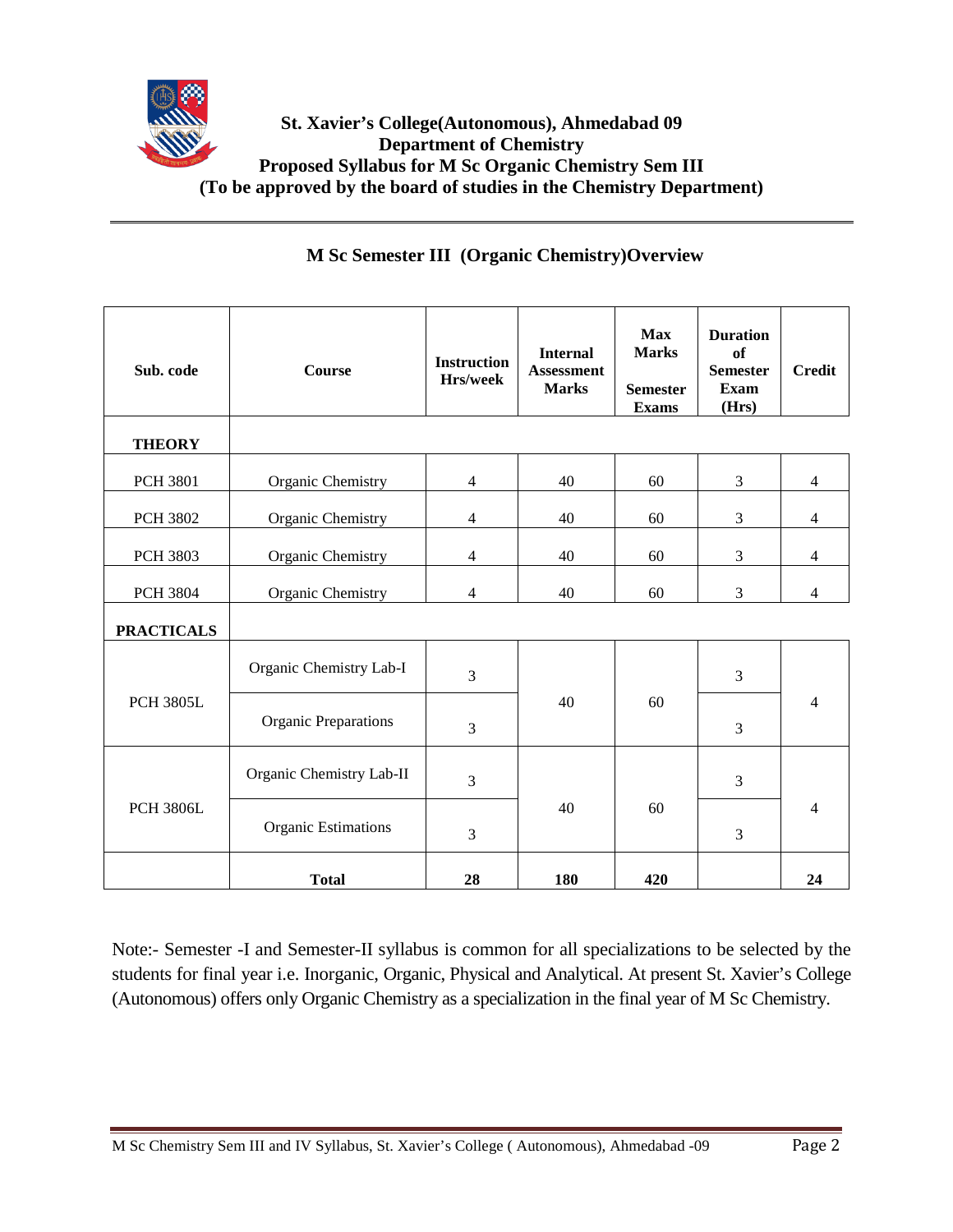

**CORE Paper: Natural Products and Biomolecules (Theory) Course Code: PCH 3801 No. of Credits: 04 Learning Hours: 60 hrs (70 Marks)**

# **I. Course Overview & Course Objectives**

Unit OC 01: Natural pigment

Unit OC 02: Alkaloids and vitamins

Unit OC 03: Steroids and hormones

Unit OC 04: Terpenoids and carotenoids

The main objective of the course will be to enhance the understanding and knowledge of Organic

Chemistry, for students studying, any branch of chemistry.

By the end of the paper, a student will be able to:

- (a) Understand the important aspects of Natural pigment
- (b) Learn the chemistry of Alkaloids and vitamins
- (c) Understand the important aspects of Steroids and hormones
- (d) Learn the chemistry of Terpenoids and carotenoids

Thus, the knowledge from the course can help in the following:

(a) Finally, all students, of all branches whether organic or inorganic will be able to incorporate this knowledge, in their pursuit of research in their different fields.

# **II. Course Content**

# **Unit 1 Natural pigment (15L)[14 Marks]**

*[Prerequisites or topics for Self Study: Basic terms and fundamental aspects related to Natural pigment]*

Natural colouring matter, general classification, method of synthesis, biosynthesis studies of anthocyanins (cyanine) flavones (chryosin) and flavanol (Querecetin) Porphyrin-structure, spectral properties and synthesis, general and structure determination of Haemoglobin, chlorophyll and Bilirubin.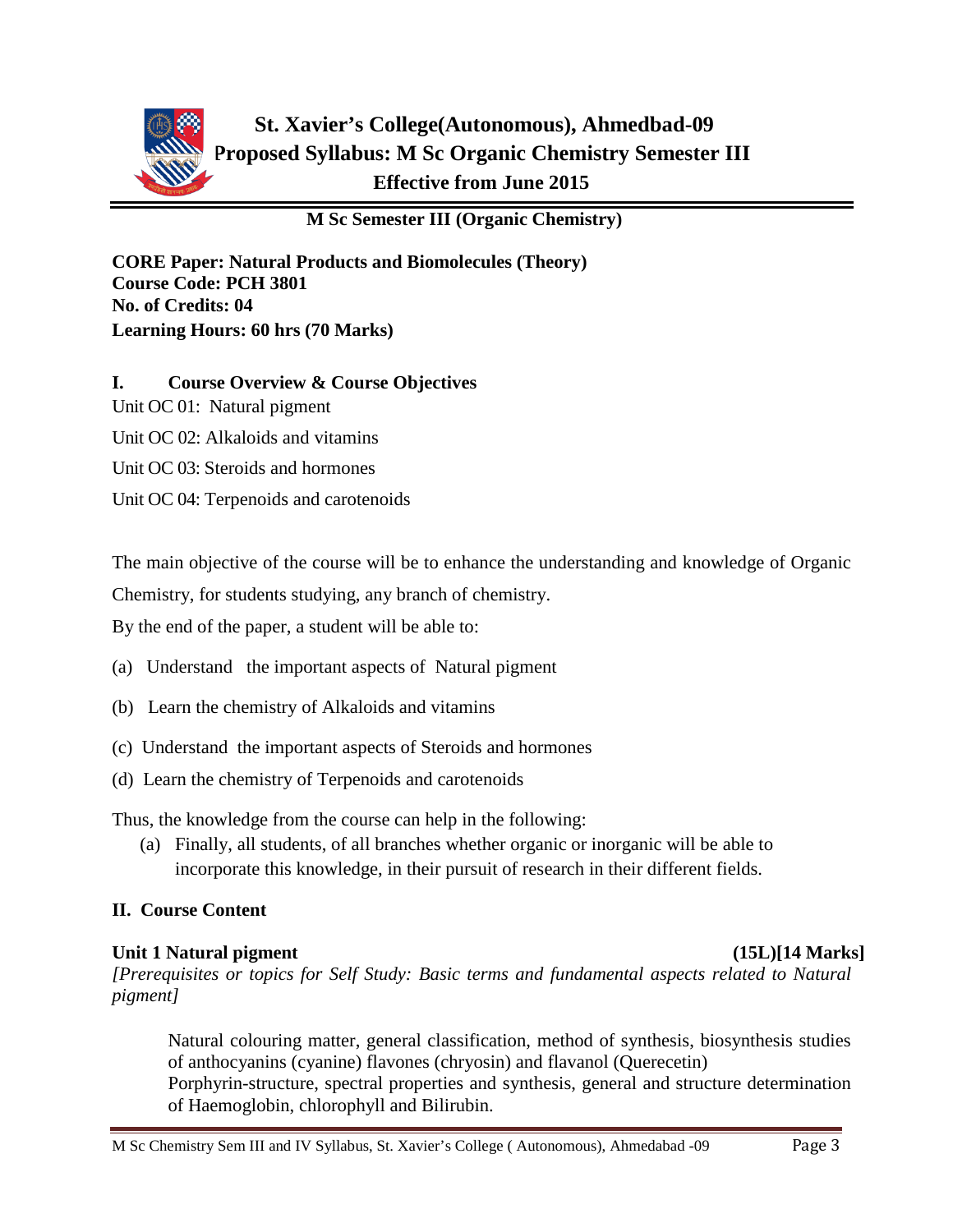#### M Sc Chemistry Sem III and IV Syllabus, St. Xavier's College ( Autonomous), Ahmedabad -09 Page 4

# Unit 2 Alkaloids and vitamins (15L)[14 Marks]

*[Prerequisites or topics for Self Study: Basic terms and fundamental aspects related to Alkaloids and vitamins]*

Alkaloids: General biogenetic studies of alkaloids, chemistry of quinine, morphine, reserpine and colchicine

Vitamins : Introduction, Classification, synthesis and biochemical function of vitamin B(Thiamine), Vitamin H and α -tocopherol (Vitamin E), vitamin C.

#### **Unit 3 Steroids and hormones (15L)[14 Marks]**

*[Prerequisites or topics for Self Study: Basic terms and fundamental aspects related to Steroids and hormones]*

- (A) Brief account on the chemistry of steroids: structure of cholesterol and ergosterol, Bile acid-Lithiocholic (No synthesis).
- (B) Chemistry of androgens (Androsterone and testosterons), oestrogens-Oestrone and gestrogens-Progesteron, their synthesis and biochemical role

# Unit 4 Terpenoids and carotenoids (15L)[14 Marks]

*[Prerequisites or topics for Self Study: Basic terms and fundamental aspects related to Terpenoids and carotenoids]*

- (A) Introduction to Terpenes, Classification, nomenclature, general methods of structure determination, chemistry and synthesis, Monoterpenes-Geraniol & terpineol, Sesquiterpenes- farnesol, zingeberine Diterpenoids- abietic acid and gibberellic acid
- (B) Carotenoids : Introduction, classification of carotenoids and B-carotenoids –(Structural elucidation and synthesis of  $β$ -carotene – their uses.)

**III. Teaching methodologies:** Apart from the conventional black board teaching, other modes of teaching that will be adopted are power points, problem solving, and group discussion. Assignments will be designed such that students inculcate the habit of reading reference books and science journals. The use of smart boards for teaching will also be promoted to enable more interaction based teaching.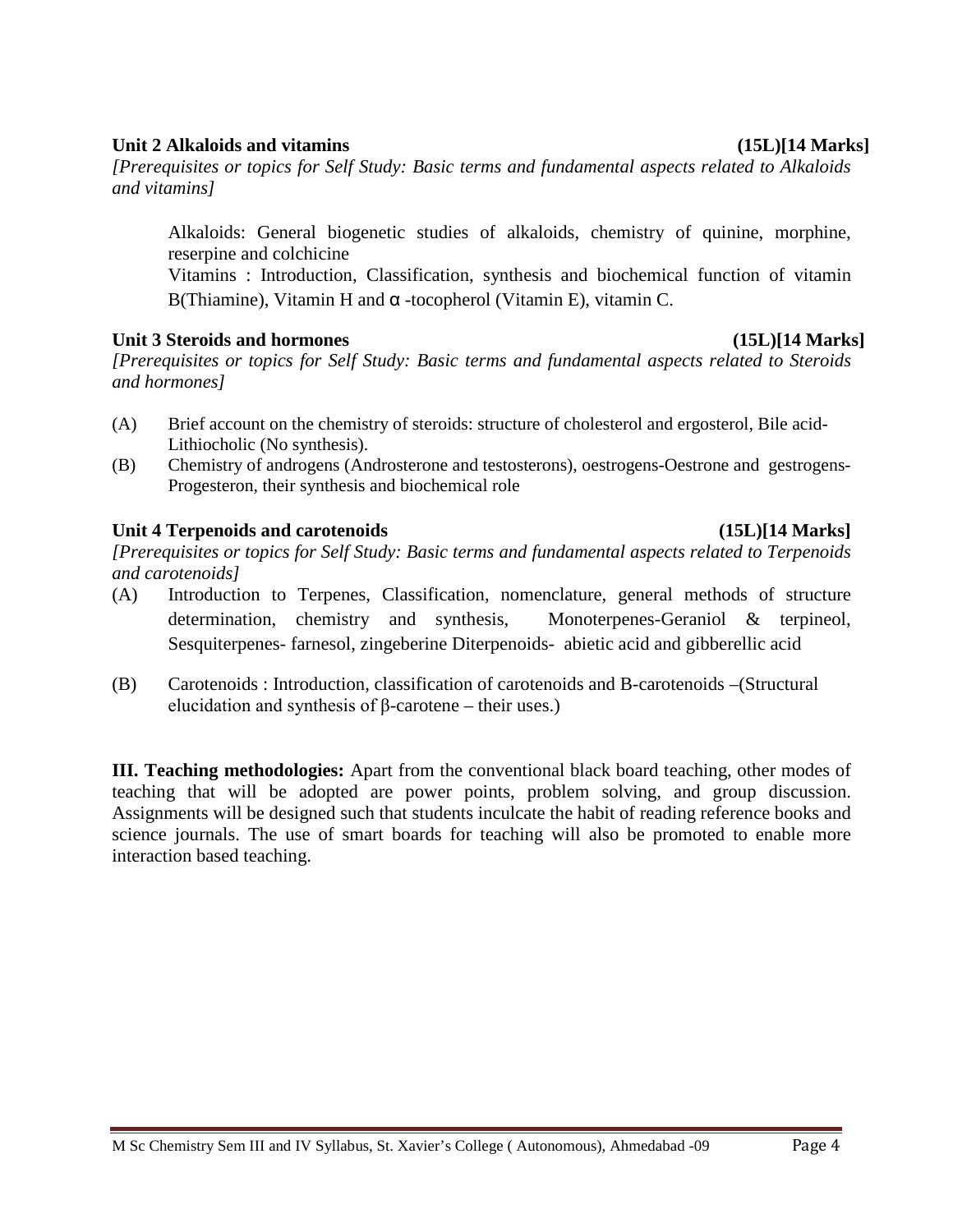### **IV. Reference books: PCH 3801: Natural Products and Biomolecules (Theory)**

- (1) Organic chemistry vol I & II (sixth edition) I.L.Finar
- (2) Chemistry of vitamins-S.F.Dyke
- (3) Chemistry of natural products by Bantely, Vol 1-10
- (4) L.J.Wade Jr. Organic chemistry, Prentice Hall, England cliffs, 1987
- (5) Chemistry of Natural products vol I & II by O.P.Agrawal
- (6) Essentials of medicinal chemistry , eds., Korolkovas and Burkhaltar, J.H., John wiley & sons .
- (7) Text book of Organic medicinal and pharmaceutical chemistry by Wilson and Gisvold.
- (8) Synthetic drugs by O. D. Tyagi.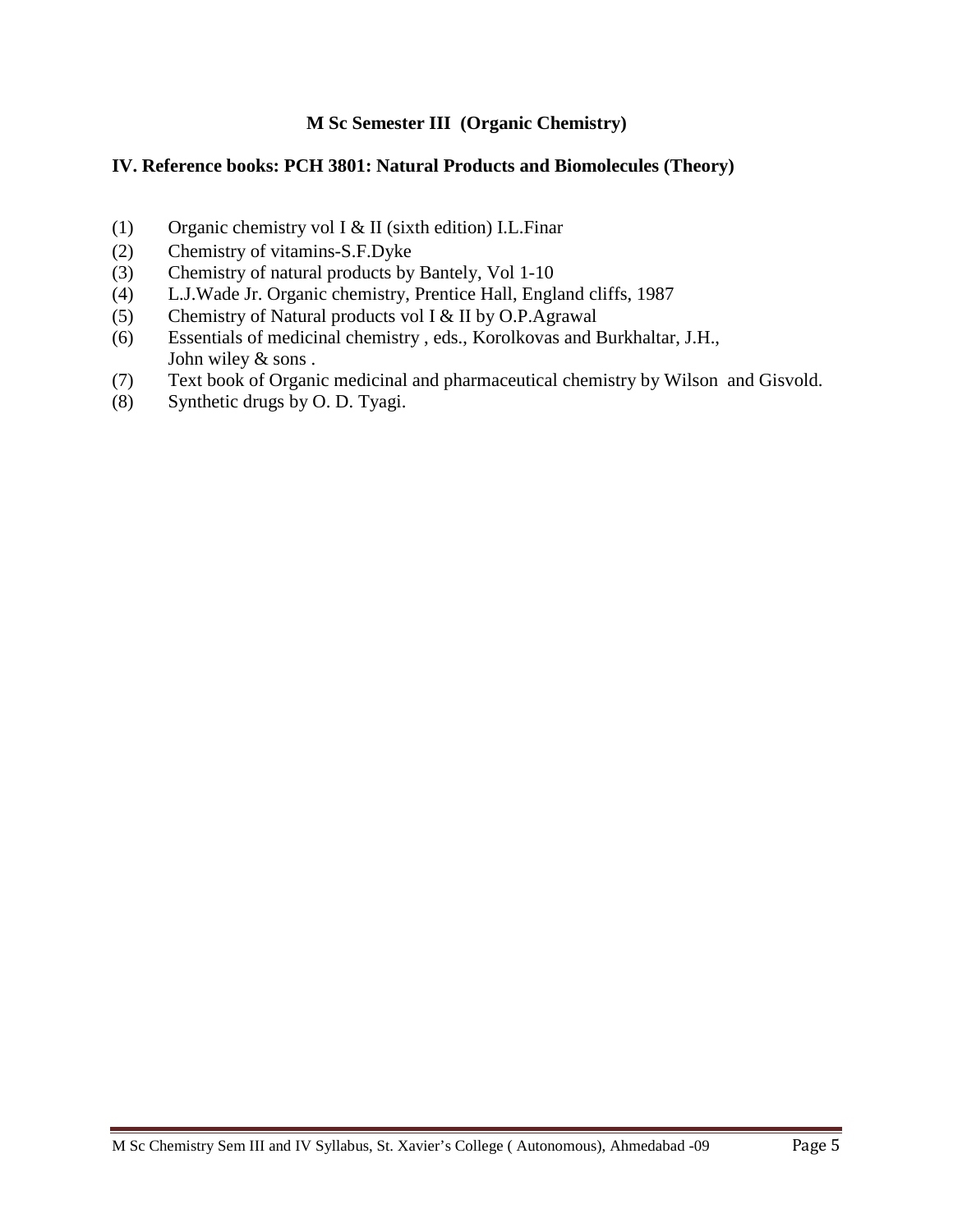**CORE Paper: Medicinal Chemistry (Theory) Course Code: PCH 3802 No. of Credits: 04 Learning Hours: 60 hrs (70 Marks)**

# **I. Course Overview & Course Objectives**

Unit OC 01: Antibiotics

Unit OC 02: Psychoactive drugs

Unit OC 03: Antimalarial and Antituberculosis drugs

Unit OC 04: Cardiovascular, diuretics and hypoglycemic agents

The main objective of the course will be to enhance the understanding and knowledge of Organic

Chemistry, for students studying, any branch of chemistry.

By the end of the paper, a student will be able to:

(a) Understand the important aspects of Antibiotics

- (b) Learn the Chemistry of Psychoactive drugs
- (c) Understand the important aspects of Antimalarial and Antituberculosis drugs
- (d) Learn the Chemistry of Cardiovascular, diuretics and hypoglycemic agents

Thus, the knowledge from the course can help in the following:

(a) Finally, all students, of all branches whether organic or inorganic will be able to incorporate this knowledge, in their pursuit of research in their different fields.

# **II. Course Content**

General classification, structural variations, synthesis and medicinal uses of the following classes of drugs. In addition to the above structure Activity Relationships and Mode of Action should be discussed in classes wherever it is mentioned.

# **Unit 1 Antibiotics (15L)[14 Marks]**

*[Prerequisites or topics for Self Study: Basic terms and fundamental aspects related to Antibiotics]*

(A) The β-lactum antibiotics: Penicillin and cephalosporin Penicillin: Structure determination, Mode of action and Structure activity relationship (SAR), Synthesis of Penicillin V. Cephalosporin: First, second, third and fourth generation of cephalosporin's their SAR, mode of action, Synthesis of Cephalosporin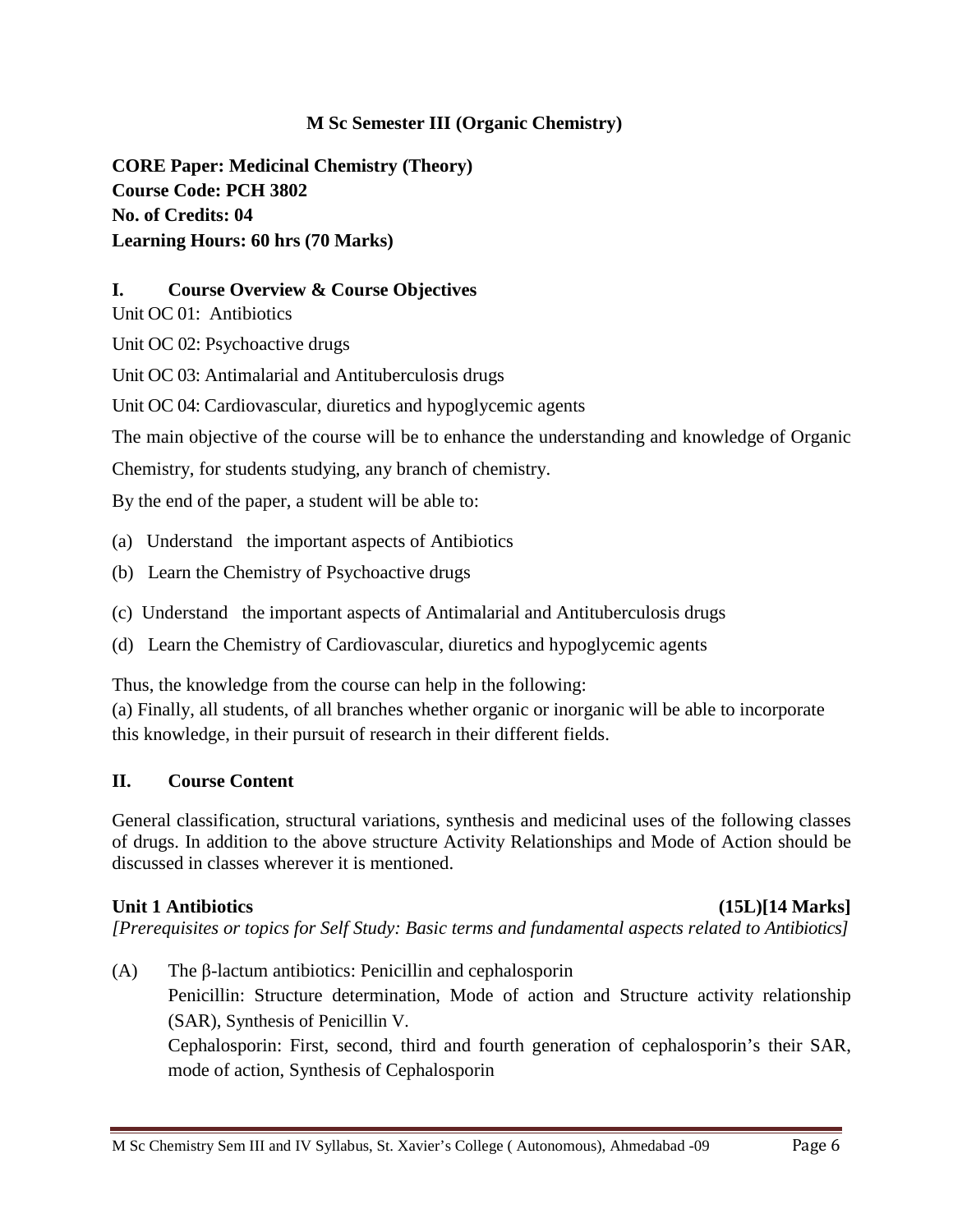- (B) Non lactum antibiotics:Tetracycline, Chloroamphenicol Tetracycline: General characteristics, Mode of action and SAR of tetracyclines Chloroamphenicol: Structure, SAR, Mode of action and its synthesis.
- (C) Non classifiable antibiotics (only structure and therapeutic uses) Bacitracin, vancomycin, nalidixic acid, norfloxacin and ciprofloxacine (Only name and structures)

# Unit 2 Psychoactive drugs (15L)[14 Marks]

*[Prerequisites or topics for Self Study: Basic terms and fundamental aspects related to Psychoactive drugs]*

Introduction, classification, structure activity relationship (SAR), Mode of action of

- (A) General and local Anesthetics
- (B) Sedative and hypnotics Antipsychotic drugs
- (C) Antidepressant
- (D) Neuroleptics and selected synthesis of the following: Thiopental, amobarbital, diazepam, zaleplon (Sonata), alprazolam, glutethimide, nikethamide, Haloperidol, Aripiprazole, procaine, lidocaine, dibucaine, Fluoxetineand escitalopram

# **Unit 3 Antimalarials and Antituberculosis drugs (15L)[ 14 Marks]**

*[Prerequisites or topics for Self Study: Basic terms and fundamental aspects related to Antimalarial and Antituberculosis drugs]*

- (A) Antimalarials: Modern chemotherapy of malaria, 4-amino and 8-amino quinolins, 9-amino acridine. Synthesis of mefloquines, chloroquine, primaquine and daraprim Mode of action of antimalarial agents SAR of antimalarial agents.
- (B) Anti tuberculosis: Introduction, classification and mode of action, drug resistance tuberculosis. Synthesis of only the following drugs: Isoniazid (INH), Ethionamide, Ethambutol, DDS (Dapsone).

# **Unit 4 Cardiovascular, diuretics and hypoglycemic agents (15L)[14 Marks]**

*[Prerequisites or topics for Self Study: Basic terms and fundamental aspects related to Cardiovascular, diuretics and hypoglycemic agents]*

Cardiovascular agents: Introduction, classification, therapeutic drug categories and mode of action of any three category.

Diuretics: Introduction, types of diuretics, mode of action (three categories)

Hypoglycemic agents: Introduction, classification of Type 2 hypoglycemic agents (sensitizers)

Synthesis of amyl nitrate, diltiazim, atenolol, methyl dopa, tolbutamide, chloropropamide, glibenclamide, acetazolamide, chlorothiazide, furosemic and ethacrycnic acid.

**III. Teaching methodologies:** Apart from the conventional black board teaching, other modes of teaching that will be adopted are power points, problem solving, and group discussion. Assignments will be designed such that students inculcate the habit of reading reference books and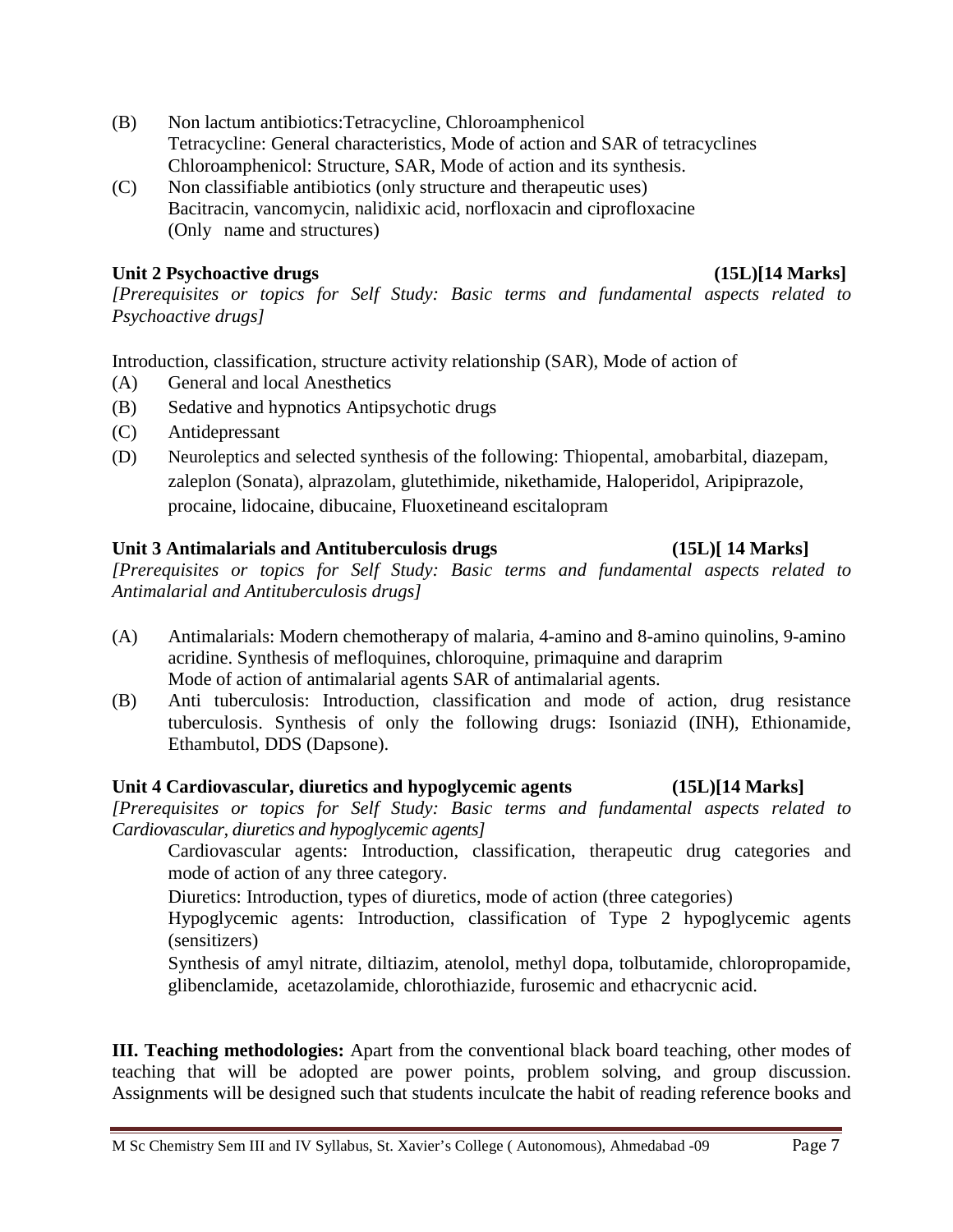science journals. The use of smart boards for teaching will also be promoted to enable more interaction based teaching.

# **M Sc Semester III (Organic Chemistry)**

# **IV. Reference books: PCH 3802: Medicinal Chemistry (Theory)**

- (1) Burger's medicinal chemistry and drug design (5/e) 1997, vol 1 to 5 edited by Manfred E.Woltt (John wiley and sons Mc. New york)
- (2) Principles of medicinal chemistry by William A. Foye (ied), lea and febiys (Philadelphia)
- (3) Principles of medicinal chemistry vol I & II (5/e) F.S.kadam, K.R. Mahadic and K.G.Bohra (Nirali publication)
- (4) Medicinal chemistry by Ashutosh kar
- (5) The organic chemistry of drug synthesis vol I, II and III (1980) ed by D. lednicer and L.A. mitscher (Johyn wiley and sons, New york)
- (6) Wilson and Gisvold text book of organic medicinal and pharmaceutical chemistry (5/e,1982) by Robert Doerge (J.B. lippincoff company, phaladophia/ Toppan co.Ltd, Tokyo)
- (7) Topics in medicinal chemistry vol I & II by rabinowitz Myerson (interscience 1968)
- (8) The pharmaceutical basis of therapeutics by Geoman and Gilman (Mcmillan co.)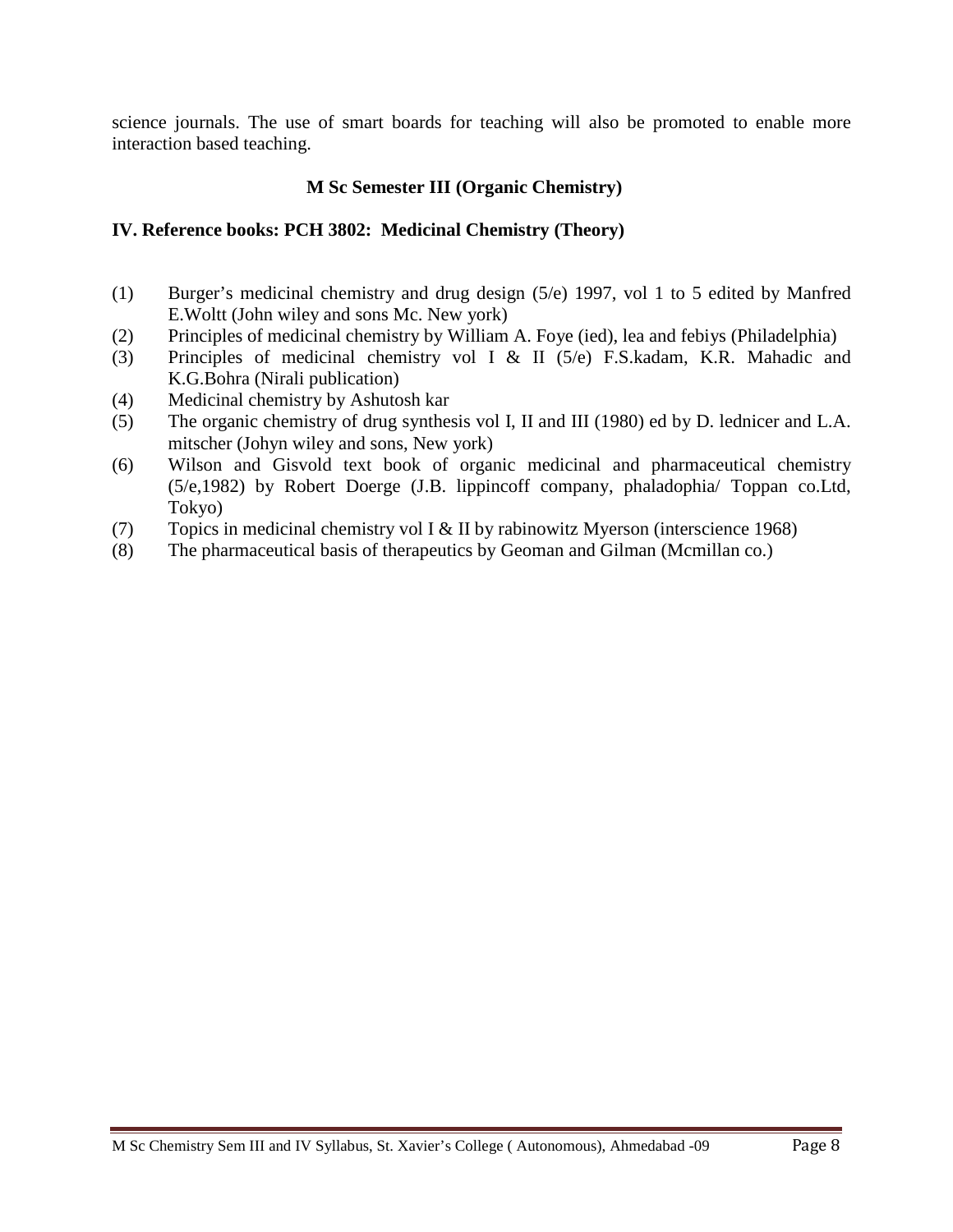**CORE Paper: Organic Spectroscopy (Theory) Course Code: PCH 3803 No. of Credits: 04 Learning Hours: 60 hrs (70 Marks)**

### **I. Course Overview & Course Objectives**

Unit OC 01:<sup>13</sup>C-NMR

Unit OC 02: Mass spectrometry

Unit OC 03: NMR

Unit OC 04: Structural elucidation

The main objective of the course will be to enhance the understanding and knowledge of Organic

Chemistry, for students studying, any branch of chemistry.

By the end of the paper, a student will be able to:

- (a) Understand the various aspects of  $^{13}$ C-NMR and their applications
- (b) Learn the important aspects Mass spectrometry and their applications
- (c) Understand the important aspects of NMRand their applications
- (d) Learn and practice Structural elucidation based on spectroscopic techniques

Thus, the knowledge from the course can help in the following:

(a) Finally, all students, of all branches whether organic or inorganic will be able to incorporate this knowledge, in their pursuit of research in their different fields.

# **II. Course Content**

# Unit 1<sup>13</sup>C-NMR (15L)[14 Marks]

*[Prerequisites or topics for Self Study: Basic terms and fundamental aspects related to 13C- NMR]*

 $^{13}$ C NMR Spectroscopy: Introduction, Instrumentation and instrumental problems,  $^{13}$ Cchemical shifts, factors affecting chemical shift (aliphatic, olefinic, alkyne, aromatic, heteroaromatic and carbonyl carbon), coupling constants, proton coupled  $^{13}C$  - spectra, proton decoupled  $^{13}$ C- spectra. Off- resonance decoupling, DEPT technique.

# **Unit 2 Mass Spectroscopy (15L)[14 Marks]**

*[Prerequisites or topics for Self Study: Basic terms and fundamental aspects related to and Mass spectrometry]*

Mass Spectroscopy: Introduction, Instrumentation, Ionization technique-EI, CI, FD and FAB, factors affecting fragmentation, ion analysis, ion abundance, mass spectral fragmentation of organic compounds, common functional groups, Detection of molecular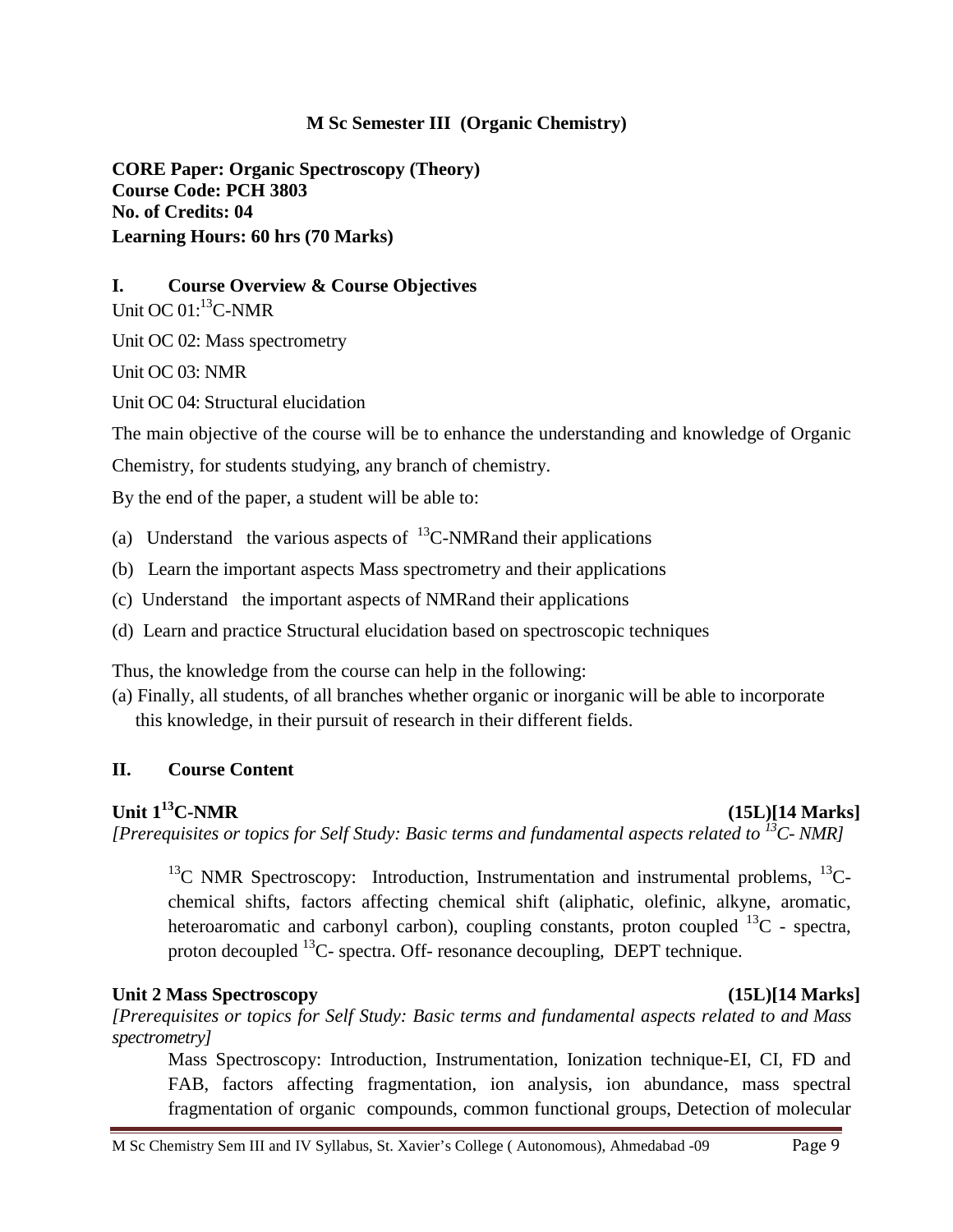ion peak, base peak, metastable ion peak, McLafferty rearrangement, nitrogen rule, high resolution mass spectrometry, examples of mass spectral fragmentation of organic compounds with respect to their structure determination. Hyphenated mass spectroscopy.

# **Unit 3 NMR (15L)[14 Marks]**

*[Prerequisites or topics for Self Study: Basic terms and fundamental aspects related to NMR]*

Elementary ideas of NMR integration, chemical shifts, Factors affecting, chemical shifts, coupling (first order, analysis) instrumentation and principles and instrumentation, FT, chemical shifts, spin-spin coupling different spin systems, mechanism of spin coupling, AB, ABX, factors affecting vicinal and geminal couplings, rate processes, long range couplings, spin decoupling, shift reagents, solvent shifts, nuclear overhauser effect. 2D NMR (COSY and HETCOR) applications.

# **Unit 4 Structural elucidation (15L)[14 Marks]**

*[Prerequisites or topics for Self Study: Basic terms and fundamental aspects related to UV, IR, PMR, CMR and mass spectroscopy]*

Structural elucidation of drug molecules based on joint application of UV, IR, PMR, CMR and mass spectroscopy.

**III. Teaching methodologies:** Apart from the conventional black board teaching, other modes of teaching that will be adopted are power points, problem solving, and group discussion. Assignments will be designed such that students inculcate the habit of reading reference books and science journals. The use of smart boards for teaching will also be promoted to enable more interaction based teaching.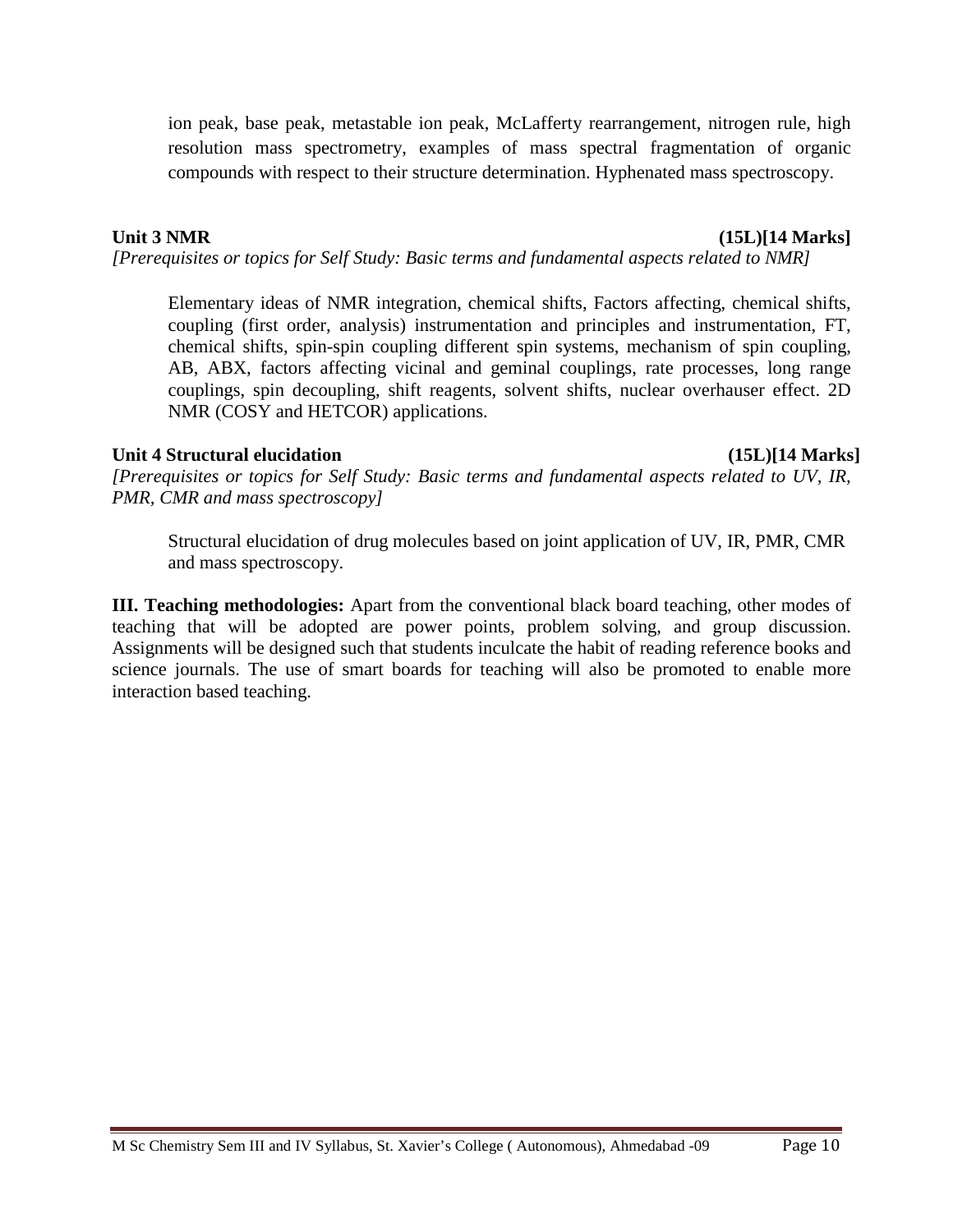# **IV. Reference books: PCH 3803 : Organic Spectroscopy (Theory)**

- (1) Spectroscopic methods in organic chemistry, D.H.Williams and Tan fleming.
- (2) Spectrometric identification of organic compounds, T.C.Morril R.M.Silverstein and G.Bassler,  $6^{\text{th}}$  edition, John Wiley and sons
- (3) Introduction to spectroscopy, D.L.Pavia, G.M.Lampman and G.S.Kriz, 3<sup>rd</sup> edn, Harcourt college publishers.
- (4) Organic spectroscopy by W.Kemp
- (5) Organic spectroscopy by P.S.Kalsi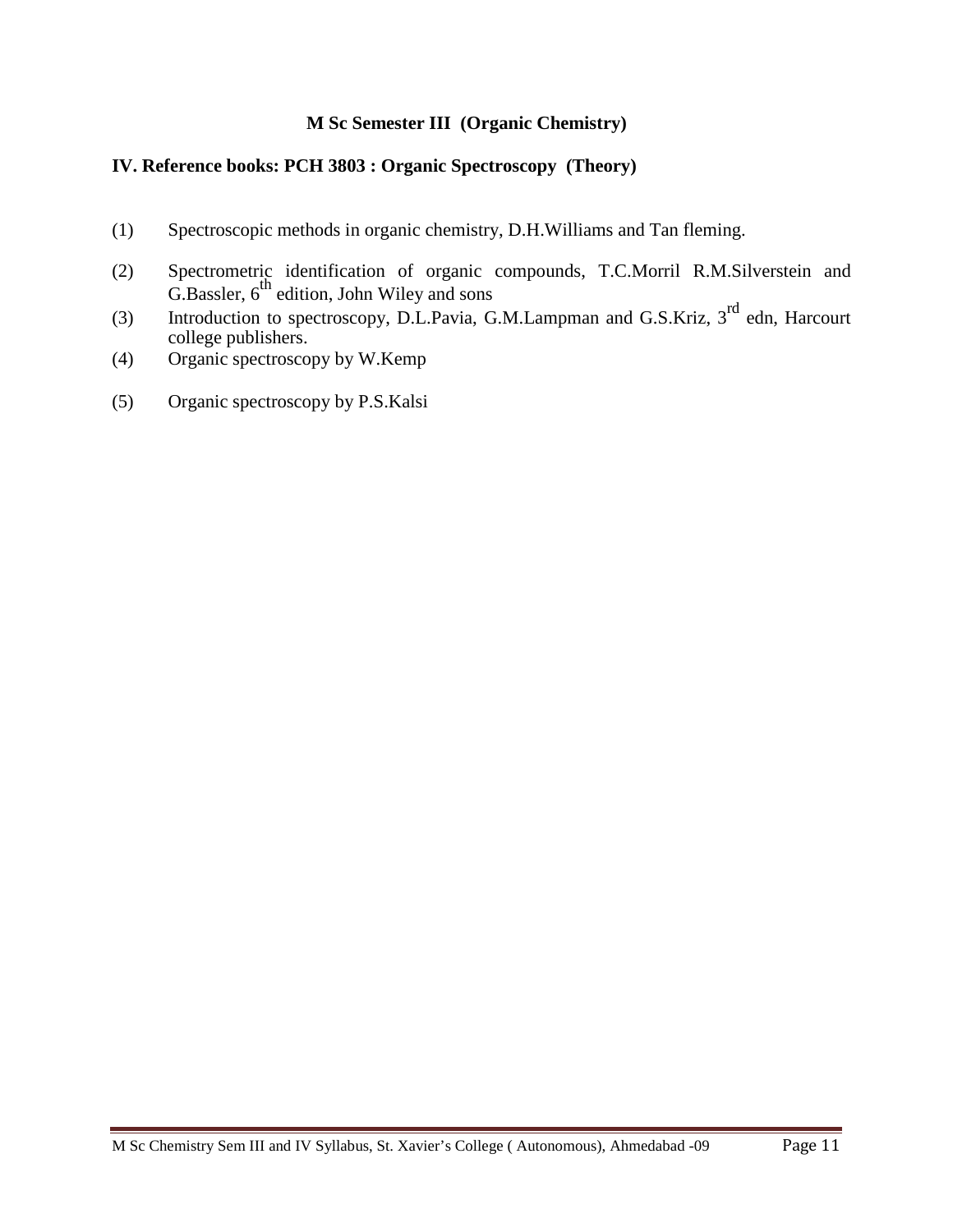**Paper: PCH 3804: Organic Chemistry (Theory) CORE Paper: Industrial Chemistry (Theory) Course Code: PCH 3804 No. of Credits: 04 Learning Hours: 60 hrs (70 Marks)**

#### **I. Course Overview & Course Objectives**

Unit OC 01: Unit processes in organic chemistry

Unit OC 02: Green chemistry

Unit OC 03: Cosmetics

Unit OC 04: Synthetic Dyes and Pigments

The main objective of the course will be to enhance the understanding and knowledge of Organic

Chemistry, for students studying, any branch of chemistry.

By the end of the paper, a student will be able to:

- (a) Understand the important aspects of Unit Processes and Operations.
- (b) Learn the various aspects ofGreen chemistry.
- (c) Understand the important aspects of Cosmetics.
- (d) Learn the chemistry of Synthetic Dyes and Pigments.

Thus, the knowledge from the course can help in the following:

(a) Finally, all students, of all branches whether organic or inorganic will be able to incorporate this knowledge, in their pursuit of research in their different fields.

# **II. Course Content**

#### **Unit 1 Unit Processes and Operations (15L)[ 14 Marks]**

*[Prerequisites or topics for Self Study: Basic terms and fundamental terms related toUnit Processes and Operations]*

(A) Nitration, oxidation, sulphonation, reduction, halogenations,

(B) Filtration, extraction, crystallization, drying, distillation and industrial chemicals derived from benzene, naphthalene and anthracene using unit process.

# **Unit 2 Green chemistry (15L)[14 Marks]**

*[Prerequisites or topics for Self Study: Basic terms and fundamental aspects related to Green chemistry]*

Green chemistry -12 principles of green chemistry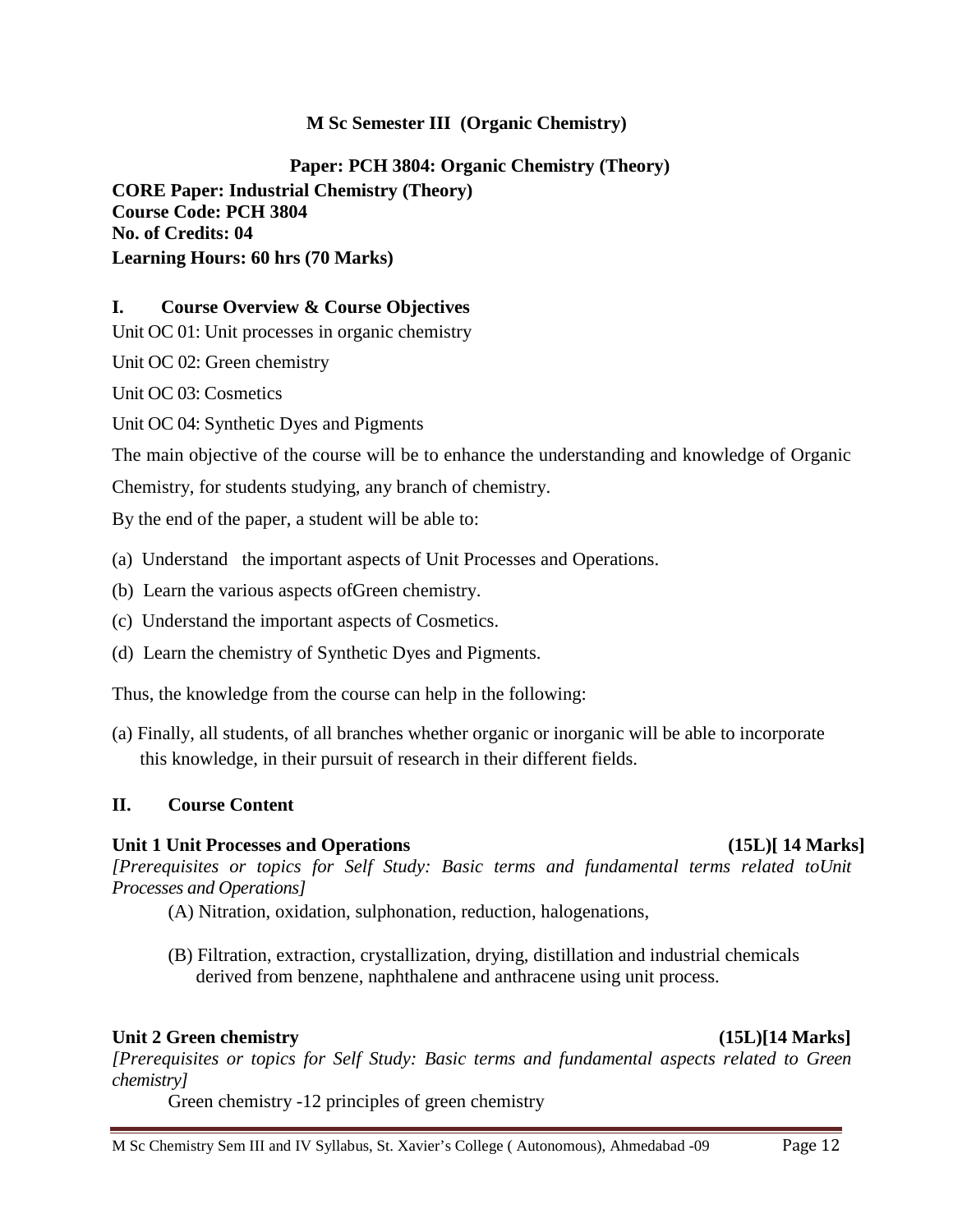Green solvents- aqueous phase reactions, Wurtz reaction, witting-Horner reaction, Michael reaction

Solid phase reactions: halogenation, aldol condensation, grignard reaction.

Ionic liquid as green solvent: hydrogenation, diels-alder reaction, o-alkylation and Nalkylation.

Introduction: green catalysts, green reagents, Microwave Madelung Indole synthesis, Enzymatic Conversion of sucrose to ethanol.

# **Unit 3 Cosmetics**

*[Prerequisites or topics for Self Study: Basic terms and fundamental aspects related to cosmetics, Perfumes]*

(A) Classification, Raw materials for cosmetics, Manufacturing of various cosmetic products Baby Care Product , Dental Products, Hair Care product

(B) Synthetic Perfumes Definition, classification, synthesis and uses of : ester of cinnamic acid, linalool, phenyl ethyl alcohol, civet one, musk ambrette, alpha and β-ionones, alpha and β-irones.

# **Unit 4 Synthetic Dyes and Pigments (15L)[14 Marks]**

*[Prerequisites or topics for Self Study: Basic terms and fundamental aspects related to Synthetic Dyes and Pigments]*

Introduction, Relation between colour and chemical constitution of dye, hot and cold brand dyes, types of fibers to be dyed, Basic operations in dyeing, Methods of Dyeing of direct, mordant and vat dyes, Classification of dyes according to their applications and chemical constitutions, Fluorescent brightening agents. synthesis of Rosaniline, Tinopal BV, Rhodamine 6G (Red).

Non textile dyes: Leather dyes, Paper dyes, Food colours, Cosmetic dyes, Medicinal dyes. Pigments: Introduction, Inorganic pigments, application of titanium pigments, organic pigments, chemistry of copper pthalocyanine.

**III. Teaching methodologies:** Apart from the conventional black board teaching, other modes of teaching that will be adopted are power points, problem solving, and group discussion. Assignments will be designed such that students inculcate the habit of reading reference books and science journals. The use of smart boards for teaching will also be promoted to enable more interaction based teaching.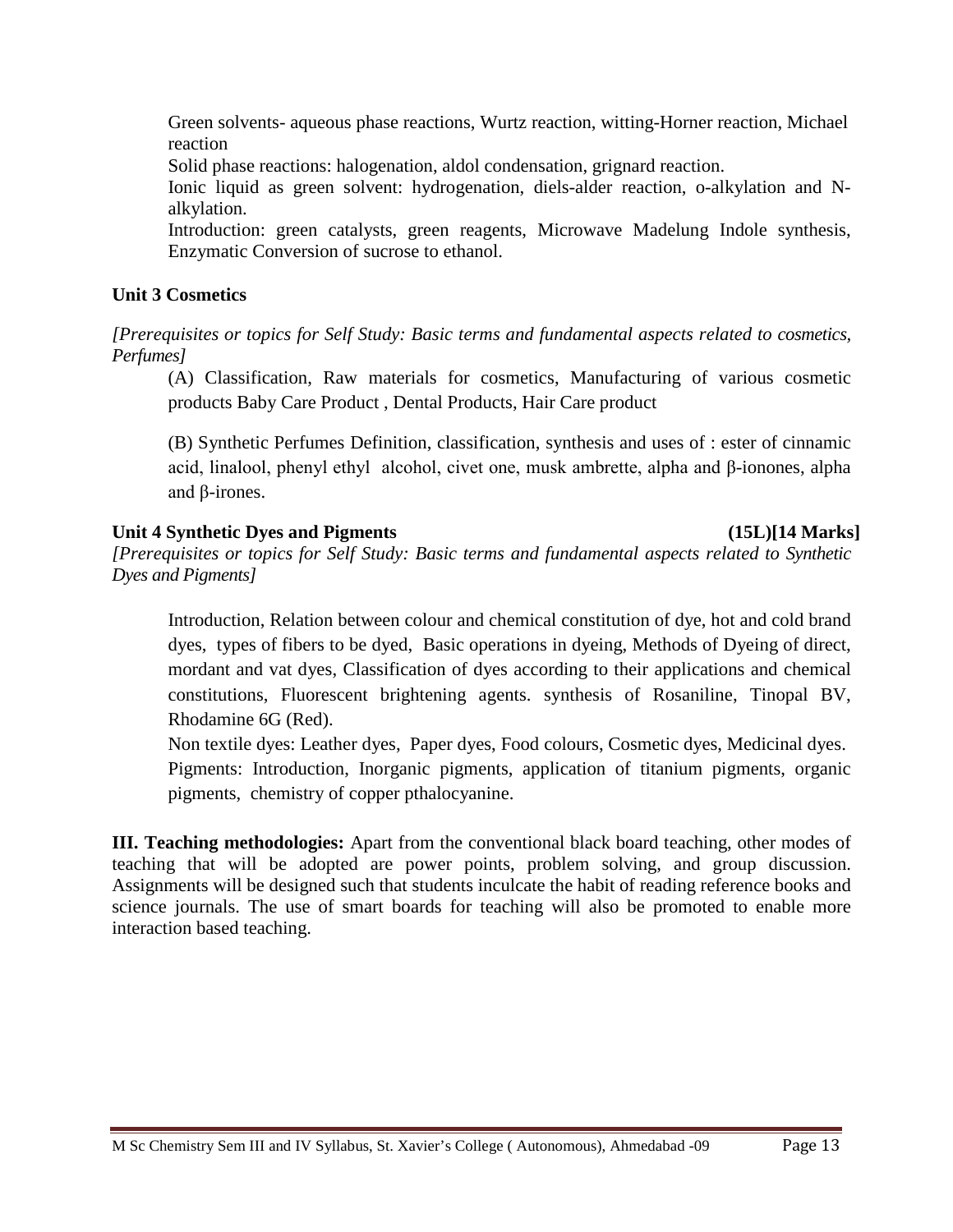# **IV. Reference books: PCH 3804: Industrial Chemistry (Theory)**

- (1) Unit processes in organic synthesis by P.H.Groggins
- (2) Industrial Chemical process by R.N.Shreve
- (3) Riegels handbook of industrial chemistry ed by James and Kent
- (4) Dryden's outlines of chemical Technology M.Gopal Rao
- (5) The chemistry of oils & fats,F.D.Gunstone,Blackwell Pub.
- (6) Baileys Industrial oils  $&$  fats products, Vol 1-5, John Wiley  $&$  Sons
- (7) Essential Oils,Vol 1-7,D.Gunther,R.E.Krigger Pub Comp.,New York
- (8) Cosmetic Science & Technology,Vol 1 &2,Wiley Interscience,New York
- (9) Cosmetics,Soaps& Perfumes,W.A.Poucher,Chapman Hall,London & New York
- (10) Industrial Chemistry by B K Sharma, Sixteenth edition,GOEL publishing house,Meerut.
- (11) Hand book of Synthetic dyes and Pigments, Vol I, II , III, by K M Shah, second edition, Multi-tech publishing co. Mumbai.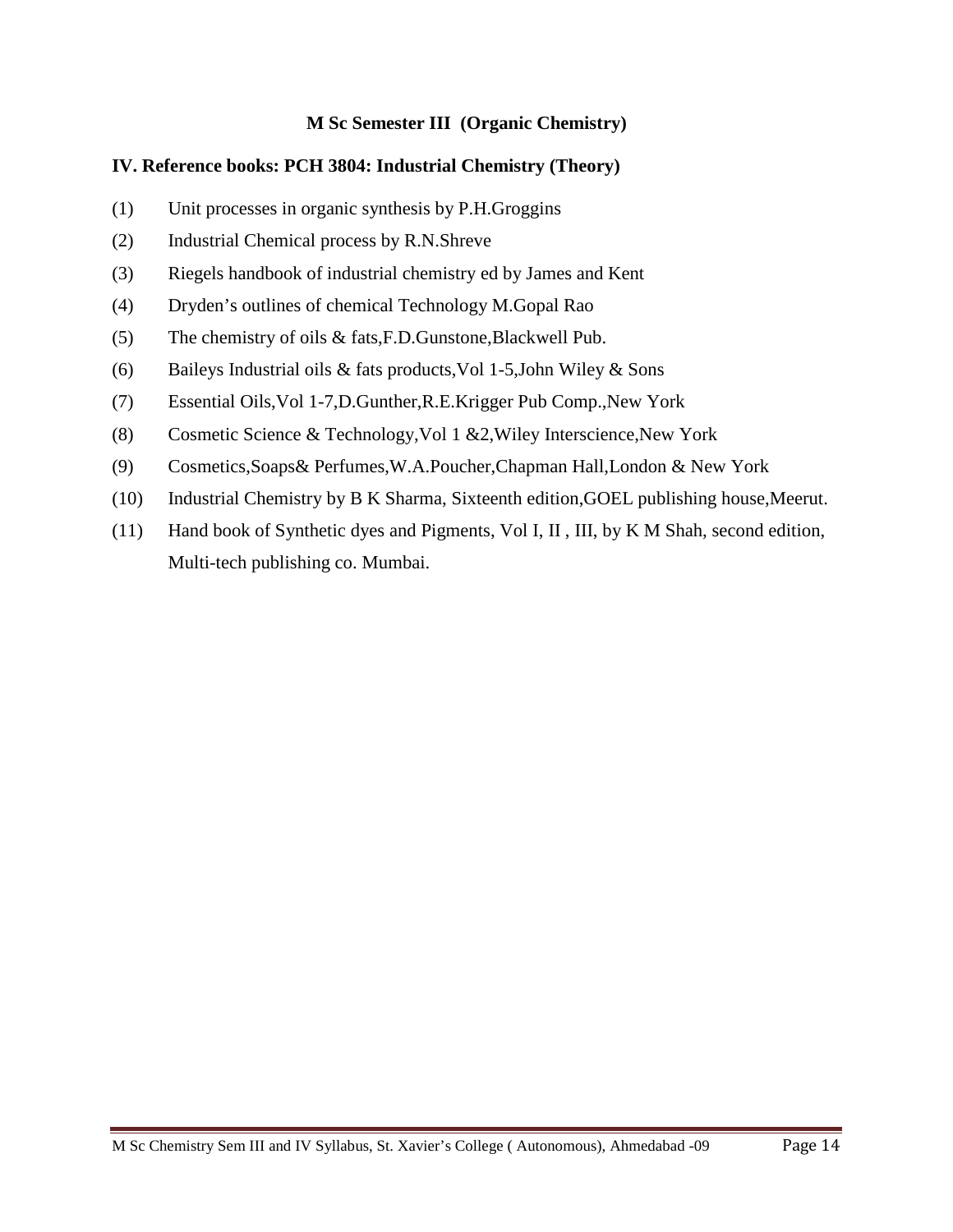### **I. Course: PCH 3805L : Organic Preparations (Practicals)**

#### **II. Course Content**

Preparation of industrially important compounds by following name reactions (mechanism, purification and characterization of the synthesized compounds)

- 1. Sandmeyer reaction
- 2. Pechmann reaction
- 3. Skraup synthesis
- 4. Riemer-Tiemann reaction
- 5. Kolbe-smith reaction
- 6. Claisen-smith synthesis
- 7. Hoffman reaction
- 8. Diels-alder reaction
- 9. Green –bromination

**III. Teaching methodologies:** Practical work, problem solving, and group discussion etc.

#### **M Sc Semester III (Organic Chemistry)**

# **IV. References books: PCH 3805L : Organic Preparations (Practicals)**

- (1) A text book of practical organic chemistry by A. I. Vogel
- (2) Practical organic Chemistry by Mann and Saunders
- (3) A handbook of quantitative and qualitative analysis by H. T. Clarke
- (4) Comprehensive Practical Organic Chemistry : Qualitative Analysis by V K Ahluwalia & S. Dhingra.
- (5) Comprehensive Practical Organic Chemistry : Preparations and Quantitative Analysis by VK Ahluwalia& R. Aggarwal Universities Press.
- (6) An Advance Course in practical Chemistry, by A K. Nad, B. Mahapatraand A. Ghoshal.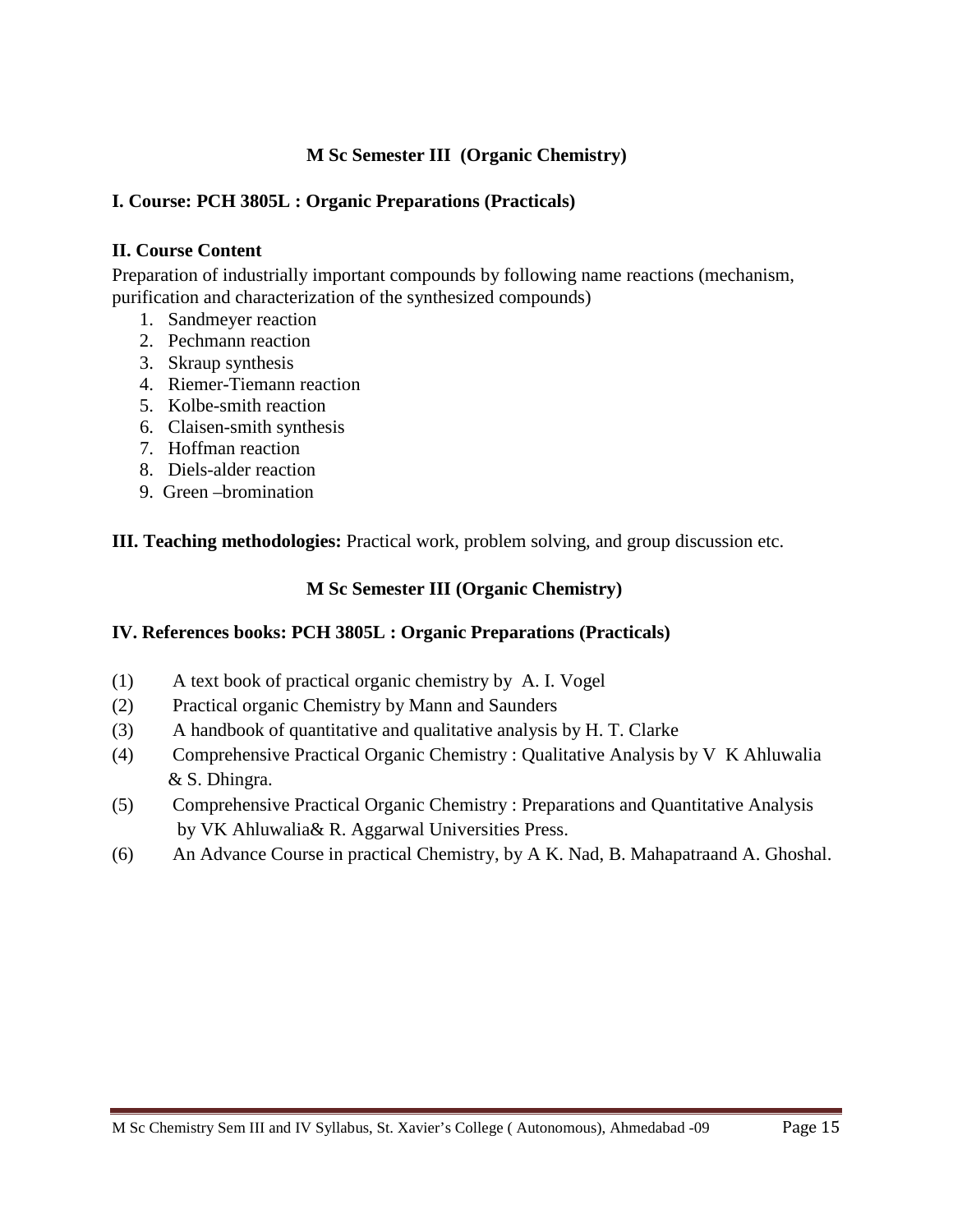# **I. Course: PCH 3806L : Organic Estimations (Practicals)**

# **II. Course Content**

# **Estimations and Extractions**

- (1) Drug assay (estimation of sulpha drug)
- (2) Non-aqueous titration (Nicotine estimation in HClO4)
- (3) Nitrite value
- (4) Extraction of Casein from Milk

# **III. Teaching methodologies:** Practical work, problem solving, and group discussion etc.

# **M Sc Semester III (Organic Chemistry)**

# **IV. References books: PCH 3806L: Organic Estimation (Practicals)**

- (1) Quantitative analysis by Arther I.Vogel
- (2) Quantitative analysis by V.K.Ahluwalia
- (3) Quantitative analysis by Mann and sanders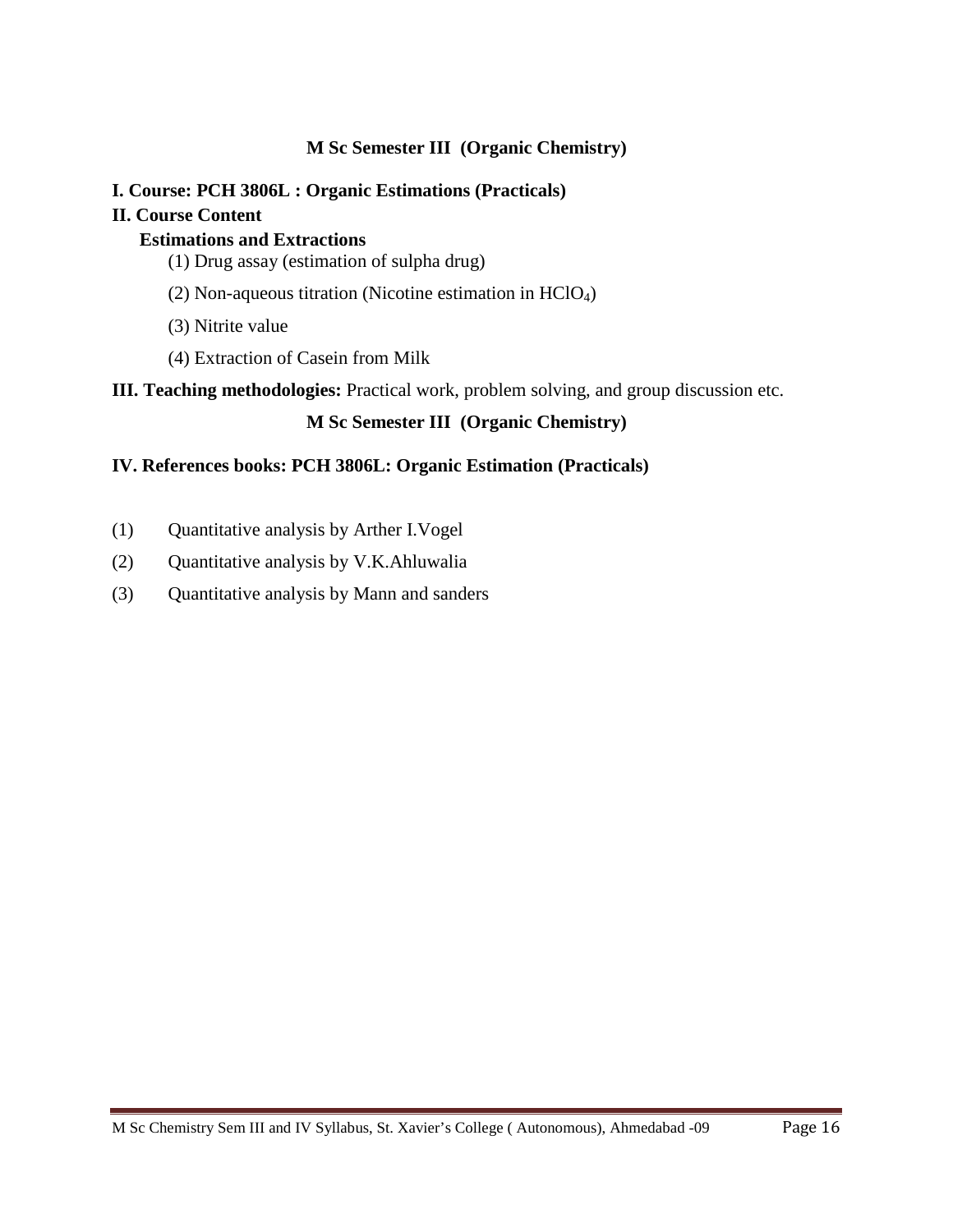

| Sub. code         | <b>Course</b>                          | <b>Instruction</b><br>Hrs/week | <b>Internal</b><br><b>Assessment</b><br><b>Marks</b> | Max<br><b>Marks</b><br><b>Semester</b><br><b>Exams</b> | <b>Duration</b><br>of<br><b>Semester</b><br><b>Exam</b><br>(Hrs) | <b>Credit</b>  |
|-------------------|----------------------------------------|--------------------------------|------------------------------------------------------|--------------------------------------------------------|------------------------------------------------------------------|----------------|
| <b>THEORY</b>     |                                        |                                |                                                      |                                                        |                                                                  |                |
| <b>PCH 4801</b>   | Organic Chemistry                      | $\overline{4}$                 | 40                                                   | 60                                                     | 3                                                                | 4              |
| <b>PCH 4802</b>   | Organic Chemistry                      | $\overline{4}$                 | 40                                                   | 60                                                     | 3                                                                | $\overline{4}$ |
| <b>PCH 4803</b>   | Organic Chemistry                      | $\overline{4}$                 | 40                                                   | 60                                                     | 3                                                                | $\overline{4}$ |
| <b>PCH 4804</b>   | Organic Chemistry                      | $\overline{4}$                 | 40                                                   | 60                                                     | 3                                                                | $\overline{4}$ |
| <b>PRACTICALS</b> |                                        |                                |                                                      |                                                        |                                                                  |                |
|                   | Organic Chemistry Lab-I                | 3                              |                                                      | 60                                                     | 3                                                                |                |
| <b>PCH 4805L</b>  | Industrial training                    | 3                              | 40                                                   |                                                        | 3                                                                | 4              |
|                   | Organic Chemistry Lab-II               | 3                              |                                                      | 60                                                     | 3                                                                |                |
| <b>PCH 4806L</b>  | Organic Preparations and<br>Estimation | 3                              | 40                                                   |                                                        | 3                                                                | 4              |
|                   | <b>Total</b>                           | 28                             | 180                                                  | 420                                                    |                                                                  | 24             |

# **M Sc Semester IV(Organic Chemistry) Overview**

Note:- Semester -I and Semester-II syllabus is common for all specializations to be selected by the students for final year i.e. Inorganic, Organic, Physical and Analytical. At present St. Xavier's College (Autonomous) offers only Organic Chemistry as a specialization in the final year of M Sc Chemistry.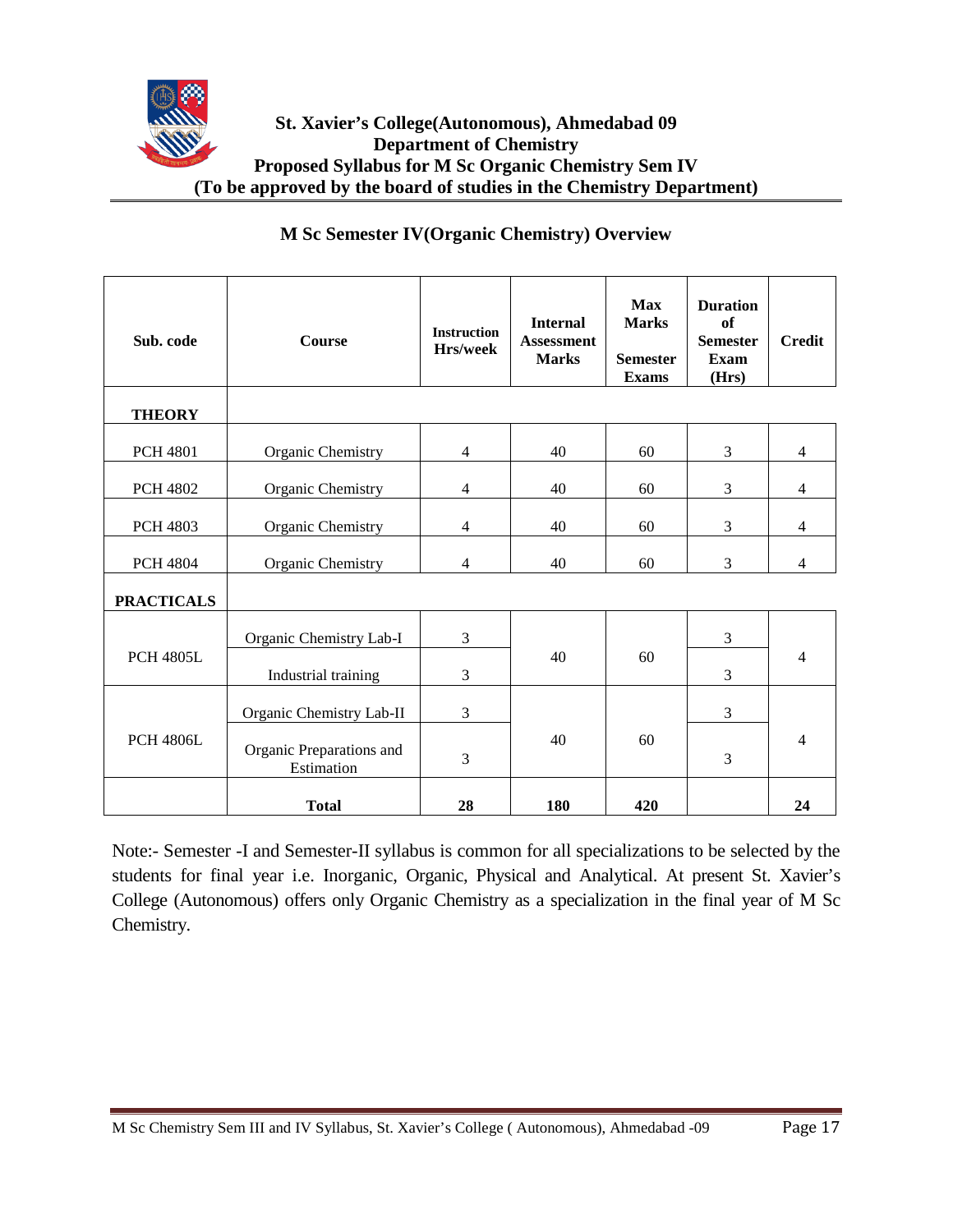# **St. Xavier's College(Autonomous), Ahmedbad-09 Proposed Syllabus: M Sc Organic Chemistry Semester IV Effective from June 2015**

### **M Sc Semester IV (Organic Chemistry)**

**CORE Paper: Advanced Organic Chemistry (Theory) Course Code: PCH 4801 No. of Credits: 04 Learning Hours: 60 hrs (70 Marks)**

#### **I.Course Overview & Course Objectives**

Unit OC 01: Pericyclic reactions

Unit OC 02: Conformational analysis

Unit OC 03: Aliphatic Electrophilic substitutions

Unit OC 04: Modern Synthetic Methods

The main objective of the course will be to enhance the understanding and knowledge of Organic

Chemistry, for students studying, any branch of chemistry.

By the end of the paper, a student will be able to:

- (a) Understand the important aspects of Pericyclic reactions
- (b) Learn various aspects of Conformational analysis
- (c) Understand the important aspects of Aliphatic Electrophilic substitutions
- (d) Learn the chemistry of Modern Synthetic Methods

Thus, the knowledge from the course can help in the following:

(a) Finally, all students, of all branches whether organic or inorganic will be able to incorporate this knowledge, in their pursuit of research in their different fields.

# **II. Course Content Unit 1 Pericyclic reactions (15L)[14 Marks]**

*[Prerequisites or topics for Self Study: Basic terms and fundamental aspects related to Pericyclic reactions]*

Introduction, classification of pericyclic reactions, stereochemistry, molecular orbital symmetry, frontier orbitals of ethelene, 1,3 –butadiene, 1,3,5-hexatriene and allyl system, F.M.O. and PMO approach to cycloaddition and electrocyclic reactions: Generalization of wood-ward Hoffmann rule, sigmatropic rearrangement-suprafacial and antrafacial shifts of H.Stereoselectivity in sigmatropic rearrangement, enantioselectinity in pericyclic reactions.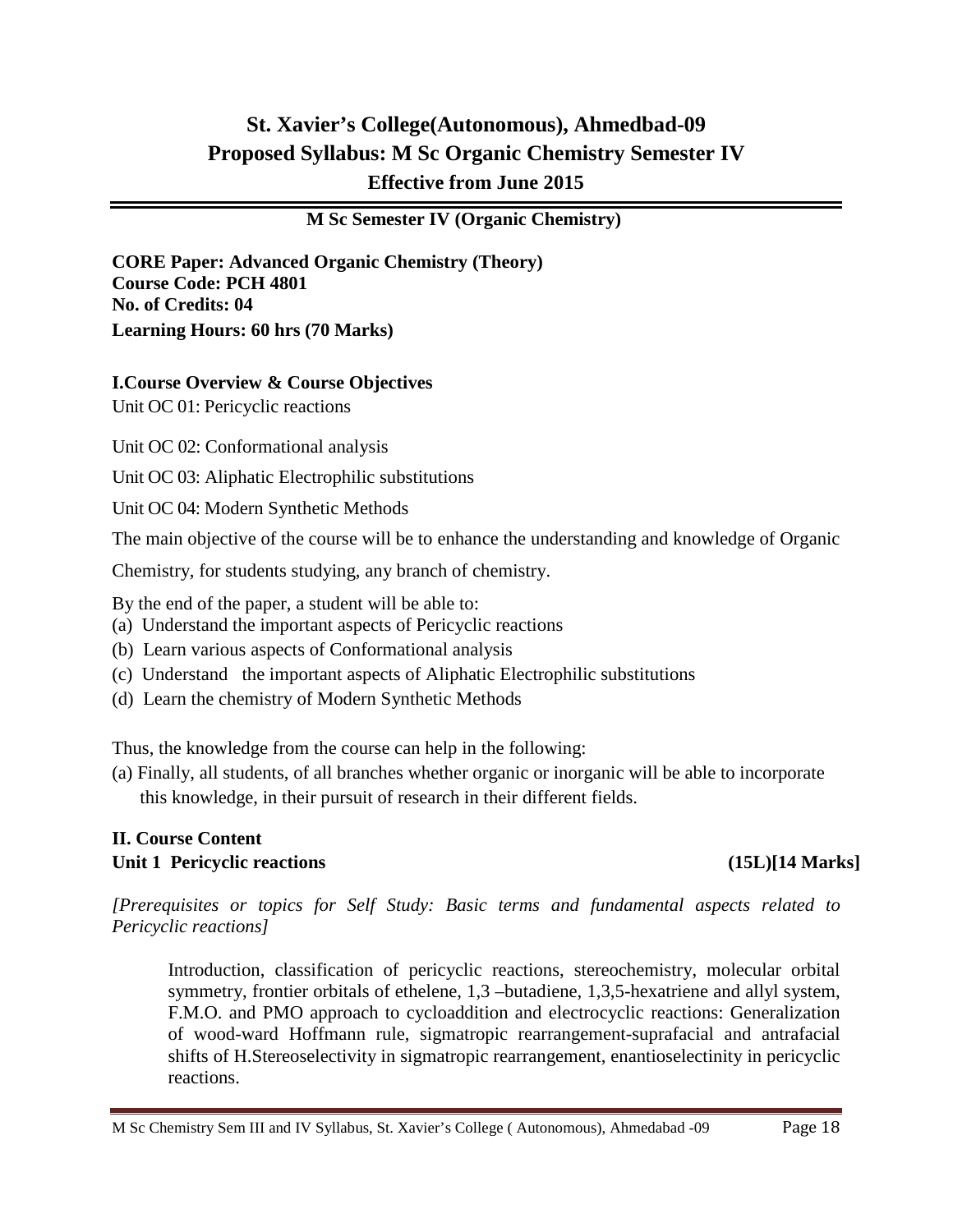#### **Unit 2 Conformational analysis (15L)[14 Marks]**

*[Prerequisites or topics for Self Study: Basic terms and fundamental aspects related to*  Conformational analysis*]*

Confirmation at cyclic systems: Confirmation of cyclohexane, mono and disubstituted cyclohexane, heterocyclic compounds, five and six membered heterocycles, stereoelectronic effects, fused bicyclic sptem, decalin, dodecalin, polyclin system, perhydrophenanthrene, bridged systems-conformation of sugars, steric strains due to unavoidable crowding, stereochemistry of the compounds containing nitrogen, sulphur and phosphorous.

#### **Unit 3 Aliphatic Electrophilic substitutions (15L)[14 Marks]**

*[Prerequisites or topics for Self Study: Basic terms and fundamental aspects related to Aliphatic Electrophilic substitutions]*

Aliphatic Electrophilic substitutions: SE1 SE2 and SEi Bimolecular mechanisms, electrophilic substitution accompanied by double bond shifts, migration of double bonds, Hydrogen, Halogen, nitrogen, carbon sulphur and metal as electrophiles and their reactions (selective reactions only). Metal and Halogen as leaving group.

# **Unit 4 Modern Synthetic Methods (15L)[14 Marks]**

.

*[Prerequisites or topics for Self Study: Basic terms and fundamental aspects related to Modern Synthetic Methods]*

Baylis-Hillman reaction, Henry reaction, Nef reaction, Kulinkovich reaction, Ritter reaction, Sakurai reaction, Tishchenko reaction, Ugi reaction, Noyori reaction. Brook rearrangement. Tebbe olefination.

Introduction to chemistry of multicomponent reactions and Click reactions. Domino/cascade reactions: Introduction with one example.

**III. Teaching methodologies:** Apart from the conventional black board teaching, other modes of teaching that will be adopted are power points, problem solving, and group discussion. Assignments will be designed such that students inculcate the habit of reading reference books and science journals. The use of smart boards for teaching will also be promoted to enable more interaction based teaching.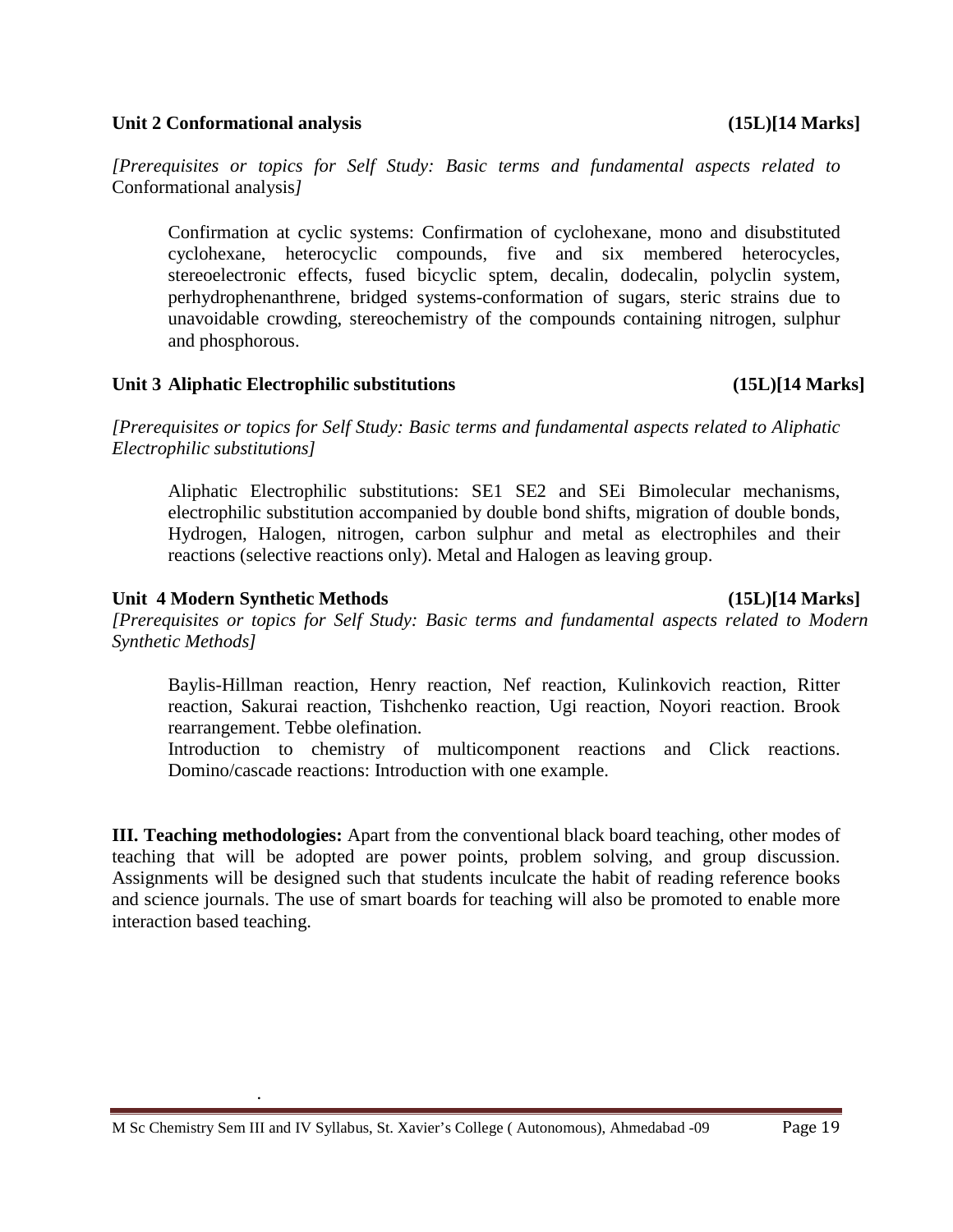# **IV. Reference books: PCH 4801 : Advanced Organic Chemistry (Theory)**

- (1) Advanced organic chemistry Reaction mechanism and structure, Jerry March, John Wiley publication.
- (2) Structure and mechanism in organic chemistry, C. K. Ingold, Cornell UniversityPress.
- (3) Advance organic chemistry by Francis A. Carey
- (4) Named organic reactions by Laslo Kurti
- (5) Advanced organic chemistry, Part I & II F. A. Carey and R. J. Sundberg, Plenum.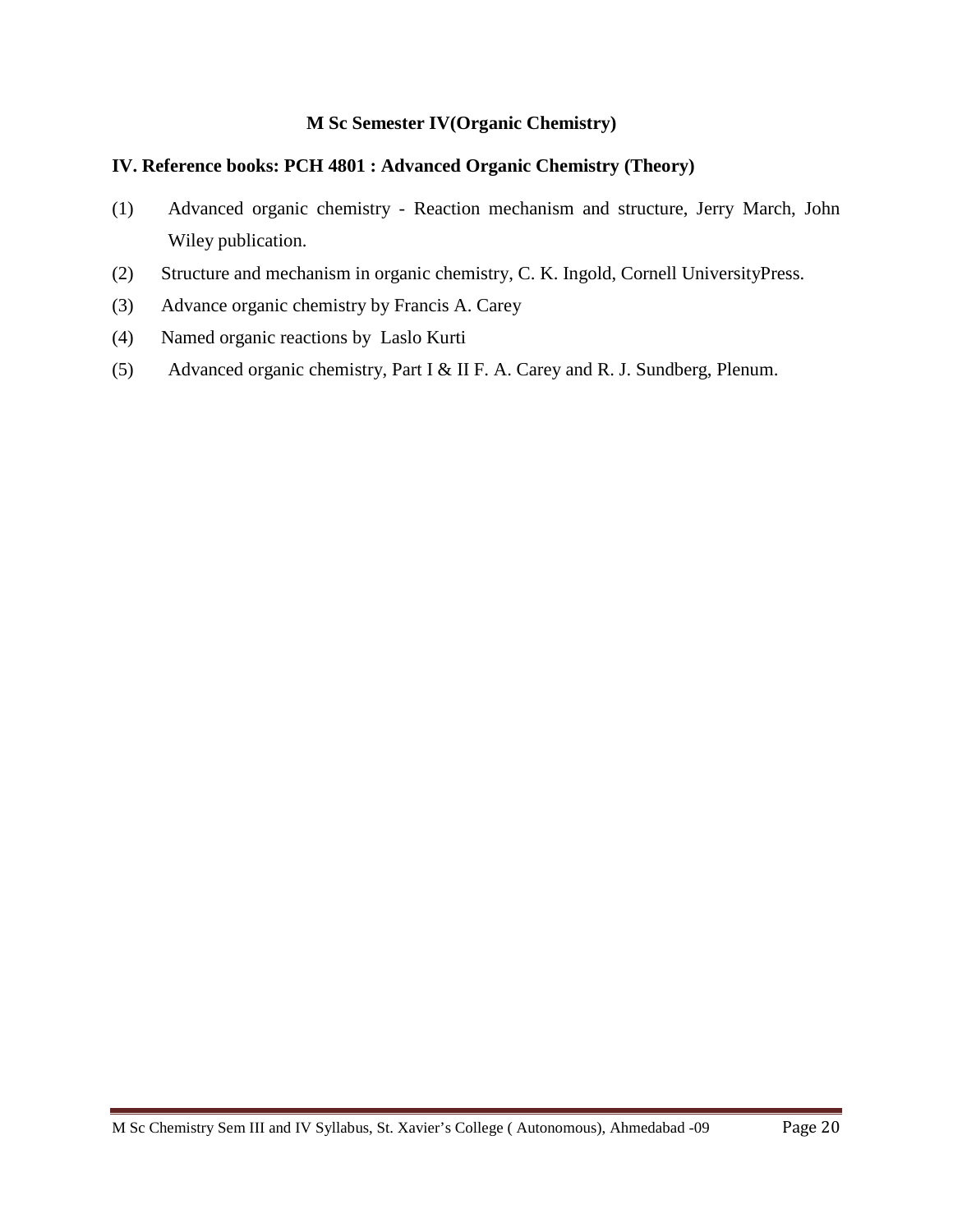**CORE Paper: Advanced Organic Synthesis (Theory) Course Code: PCH 4802 No. of Credits: 04 Learning Hours: 60 hrs (70 Marks)**

#### **I. Course Overview & Course Objectives**

Unit OC 01: Protection of groups Unit OC 02: Disconnection approach Unit OC 03: One group C-C disconnections

Unit OC 04: Ring synthesis of heterocyclic compounds

The main objective of the course will be to enhance the understanding and knowledge of Organic

Chemistry, for students studying, any branch of chemistry.

By the end of the paper, a student will be able to:

(a) Understand the important aspects of Protection of groups

(b) Learn the various aspects of Disconnection approach

(c) Understand the chemistry of One group C-C disconnections

(d) Learn the chemistry of Ring synthesis of heterocyclic compounds

Thus, the knowledge from the course can help in the following:

(a)Finally, all students, of all branches whether organic or inorganic will be able to incorporate this knowledge, in their pursuit of research in their different fields.

# **II. Course Content Unit 1 Protection of groups (15L)[14 Marks]**

*[Prerequisites or topics for Self Study: Basic terms and fundamental aspects related to Protection of groups]*

Principle of protection of hydroxyl, amino, carbonyl, carboxylic acid with different reagents and their deprotection, synthetic equivalent groups, synthetic analysis and planning, control of stereochemistry.

#### **Unit 2 Disconnection approach (15L)[14 Marks]**

*[Prerequisites or topics for Self Study: Basic terms and fundamental aspects related to Disconnection approach]*

An introduction to synthesis, and synthetic equivalents, disconnection approach, functional group inter-conversions, the importance of the order of events in organic synthesis one group C-X and two group C-X disconnections, chemo-selectivity, reversal and polarity.

M Sc Chemistry Sem III and IV Syllabus, St. Xavier's College ( Autonomous), Ahmedabad -09 Page 21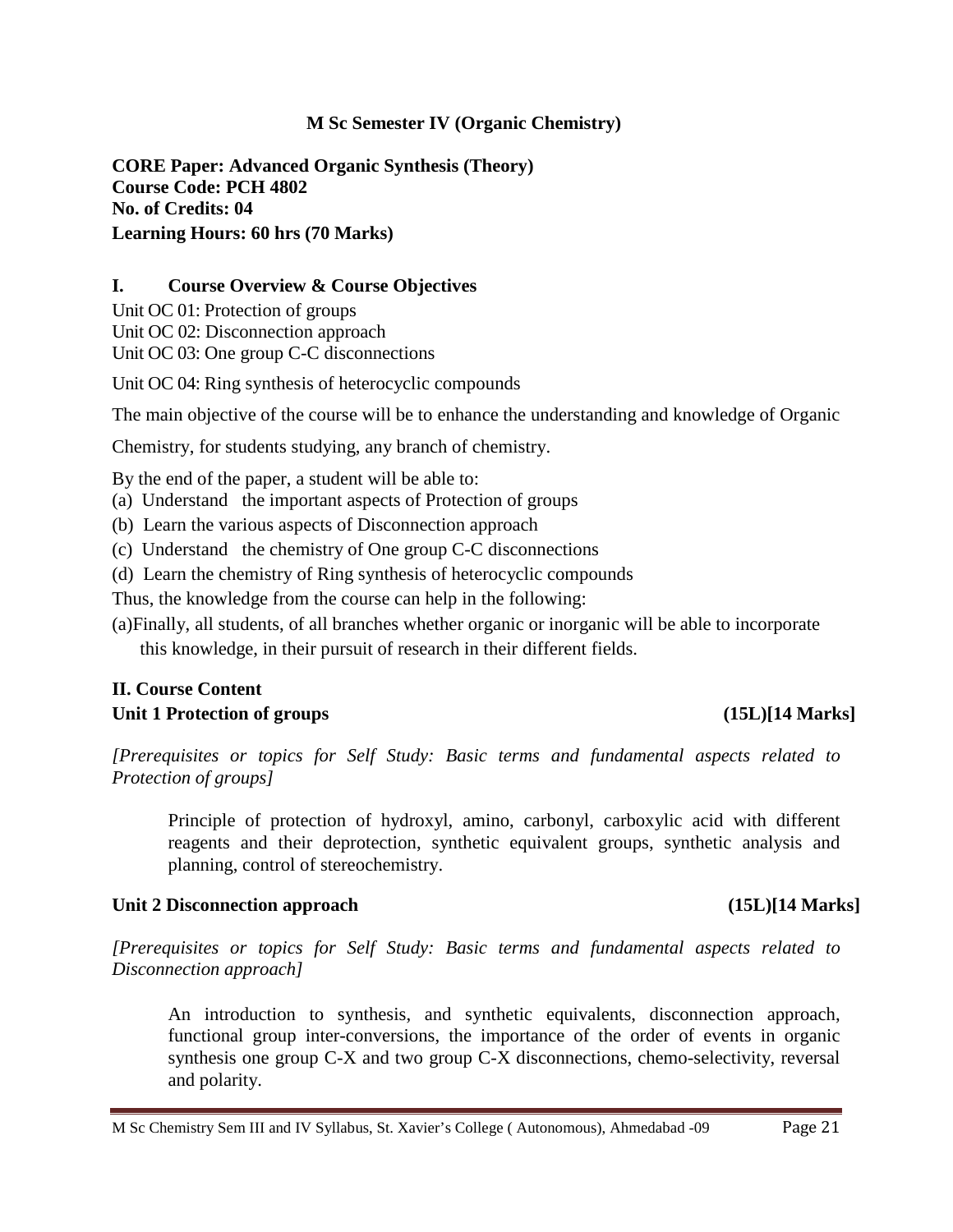#### **Unit 3 One group C-C disconnections (15L)[14 Marks]**

*synthesis]*

*[Prerequisites or topics for Self Study: Basic terms and fundamental aspects related to* : *One group C-C disconnections]*

Alcohols and carbonyl compounds, region-selectivity, alkene synthesis, use of acetylenes and aliphatic nitro compounds in organic synthesis.

#### **Unit 4 Ring synthesis of heterocyclic compounds (15L)[14 Marks]**

*[Prerequisites or topics for Self Study: Basic terms and fundamental aspects related to ring* 

Saturated heterocycles, synthesis of 3, 4, 5, and 6-membered rings, aromatic heterocycles in organic synthesis.

**III. Teaching methodologies:** Apart from the conventional black board teaching, other modes of teaching that will be adopted are power points, problem solving, and group discussion. Assignments will be designed such that students inculcate the habit of reading reference books and science journals. The use of smart boards for teaching will also be promoted to enable more interaction based teaching.

# **M Sc Semester IV (Organic Chemistry)**

#### **IV. Reference books: PCH 4802 : Advanced Organic Synthesis (Theory)**

- (1) Organic synthesis : the disconnection approach by stuart Warren (wiley student edition)
- (2) Organic chemistry- Clayden, Greeves, Warren and Wothers, (oxford press)
- (3) Structure and mechanism in organic chemistry, C. K. Ingold, Cornell UniversityPress.
- (4) Advanced organic chemistry, Part I & II F. A. Carey and R. J. Sundberg, Plenum.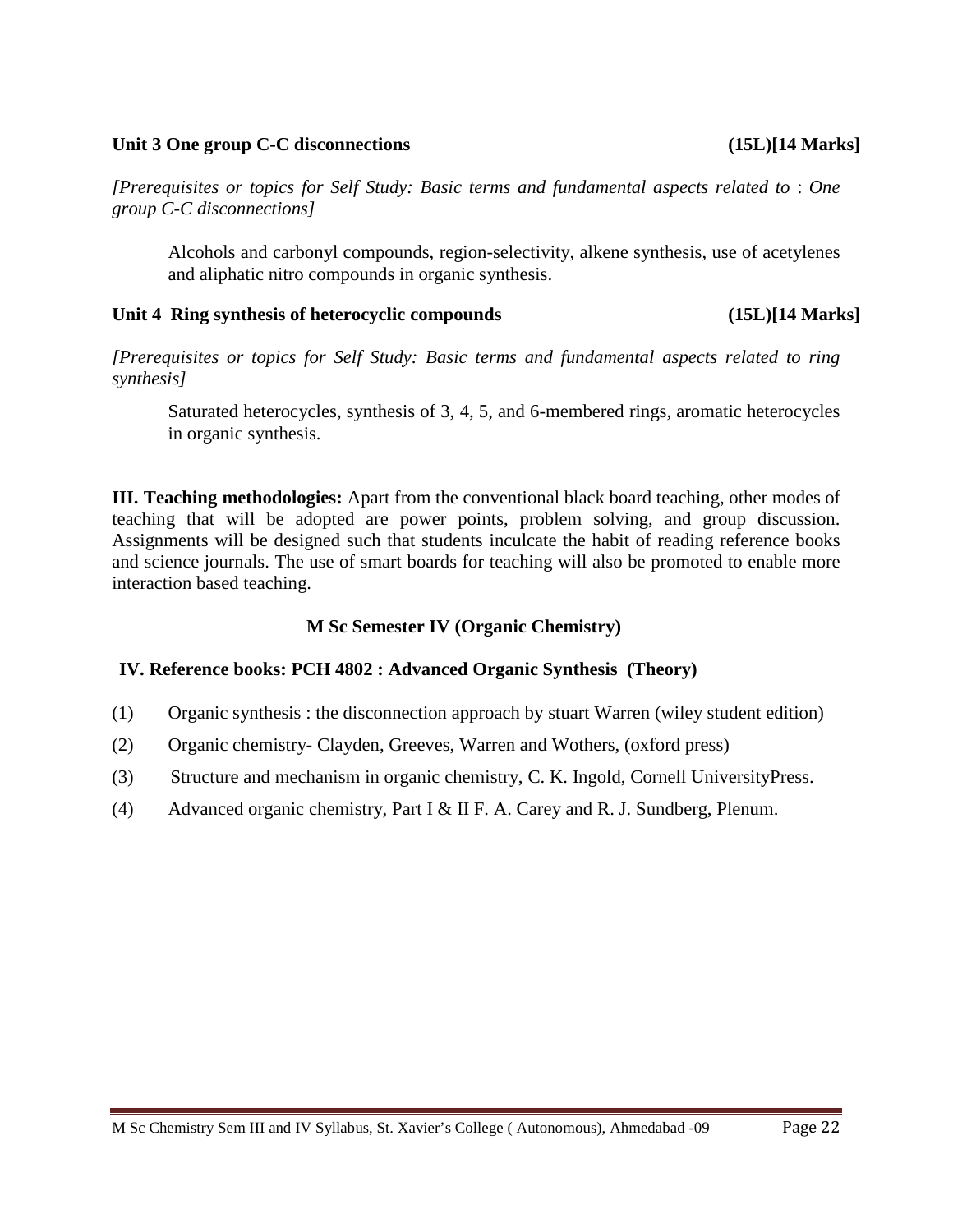**CORE Paper: Bioorganic Chemistry (Theory) Course Code: PCH 4803 No. of Credits: 04 Learning Hours: 60 hrs (70 Marks)**

#### **I. Course Overview & Course Objectives**

Unit OC 01: Fundamentals of Biochemistry Unit OC 02: Metabolism and Metabolic Reaction Unit OC 03: Nucleic Acids Unit OC 04: Selected topics in Carbohydrate and Vitamin Chemistry

The main objective of the course will be to enhance the understanding and knowledge of Organic Chemistry, for students studying, any branch of chemistry. By the end of the paper, a student will be able to:

(a) Understand the important and Fundamentals aspects of Biochemistry

- (b) Learn the chemistry of Metabolism and Metabolic Reaction
- (c) Understand the important aspects of Nucleic Acids
- (d) Learn the chemistry of selected topics in in Carbohydrate and Vitamin Chemistry Thus, the knowledge from the course can help in the following:

(a)Finally, all students, of all branches whether organic or inorganic will be able to incorporate this knowledge, in their pursuit of research in their different fields.

#### **II. Course Content**

#### **Unit 1 Fundamentals of Biochemistry (15L)[14 Marks]**

*[Prerequisites or topics for Self Study: Basic terms and fundamental aspects related to Fundamentals of Biochemistry]*

Introduction of Biochemistry, Amino acids: peptides, primary, secondary, tertiary, and quaternary structure of proteins. Nucleic acids: Base pairing, double helices, DNA replication, transcription andtranslation, Enzymatic hydrolysis of proteins to peptides; Amino acid sequencing; amino acidmetabolism (biosynthesis and degradation).

#### **Unit 2 Metabolism and Metabolic Reaction (15L)[14 Marks]**

*[Prerequisites or topics for Self Study: Basic terms and fundamental aspects related to Metabolism and Metabolic Reaction]*

Overview and important relationships between-glycolysis, Bioenergetics And Bio energetic principles, oxidative phosphorylation process, ATP synthetize, photo phosphorylation.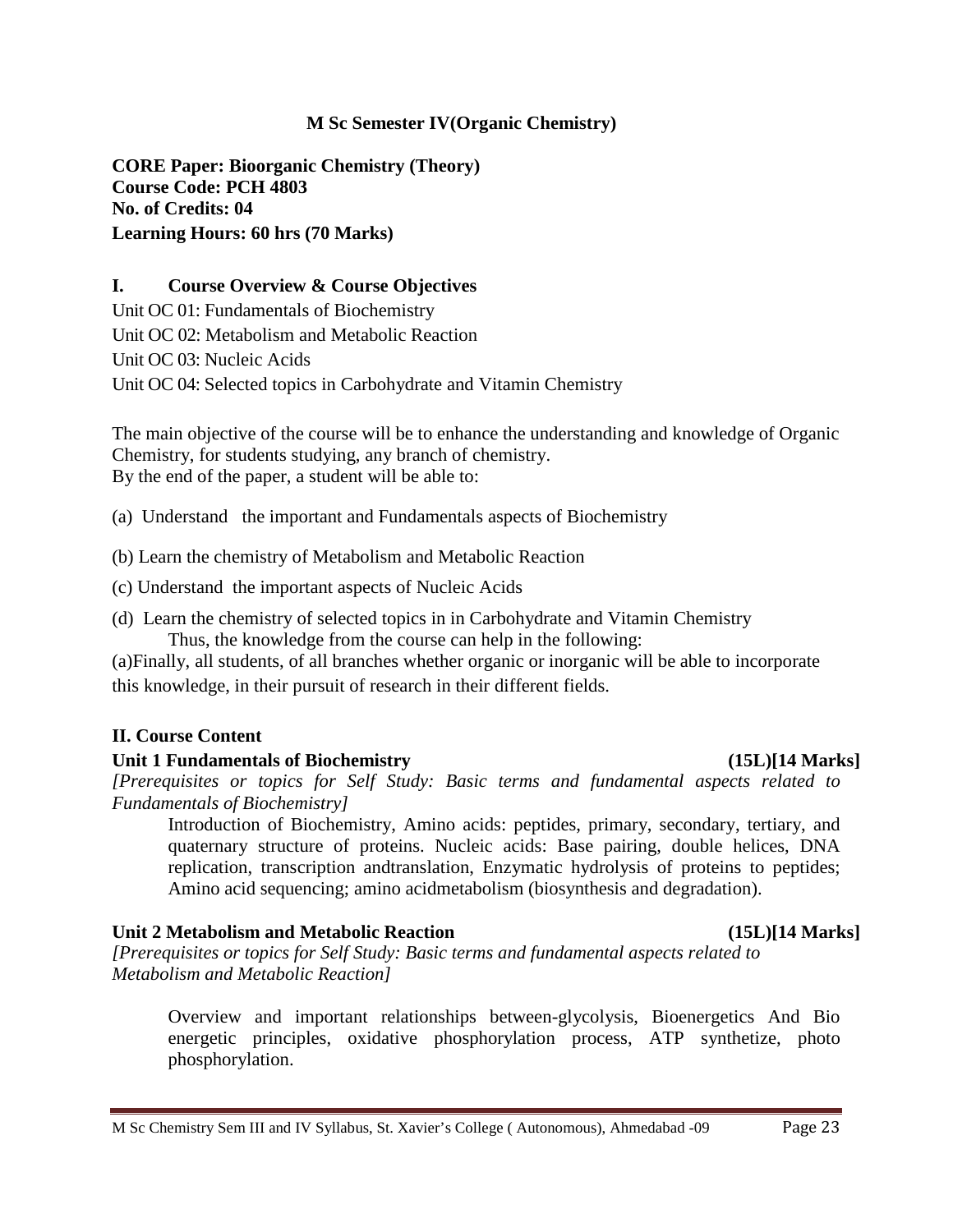**Fatty acid metabolism:** Biological importance of fatty acids and lipids, even chain and odd chain fatty acids, saturated and unsaturated fats, ketone bodies, fatty acid metabolism, calorific value of foods, biological membranes, properties and function of lipid bilayers and liposomes.

**Protein-related transformations:** urea cycle, uric acid and ammonia formation.

# **Unit 3 Nucleic Acids (15L)[14 Marks]**

*[Prerequisites or topics for Self Study: Basic terms and fundamental aspects related to Nucleic Acids]*

Chemical and enzymatic hydrolysis of nucleic acids; Structure and function of mRNA, tRNA, rRNA; Polymorphic nature of DNA, B-and Z-DNA, multi-stranded DNA; DNA sequence determination by chemical and enzymatic methods, Genetic code–origin, salient features, Geneexpression transcription and translation; Gene mutation and carcinogenesis

# **Unit 4 Selected topics in Carbohydrate and Vitamin Chemistry (15L)[14 Marks]**

*[Prerequisites or topics for Self Study: Basic terms and fundamental aspects related to* selected topics *in Carbohydrates and Vitamins]*

Carbohydrates: classification and stereochemistry, biologically important hexose derivatives, nomenclature of disaccharides, structure and role of some homo and hetero polysaccharides, polysaccharides: starch and cellulose, glycosides: salicin, indican and amygldalin, glucoconjugates : proteoglycans, glycoproteins and glycolipids.

Vitamins : Synthesis and biochemical function of vitamin A, vitamin D and vitamin K.

**III. Teaching methodologies:** Apart from the conventional black board teaching, other modes of teaching that will be adopted are power points, problem solving, and group discussion. Assignments will be designed such that students inculcate the habit of reading reference books and science journals. The use of smart boards for teaching will also be promoted to enable more interaction based teaching.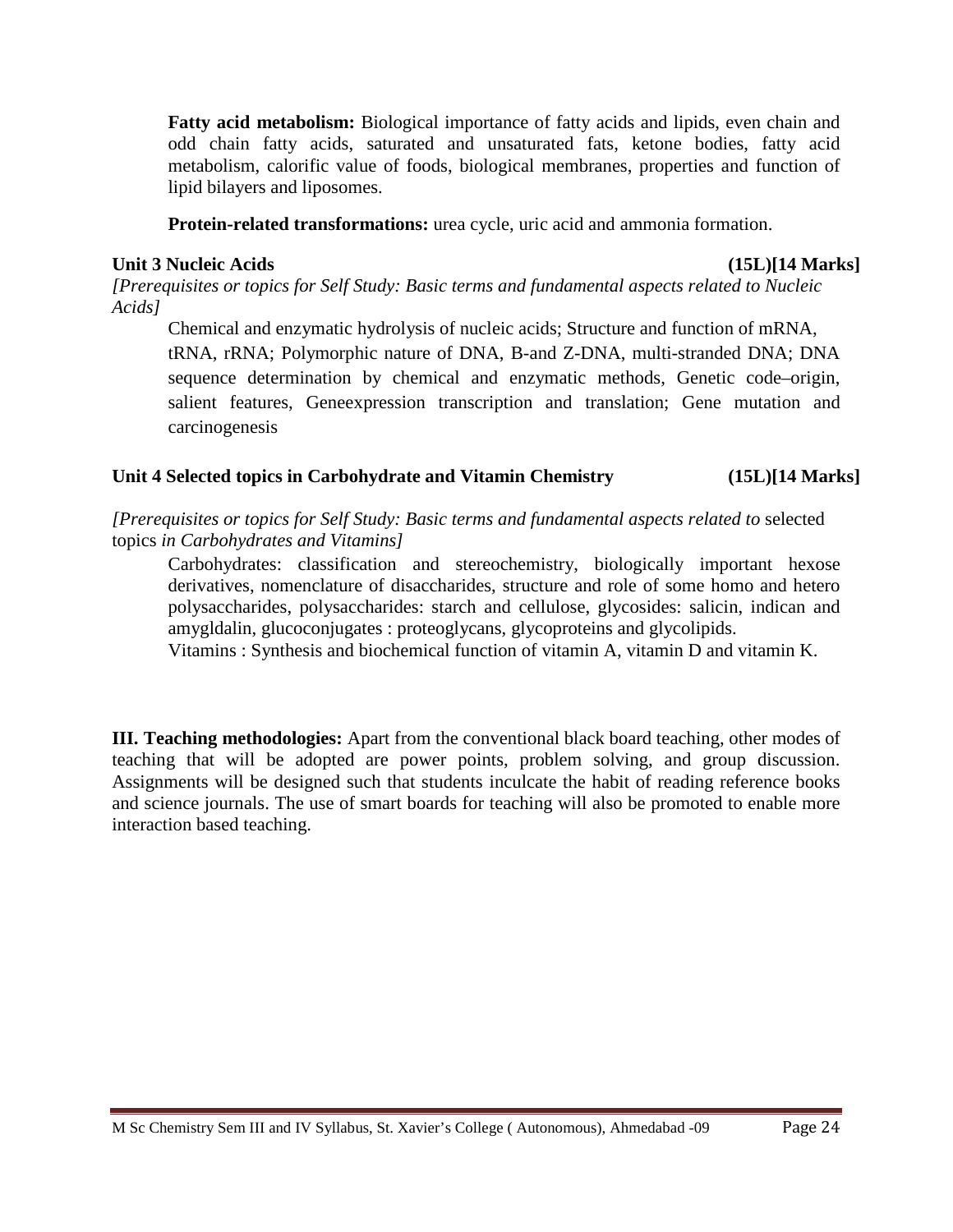#### **IV. Reference books: PCH 4803:Bioorganic Chemistry(Theory)**

- (1) Albert L. Lehninger, David L. Nelson, Michael M. Cox., Principles of Biochemistry, CBS Publishersand Distributors, 1993.
- (2) Lubert Stryer, Biochemistry, W. H. Freeman and Company, 4th edition, 1995.
- (3) Christopher K. Mathews and K. E. Von Holder, Biochemistry, Benjamin/Cummings, 1990.
- (4) Eric E. Conn, Paul K. Stumpf, George Breening and Roy H. Doi, Outlines of Biochemistry, 5th edition,John Wiley and Sons,1987.
- (5) Organic Chemistry by F. A. Carey and R. J. Sundberg, (Eds) 3rd Edition, Part B. Plenum/Rosetta,1990.
- (6) I.Fleming, Selected Organic Synthesis, John Wiley and sons, 1982.
- (7) Atta-ur-Rehman, Studies in Natural Products Chemistry, Vol.1 and 2, Elsevier, 1988.
- (8) T.Lindberg, Strategies and Tactics in Organic Synthesis, Academic Press, 1984.
- (9) E. J. Corey and X-M. Cheng, Logic of Chemical Synthesis, John Wiley, 1989.
- (10) H. Pape and J. H. Rehm, (eds): Biotechnology, A Comprehensive Treatise,Vol. 1-8, VCH, 198
- (11) Principles of biochemistry –Donald J.Voet, Judish G. Voet, Charlotte w. Pratt (John Willey and sons)
- (12) Lehninger principles of biochemistry- David L.Nelson and Michael M. (Palgrave Macmillan/ w.h. freeman company new york)
- (13) Biochemistry U.Satyanarayana Baro and allied P.Ltd., Kolkata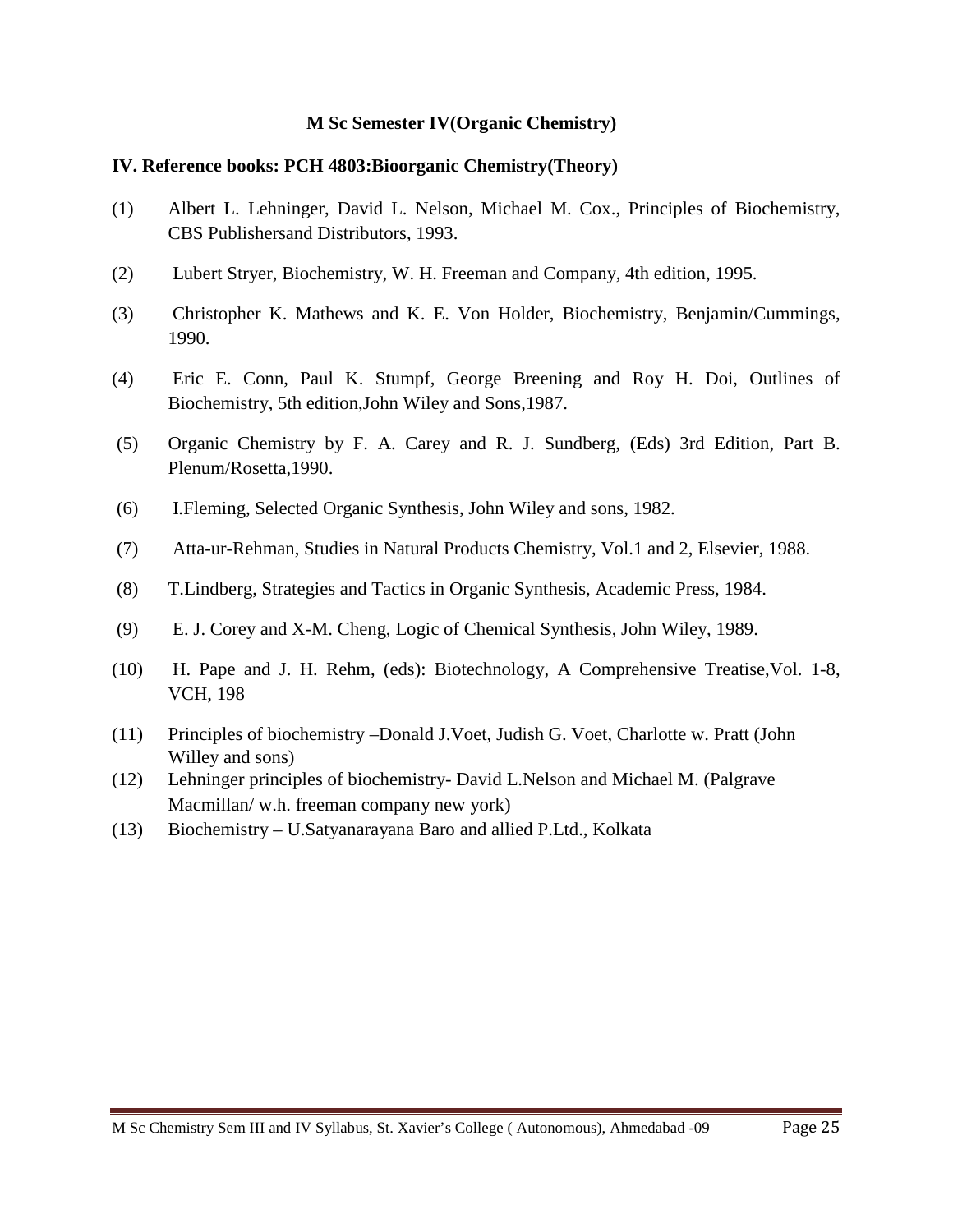**CORE Paper: Selected topics in Medicinal Chemistry (Theory) Course Code: PCH 4804 No. of Credits: 04 Learning Hours: 60 hrs (70 Marks)**

# **I. Course Overview & Course Objectives**

Unit OC 01: Drug design

Unit OC 02: Pharmacokinetic and pharmacodynamics

Unit OC 03: Quality control and computer applications in pharm industries

Unit OC 04: Nano science and Medicinal chemistry

The main objective of the course will be to enhance the understanding and knowledge of Organic

Chemistry, for students studying, any branch of chemistry.

By the end of the paper, a student will be able to:

- (a) Understand the important aspects of Drug design
- (b) Learn the chemistry ofPharmacokinetic and pharmacodynamics
- (c) Understand the important aspects of Quality control and computer applications in pharmaindustries
- (d) Learn the chemistry of selected topics in Nano science and Medicinal chemistry

Thus, the knowledge from the course can help in the following:

(a) Finally, all students, of all branches whether organic or inorganic will be able to incorporate

this knowledge, in their pursuit of research in their different fields.

# **II. Course Content**

# **Unit 1 Drug design (15L)[14 Marks]**

*[Prerequisites or topics for Self Study: Basic terms and fundamental aspects related to Drug design ]*

Introduction, naming of organic medicinal compounds, literature of medicinal chemistry, development of new drugs, procedure followed in drug design, concept of lead compound and lead modification, pro drugs, soft drugs, phase I, II and III clinical trials, structure activity relationship, theories of drug activity : occupational theory, rate theory, induced fit theory, quantitative structure activity relationship, history and development of QSAR. Concept of drug receptors, elementary treatment of drug receptor interactions, physio chemical parameters lipophilicity, partition coefficient, electronic ionization constant, concept of 3-D QSAR.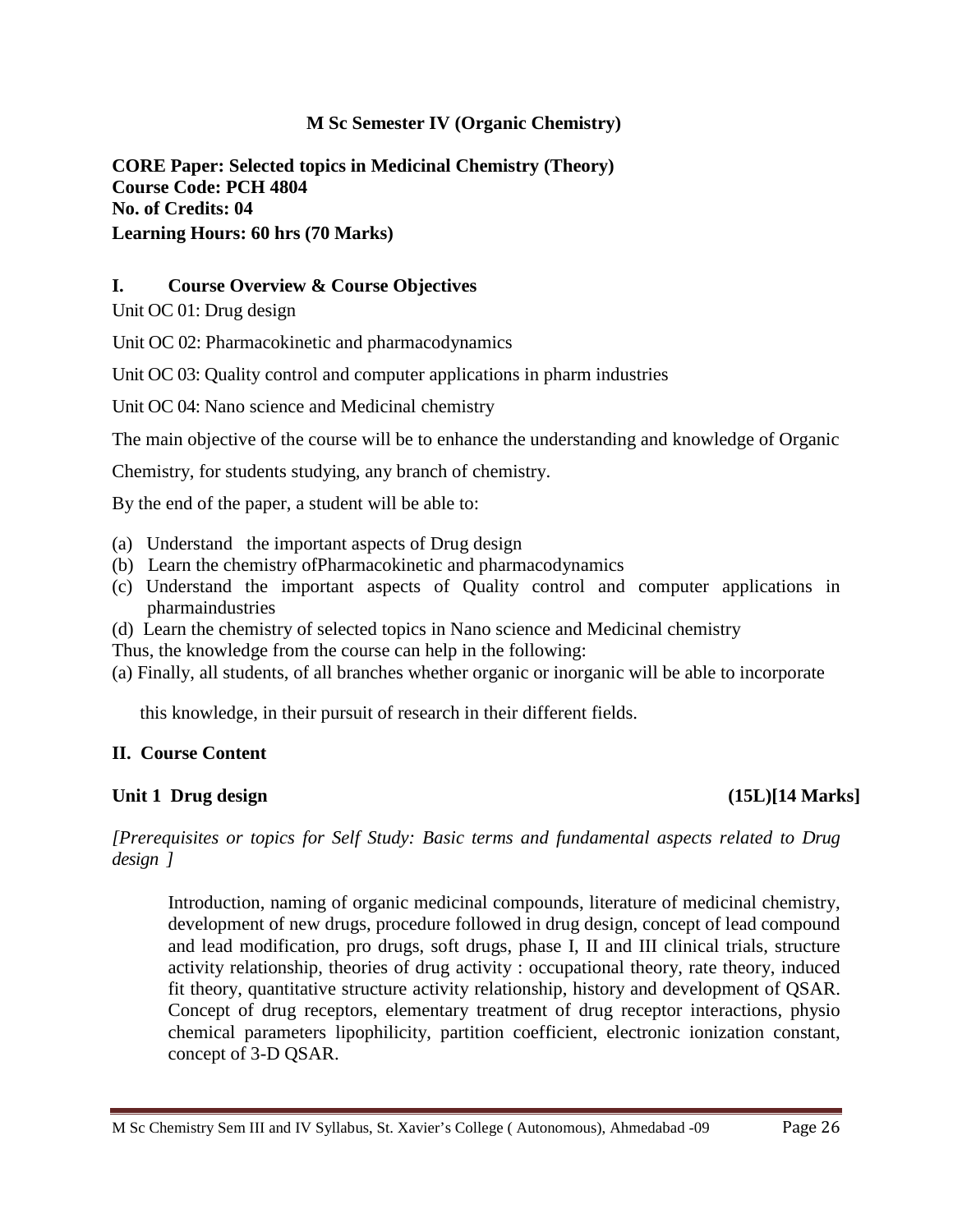#### **Unit 2 Pharmacokinetic and pharmacodynamics (15L)[14 Marks]**

*[Prerequisites or topics for Self Study: Basic terms and fundamental aspects related to Pharmacokinetic and pharmacodynamics]*

Pharmacokinetics : introduction to drug absorption, distribution, metabolism, elimination. important pharmacokinetic parameters in defining drug deposition and in therapeutics, uses of pharmaceutics in drug development process

Pharmacodynamics: Introduction, elementary treatment of enzyme stimulation, enzyme inhibition, drug metabolism, biotransformation, significance of drug metabolism in medicinal chemistry.

# **Unit 3 Quality control and computer applications in pharm industries (15L)[14 Marks]**

*[Prerequisites or topics for Self Study: Basic terms and fundamental aspects related to Quality control and computer applications in pharm industries]*

- (A) Dosage forms, Quality control and application of computers in chemistry Dosage forms, types of dosages, different roots of administration, quality control of drugs pharmacopias, modern methods of pharmaceutical analysis.
- (B) Computer in chemistry

Use of computer in chemistry and industry Important websites for data search chemistry Information about online journals for chemistry

# **Unit 4 Nano science and Medicinal chemistry (15L)[14 Marks]**

*[Prerequisites or topics for Self Study: Basic terms and fundamental aspects related to Nano science and Medicinal chemistry]*

Overview, Medicinal use of nanomaterials-Drug delivery Protein and peptide delivery –cancer, surgery, visualization, nanoparticle targeting Medical application of molecular nanotechnology-nanorobots, cell repair machines, nanonephrology.

**III. Teaching methodologies:** Apart from the conventional black board teaching, other modes of teaching that will be adopted are power points, problem solving, and group discussion. Assignments will be designed such that students inculcate the habit of reading reference books and science journals. The use of smart boards for teaching will also be promoted to enable more interaction based teaching.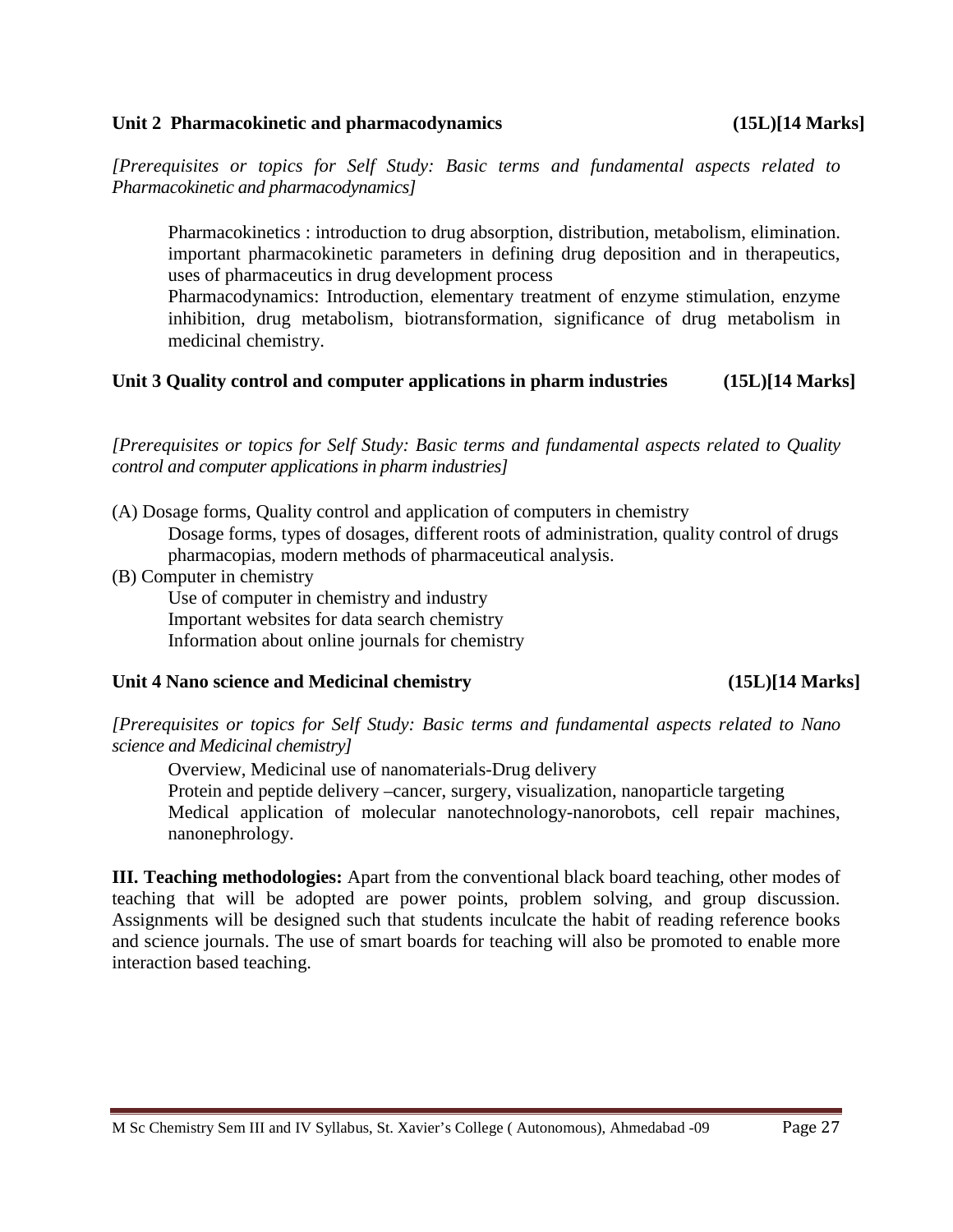#### **IV. Reference books: PCH 4804 : Selected topics in Medicinal Chemistry (Theory)**

- (1) Burger's Medicinal Chemistry and Drug Discovery (5/e), 1997, Vol. 1, 2, 3, 4,5, Edited by ManFred E. Wolff (John Wiley & Sons, inc., New York).
- (2) Wilson and Gisvold's Text-book of Organic Medicinal and Pharmaceutical Chemistry (5/e, 1982) by Robert F. Doerge (J. B. Lippincott Company, Philadelphia/Toppan Co. Ltd., Tokyo).
- (3) Principles of Medicinal Chemistry, Vol. I & II (5/e), by S. S. Kadam, K. R. Mahadik, K. G. Bothra (Nirali Prakashan).
- (4) QSAR: quantitative structure-activity relationships in drug design by Jean-Luc Fauchère. ISBN:084515141X, 9780845151419.
- (5) QSAR : Hansch analysis and related approaches By Hugo Kubinyi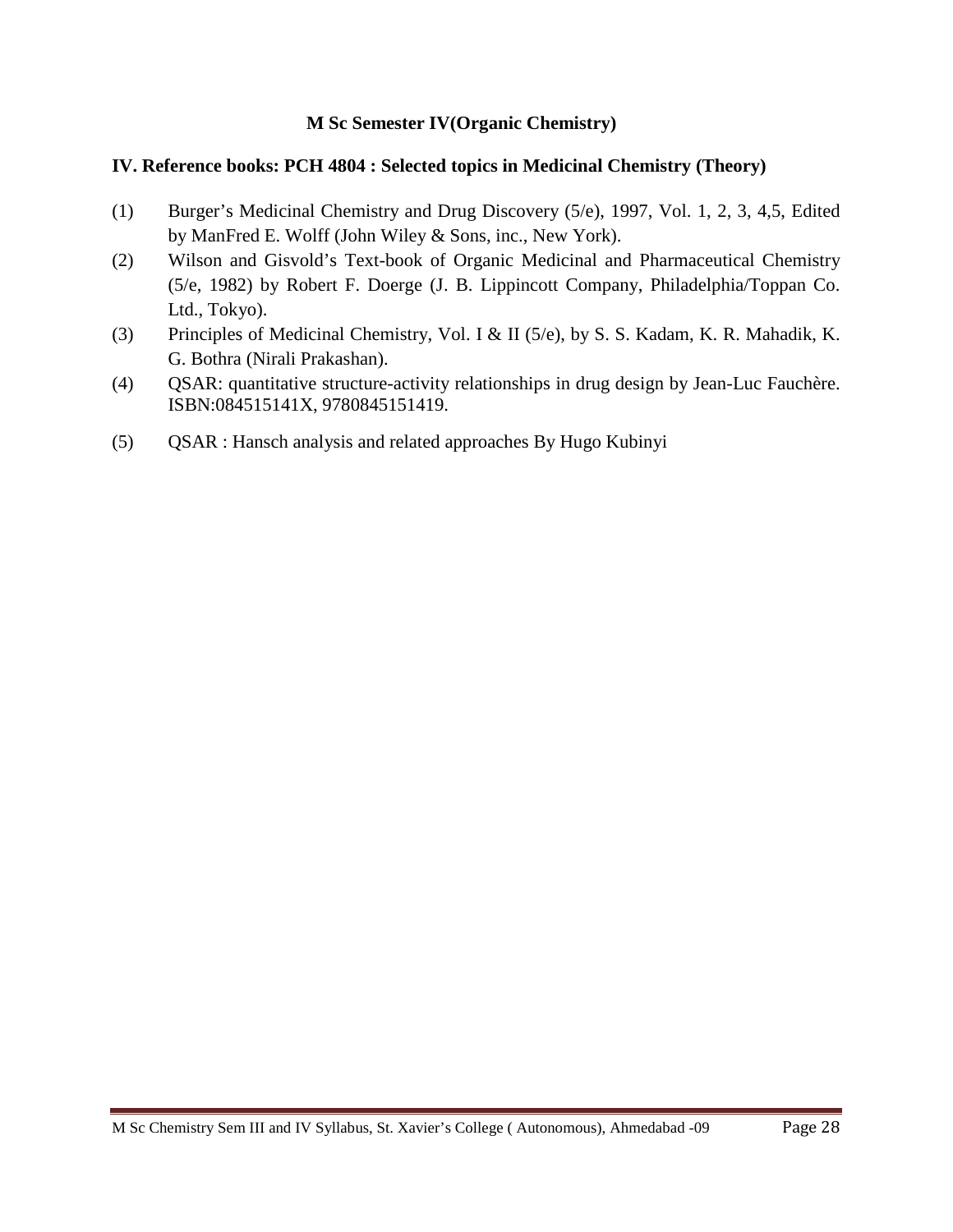#### **I. Course: PCH 4805 L: Industrial training (Practicals)**

#### **II. Course Content**

Industrial training for 21 days, report preparation, submission and presentation / viva

**III. Learning methodologies:** Training, Practical work, problem solving, and group discussion etc.

#### **M Sc Semester IV (Organic Chemistry)**

#### **IV. References: PCH 4805L: Industrial training (Practicals)**

- (1) Industrial Chemistry, by B. K. Sharma ,GOEL Publishing House, Meerut.
- (2) Elementary Practical Organic Chemistry, Part I, II and III by Arthur I. Vogel.
- (3) Practical organic Chemistry, by F. G. Mann and B. C. Saunders,  $4<sup>th</sup>$  Edition.
- (4) Instrumental Analysis, by William Kemp,  $3<sup>rd</sup>$  Edition.
- (5) The reference material provide by the industries and the books related to the area of the training.